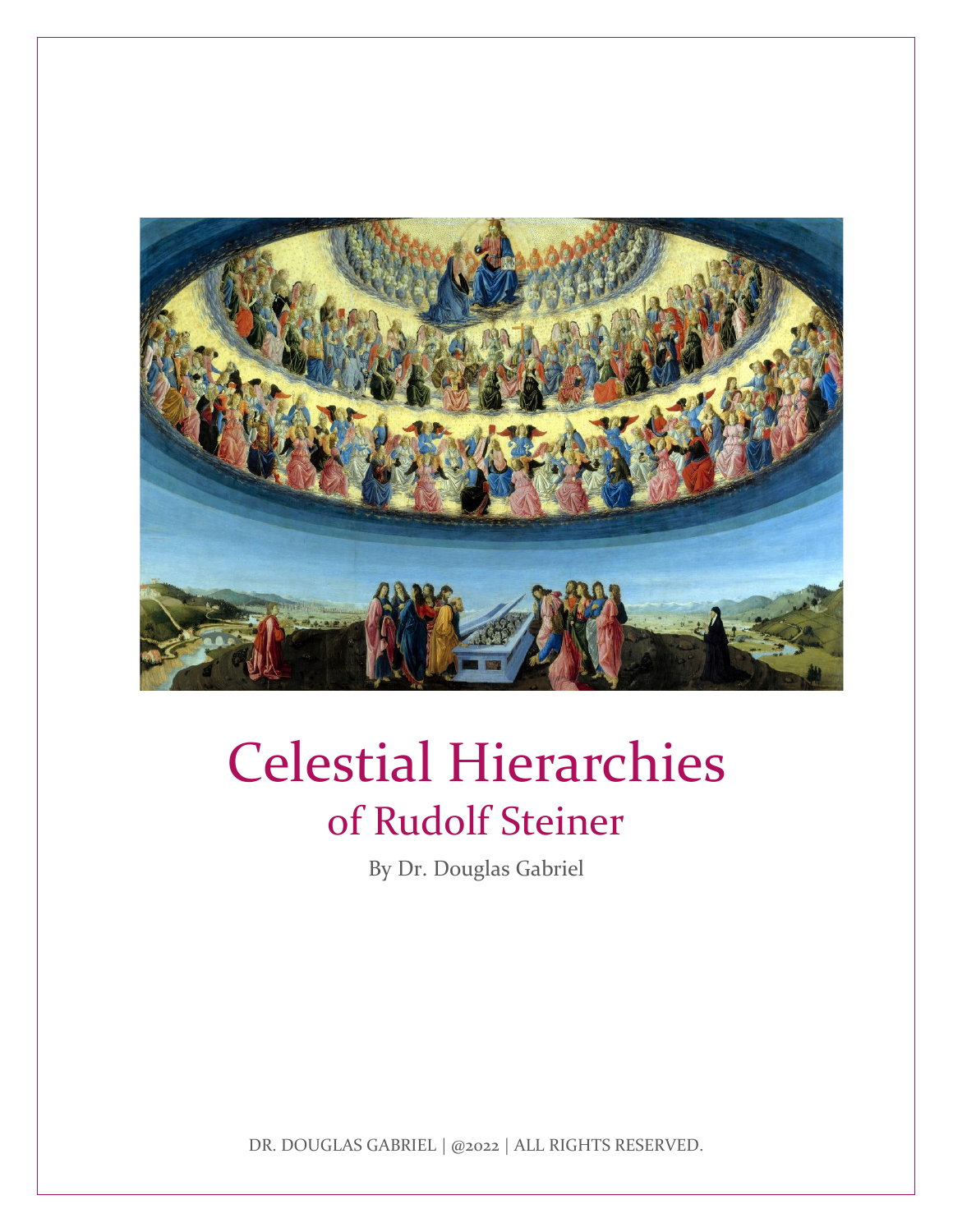*"It is the task of modern Spiritual Science to form once more the bond which must unite the physical to the spiritual, the bond between the earth and the spiritual hierarchies."*

Rudolf Steiner, *The Spiritual Hierarchies*

#### **Introduction**

The Spiritual Hierarchies described by Rudolf Steiner, and many others, are nine ranks of beings who work together as one being with three part, -- the first, second, and third hierarchy. The Holy Trinity works through the "threefold" set of hierarchical beings as the Father God rules the first/highest rank of the hierarchy – Seraphim, Cherubim, and Thrones; the Son God of the Holy Trinity (Christ) works through the second, middle rank of the hierarchy - Dominions/Spirits of Wisdom, the Mights/Spirits of Movement, and the Powers/Spirits of Form; and the Holy Spirit works through the third/lowest rank of the hierarchy – Angels, Archangels, and Archai. This inherent "trinity in a trinity" does not make the Christian Holy Trinity and Celestial Hierarchy a form of pantheism or deity worship because a "threefold" Divine being manifests Itself through a "threefold" set of hierarchical aspects, virtues, qualities, forces, beings, and levels of consciousness congealing over four ancient periods of development of the Earth to create a human being on the Earth today.

Humans are a replica, mirror image, or holographic child of a finite, loving cosmos (universe). Therefore, we too are one "I Am" divided into the trinity of body, soul, and spirit - with three bodies (physical, etheric, astral), three souls (sentient, intellectual, consciousness), and three spirits (Spirit Self/Manas, Life Spirit/Buddhi, Spirit Human/Atman). Ultimately, the ninefold constitution of the singular, human individual "I Am" is a perfect image of the ninefold spiritual (celestial) hierarchy, which is the threefold image of the Holy Trinity, which is the singular image of One Divine God/Being. This is true also for those who believe the Holy Trinity has, by the nature of the duality of matter, a female mirror-image of Father/Son/Holy Spirit in a Divine Feminine Trinity of Mother/Daughter/Holy Sophia.

Many Christians often ask: "Who should I pray to in the Trinity? One, or two, or all three?"; when the truth is that if you pray to one, you pray to all three. This is the mystery of the trinity that no human mind can comprehend. It is even beyond reality to conceive that the Holy Trinity is far above all nine hierarchy (ten if you include the newly created human rank) in scope and magnitude that it is also inconceivable to imagine the mystery of the Holy Trinity. We like to say that it is a triple paradox that can't be solved with logic. Spiritual science tells us that we cannot even begin to imagine what it would be like to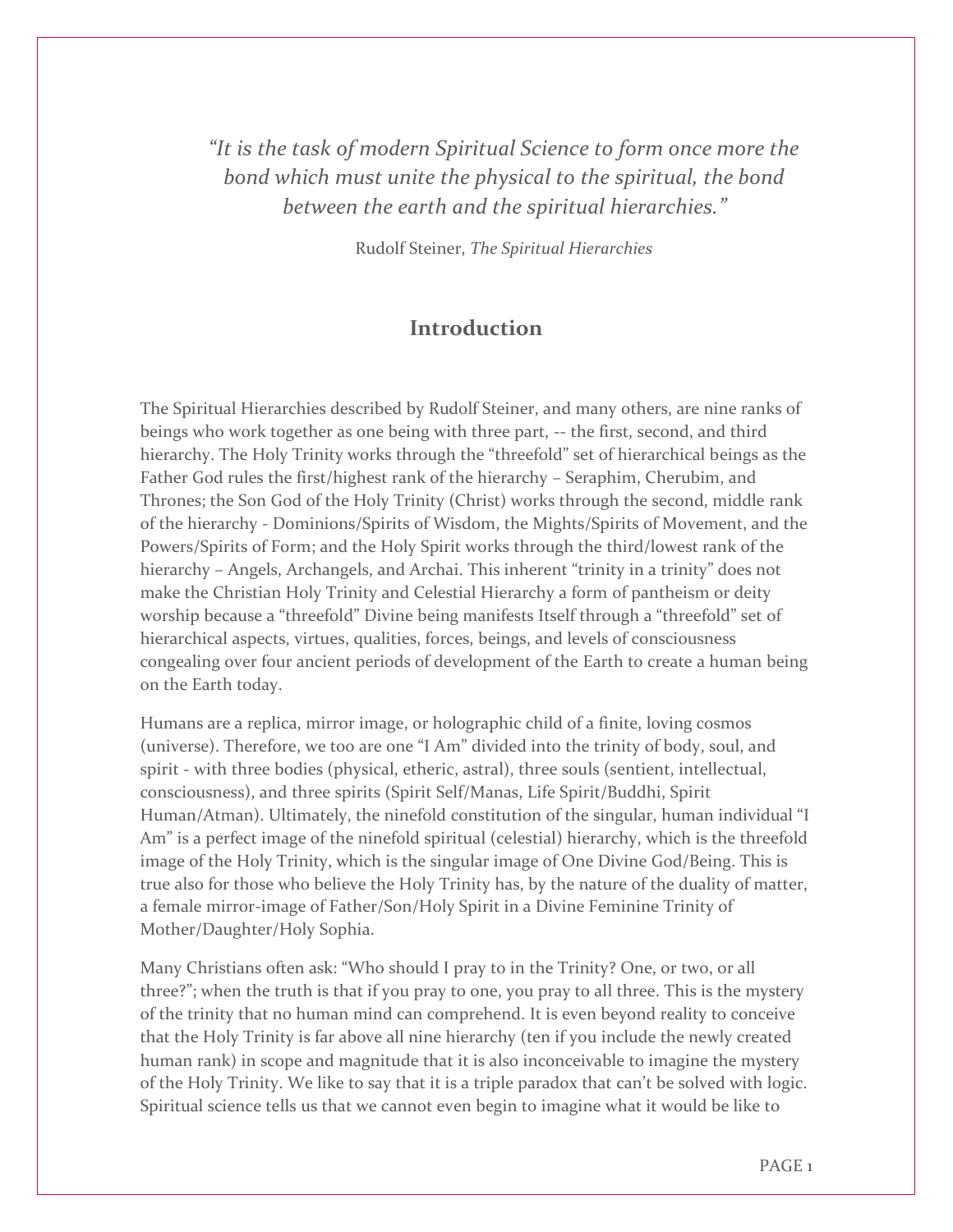encounter our own Guardian Angel, let alone the ranks above leading to the Holy Trinity. All earth-bound perceptions, concepts, ideas, and fantasies about Angels fall tremendously short of what a clairvoyant "encounters" in the presence of an Angel. Only the most far-reaching projective geometry constructions can begin to "picture" the workings of the Celestial Hierarchy. Sense-bound or sense-referenced concepts and ideas seldom are "real" enough to make it past the threshold between the physical and spiritual world. Only living, moral imaginations, moral inspirations, and moral intuitions can help us understand the workings of the angelic hosts.

All of the hosts of heaven sing together the "eternal song" and hear and speak "the new, eternal gospel" which sound together in unison. No member of the heavenly choir sings solo. If you meet one Angel, you will soon meet others because they all work together as one cohesive will doing the bidding of the "Great I Am", the One Divine manifestation of the cosmos - our Father/Mother. But just as Lucifer/Satan fell from the brilliant light of the Divine One on the Throne and now tries to climb back up to heaven, through his redemption by humanity, so too each human struggles and suffers (like the hierarchy suffers and sacrifices) until the soul of each "I Am" is united again at the feet of the Throne of the Divine. Whether Lucifer, the prodigal son, or any fallen angelic host returns to its source, it is cause for celebration.

We are the eyes, ears, hands, and heart of the hierarchy/God on Earth. We "host" the higher spiritual beings in our hearts, like the grail chalice holds the life-giving blood of Christ. When we surrender to Divine Grace and align ourselves with the will of the Divine, we become the Tenth Hierarchy of Love through Freedom. The "Mothers" of the three prior creations of the Earth have sacrificed, suffered, and birthed all that was needed for present day humans to become free beings. These "Mothers" hosted our spiritual and physical evolution. Now, the Third Hierarchy (Angels, Archangels, and Archai) midwife our soul until it is purified enough to become spiritual and consciously enter their realms, where they actively live and move – Moral Imagination, Moral Inspiration, Moral Intuition. Thus, the Third Hierarchy enters in and out of human soul activity constantly. In other words, we "host" them in our thinking, feeling, and willing. If we can rise high enough to refine our thinking, feeling, and willing we have the chance to commune with these beings within our soul and spirit.

In the same way that Angels, Archangels and Archai weave throughout the human being, so too the Nine Hierarchy have the Holy Trinity weaving throughout all of their activity. The Nine Hierarchy thus become "hosts" for the Trinity who is, in fact, One Being. That is why we have the angelic "hosts" who allow God/Goddess to fully penetrate them and become their "messengers" throughout the Nine Hierarchy. The Nine Hierarchy are nine parts of One Being. Thus, the Christian Holy Trinity is based upon spiritual realities that cannot manifest in a dualistic material world. Only a trinity of forces reflects the Oneness of the Being who created the cosmos in its multiplicity.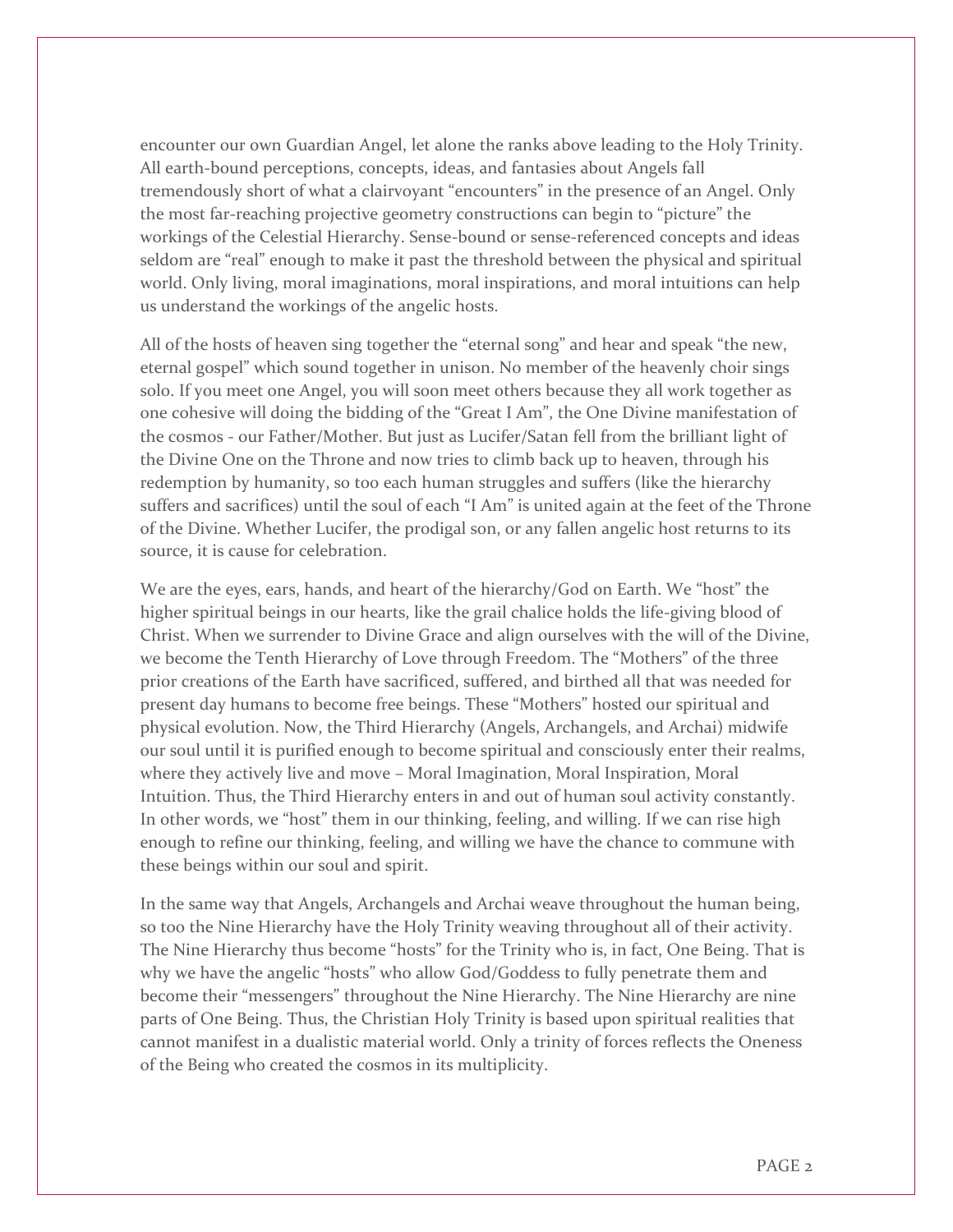Christ is part of the Holy Trinity that humans can, and should, identify with in their spiritual path back to the Throne of God. Christ is threefold and defies all logic. Often being a human that is torn between three directions (thinking, feeling, willing) gives us a chance to face the mystery of the trinitarian nature of the human body, soul, and spirit. But it is the "I Am" (ego or self) that is unitary and individual. Even though many beings permeate and penetrate our bodies from every direction, we are still a unique, individually conscious human being. When we can "host" the Divine through its hierarchical beings, it is an example of the way the hierarchy are "many" but at the same time "one." This reality of spirit illuminates St. Paul's phrase, "Not I, but Christ in me." Surrendering to the Divine is exactly what Jesus Christ, did in relationship to the "will of the Father." Only through unifying our inherently threefold nature can we combine the strength of our multifarious soul and spiritual capacities.

In this pamphlet, we are going to share with you selections describing the Nine Hierarchy and its relationship to humanity and the cosmos. We have taken our selections from the Holy Bible, Aristotle, Pseudo-Dionysius, Saint Thomas Aquinas, and most particularly Dr. Rudolf Steiner who gives the most comprehensive picture of the Nine Hierarchy and the Holy Trinity's co-operative workings through cosmogenesis and anthropogenesis. Many aspects of the inner nature of the hierarchies can only be found in the spiritual science of Anthroposophy. Therefore, we apologize for the many long selections from Steiner's lectures and books but it is best to quote from a pure source that has a comprehensive cosmology of the Cosmic Christ – the Sophia of Christ.

We believe that once you are fully aware and conscious of hierarchical workings that you will see that perception can be changed by active will power entering the process of thinking – something Rudolf Steiner calls "warmed-up thinking." This living thinking connects your higher thought capacities with the thoughts of Angels, and then magically the outer world begins to "light-up" and resemble heaven or the descending New Eden. Or as one of my favorite Christian poets Thomas Traherne has said: *"Your enjoyment of the world is never right, till every morning you awake in Heaven: see yourself in your Father's palace; and look upon the skies, the earth, and the air as celestial joys: having such a reverend esteem of all, as if you were among the angels."*

Traherne is correct; we are among the Angels, or better said, the Angels are among us. This was known in the past until the Beings of Nature became the "forces" of nature or the "elements" of nature, devoid of the wisdom that all matter is the gift of the hierarchies. It is incumbent upon the Tenth Hierarchy (humanity) to rise up in consciousness to the higher hierarchies like a child learning to walk, talk, or think. Often, it is the gift of love from our hearts that helps us "to see a world in a gain of sand and heaven in a wild flower." Or as George Washington enjoined us: *"Labor to keep alive in your breast that little spark of celestial fire, called conscience."*

The intent of creation was to create (out of nothingness) a conscious, free human thinker who could advance spiritually into a person with a strong moral "conscience." Indeed, the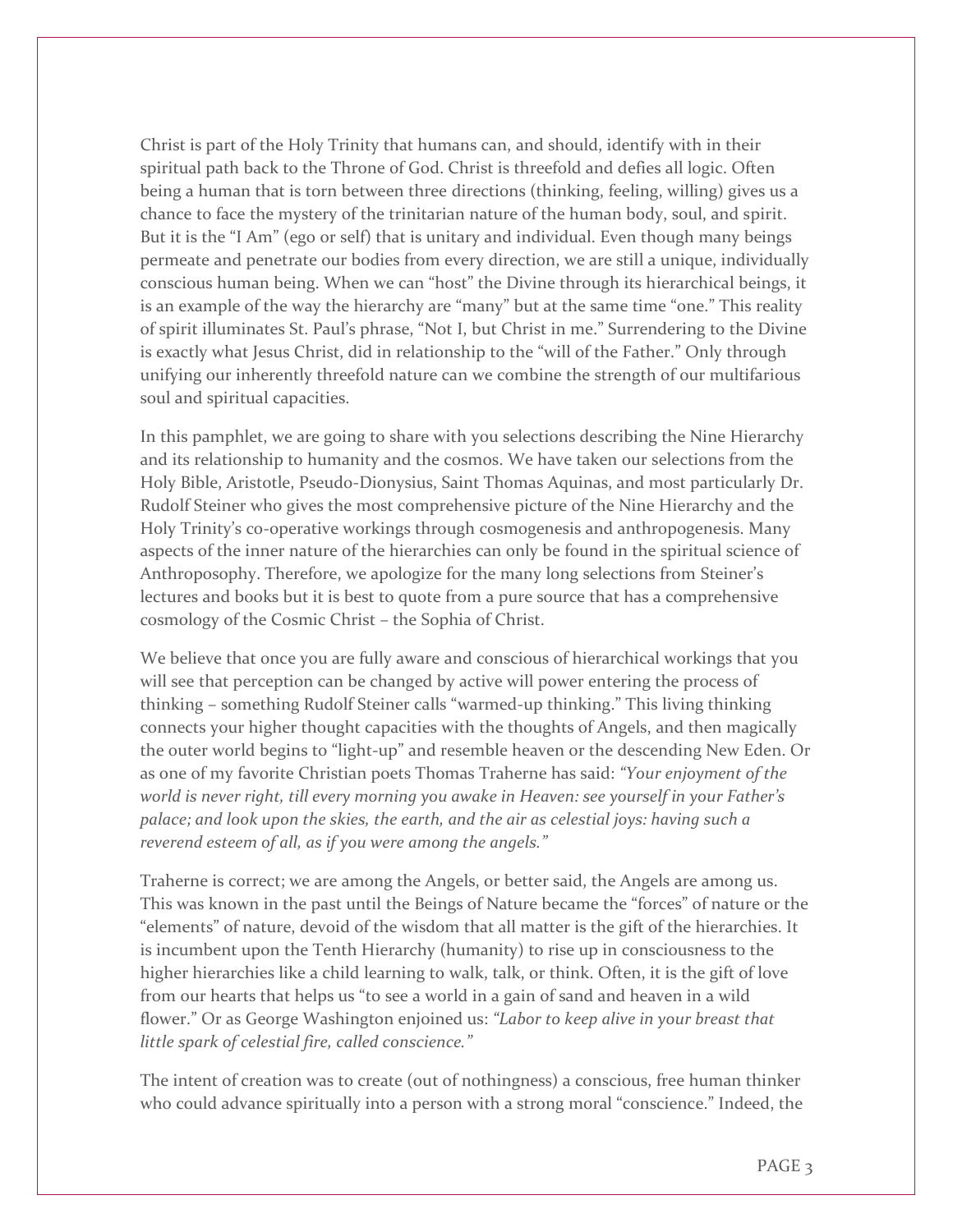human conscience is a gift of the hierarchy given freely to any human induvial who can "love his neighbor as himself." For love is the highest hierarchical virtue that clearly defines the One Divine. Victor Hugo knew this when he penned the phrase: *"Love is a portion of the soul itself, and it is of the same nature as the celestial breathing of the atmosphere of paradise."*

We often forget that in the beginning humans where in a "Paradise" called Eden. Everything was there that was needed for life and happiness. It is the "New Eden" that we will call down from heaven as the "New Jerusalem" where we will wed the "pure bride" to the "heavenly groom" – the soul to the spirit. We already have a place prepared in heaven for our return and we already have the ability to commune with the higher spirits – this is the nature of the god-like in each human. Shakespeare described it beautifully for us: *"What a piece of work is a man, how noble in reason, how infinite in faculties, in form and moving how express and admirable, in action how like an angel, in apprehension how like a god."*

Studying the nature of the Spiritual Hierarchy reminds us of the reality that the whole cosmos is within us. Or as the Emerald Tablet instructs us: *"That which is above is like to that which is below, and that which is below is like to that which is above."* Or as an alchemist might say: the human is the microcosm of the macrocosm. Truly, we are our Divine parent's children in every way. Or, as the old saying goes: the apple doesn't fall far from the tree. Within us is the seed to grow another apple tree if we plant that seed into our own heart. Novalis tells us: *"We dream of travels throughout the universe: is not the universe within us? We do not know the depths of our spirit. The mysterious path leads within. In us, or nowhere, lies eternity with its worlds, the past and the future."*

The ancients, through natural clairvoyance, were aware of the "Beings" in the heavens. They had great respect for the Divine hand that set the cosmos in movement and sustains it like a loving mother. Watching the starry heavens and the wandering stars brought peace and faith to the ancients for they could see that they were in an ordered universe tended constantly by "beings" who have humanity's best interest at heart. We can see this evidenced in the thoughts of William Shakespeare from scene three of *Troilus and Cressida*:

The heavens themselves, the planets, and this center,

Observe degree, priority, and place,

Insisture, course, proportion, season, form,

Office, and custom, in all line of order;

And therefore is the glorious planet Sol

In noble eminence enthron'd and spher'd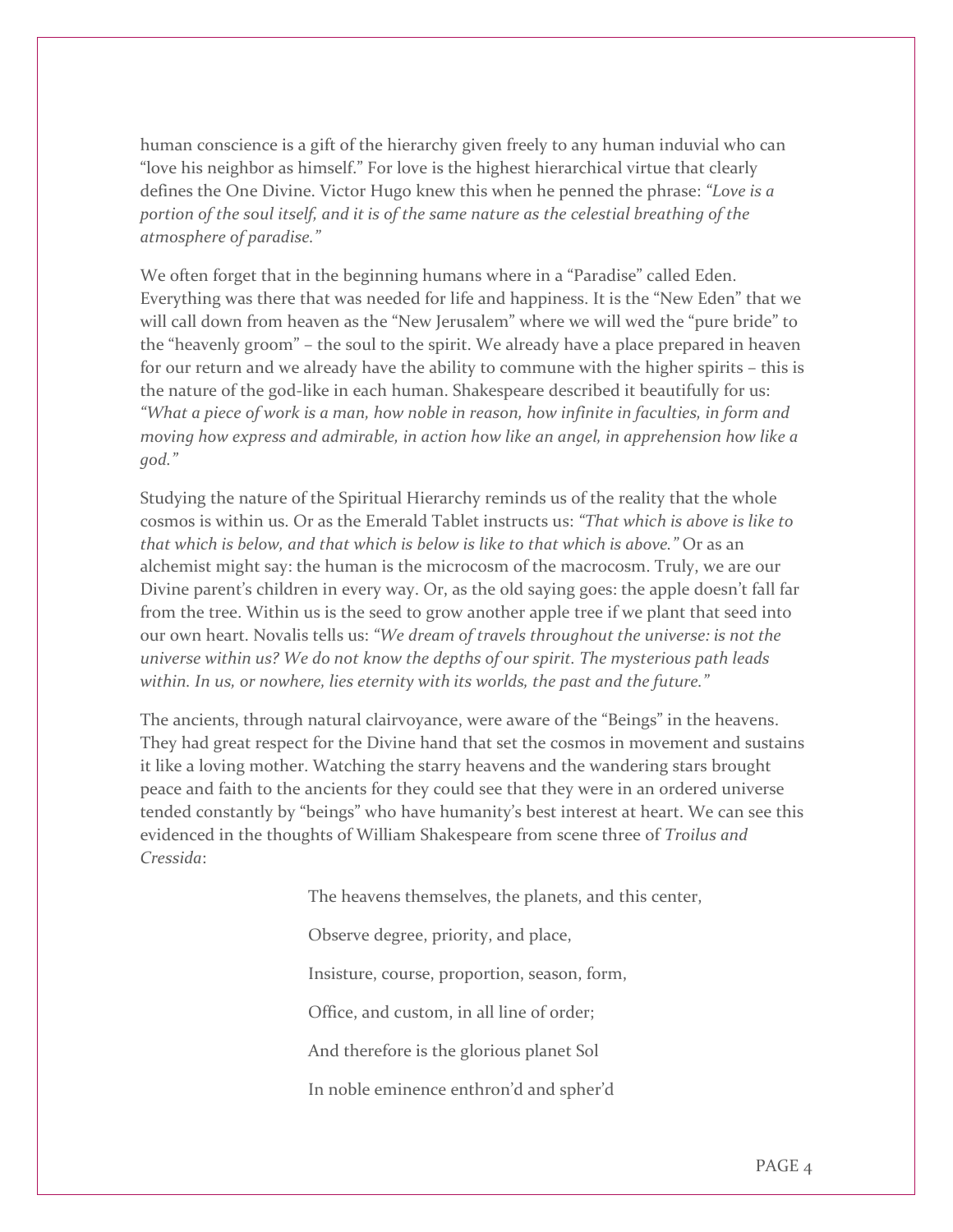Amidst the other, whose med'cinable eye Corrects the ill aspects of planets evil, And posts, like the commandment of a king, Sans check, to good and bad. But when the planets In evil mixture to disorder wander, What plagues and what portents, what mutiny, What raging of the sea, shaking of earth, Commotion in the winds! Frights, changes, horrors, Divert and crack, rend and deracinate, The unity and married calm of states Quite from their fixture! O, when degree is shak'd, Which is the ladder of all high designs, The enterprise is sick!

Johann Wolfgang von Goethe evoked the Archangels in his *Prologue in Heaven* from *Faust,* demonstrating his understanding that the Third Hierarchy is responsible for creation, the Sun, and the planets. He also understands, like Shakespeare, that the balance of everything the human knows is in the hands of the Divine. Goethe has the Archangel Raphael say:

> The sun-orb sings, in emulation, 'Mid brother-spheres, his ancient round: His path predestined through Creation He ends with step of thunder-sound. The angels from his visage splendid Draw power, whose measure none can say; The lofty works, uncomprehended, Are bright as on the earliest day.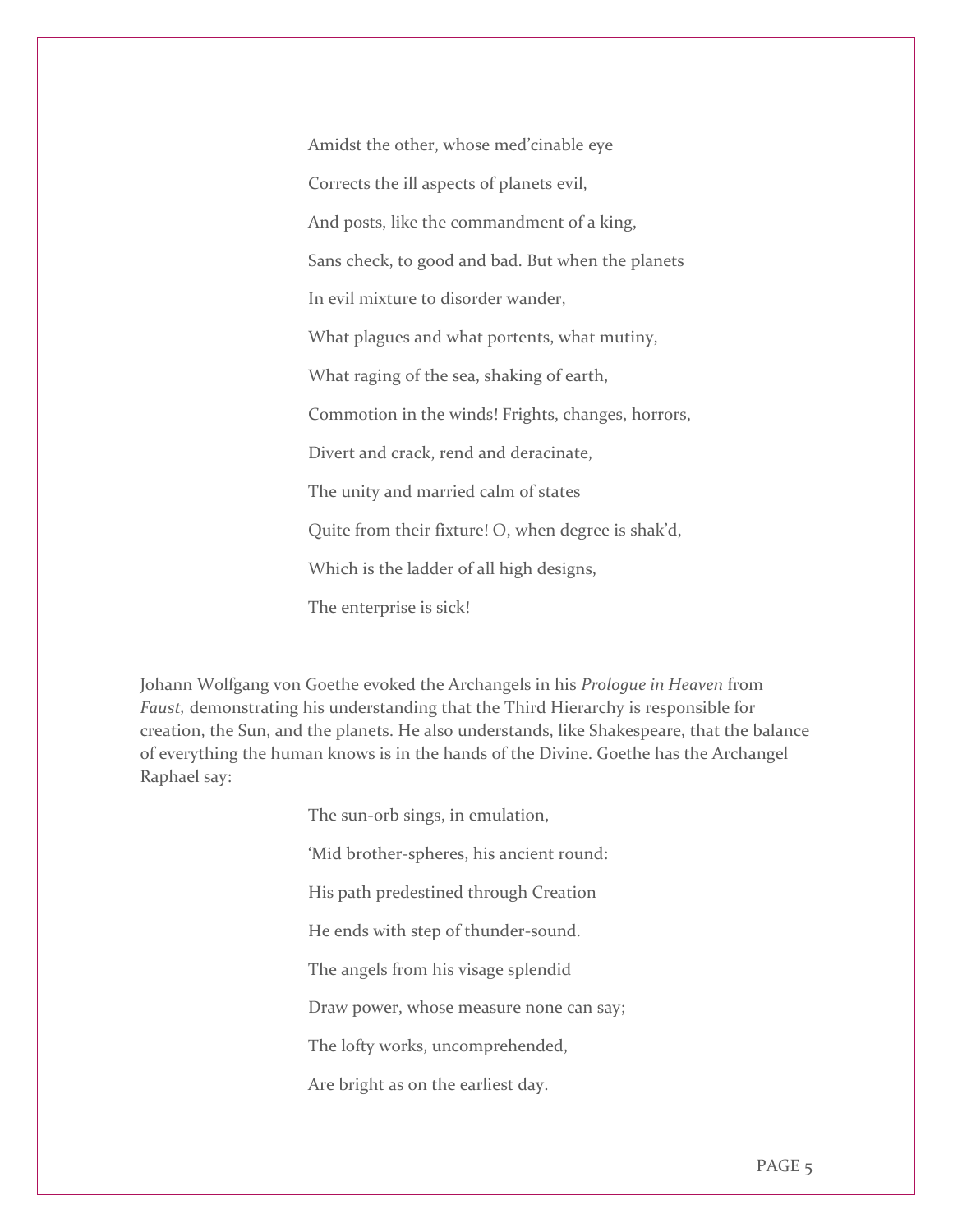Goethe insinuates what Rudolf Steiner clearly describes as the Harmony of the Spheres arising from the music of the whirling planets, which are also the homes/realms of the Nine Hierarchy. These interpenetrating spheres of activity are also aided by the influence of the fixed stars through what Steiner called the Zodiac. In the lecture *Anthroposophy and the Inner Life*, Dr. Steiner tells us: *"We, together with the earth, are within these interpenetrating spheres. Seven spheres mutually interpenetrate one another, and we grow into this interpenetration in the course of our life, are thus bound up with it. Our life, from birth until death, evolves out of its basic endowment, while the star-spheres in a certain sense draw us on from birth to death."*

Not only are we inside the Harmony of the Spheres which is created by the Nine Hierarchy as soul and spirit realms for our development, but the Harmony of the Spheres is inside of us. Inside or outside, it is the same creation made by the same Cosmic Beings. The individual human being and the Divine One are the same. We work together to cocreate in our own body. Wherever the spiritual beings are taking a step back from their creation, the freedom and development of the individual human being takes a step forward. We are in a symbiotic relationship with an entire world of Beings who are often invisible or super-sensible to human perception. It is the job of humanity to step up and relieve the hierarchy of some of its sacrifices, suffering, and development of consciousness. The development of conscience arises as the human being becomes more divine. Virtuous development in the human being makes us more like the gods/hierarchy. The gift of conscience comes from the development of human morality through divine love. Love is the action of Christ and His entire First Rank of the hierarchy – the Seraphim. Whenever we love, we draw neigh unto the Throne of Heaven and the Love of Christ. Awakening to the power of the hierarchy in us helps in the mission to use spiritual science to merge with the spiritual hierarchy. Or as Dr. Steiner put it in *The Spiritual Hierarchies*: *"It is the task of modern Spiritual Science to form once more the bond which must unite the physical to the spiritual, the bond between the earth and the spiritual hierarchies."* 

#### **The Tenth Hierarchy, by John Barnwell**

What radiant passage in solemn night Gives us entry to the sovereign light Receiving the childlike in heaven's womb And freeing the spirit from its earthly tomb? Seraphim's pure being in fire is reflected, Cherubim through suffering give harmony, Thrones activity lives in the warmth of will,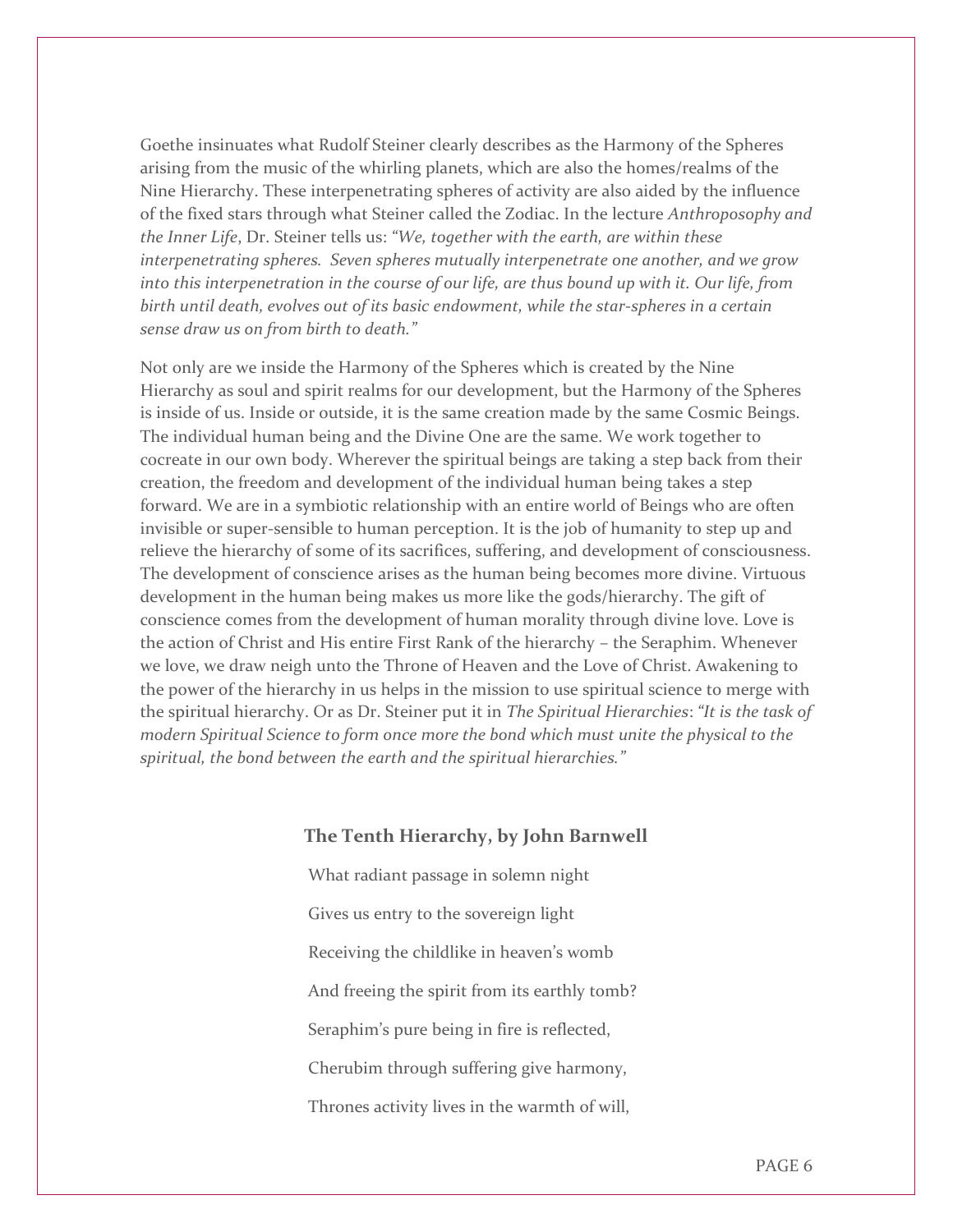Kyriotetes wisdom give plants their life, Dynamis dance in the thrones procession, Exusiai clothe us in human mortal form, Archai bring selfhood to time's relation, Archangels inspire the nation's voice, Angeloi give guidance to human spirits, And thus the "I Am" becomes.

To underscore the necessity to understand the relationship between the hierarchy and the Holy Trinity we offer the selections below from Pseudo-Dionysius to highlight that it is LOVE that drives the Nine Hierarchies and that LOVE comes from the Holy Trinity towards its creation – humanity. The Nine Hierarchy all work together and sacrifice part of themselves to create our world and our nine-fold body, soul, and spiritual constitution. The more we "take over" for the work of the hierarchy in our nine bodies, the more we become like them in every way and develop a higher awareness and conscious of the world and our "I Am." We become what Pseudo-Dionysius calls a "hierarch." And indeed we do become the Tenth Hierarchy – a "hierarch" who has developed a highly moral conscience.

Let's hear what Pseudo-Dionysius can tell us about integrating with the hierarchy in his work entitled: *The Ecclesiastical Hierarchy***:**

"**The source of this hierarchy is the font of life**, **the being of goodness, the one cause of everything**, namely, the Trinity which in goodness bestows being and well-being on everything. Now this blessed Deity which transcends everything and which is one and also triune has resolved, for reasons unclear to us but obvious to itself, to ensure the salvation of rational beings, both ourselves and those beings who are our superiors. This can only happen with the divinization of the saved. And divinization consists of being as much as possible like and in union with God. **The common goal of every hierarchy consists of the continuous love of God and of things divine.** It consists of a knowledge of beings as they really are.

To talk of '**hierarch'** [hierophant] one is referring to **a holy and inspired man, someone who understands all sacred knowledge, someone in whom an entire hierarchy is completely perfected and known.**

**For the truth is that everything divine and even everything revealed to us is known only by way of whatever share of them [hierarchy] is granted. Their actual nature, what they are ultimately in their own source and ground, is beyond all intellect and all being and all knowledge. Indeed the inscrutable**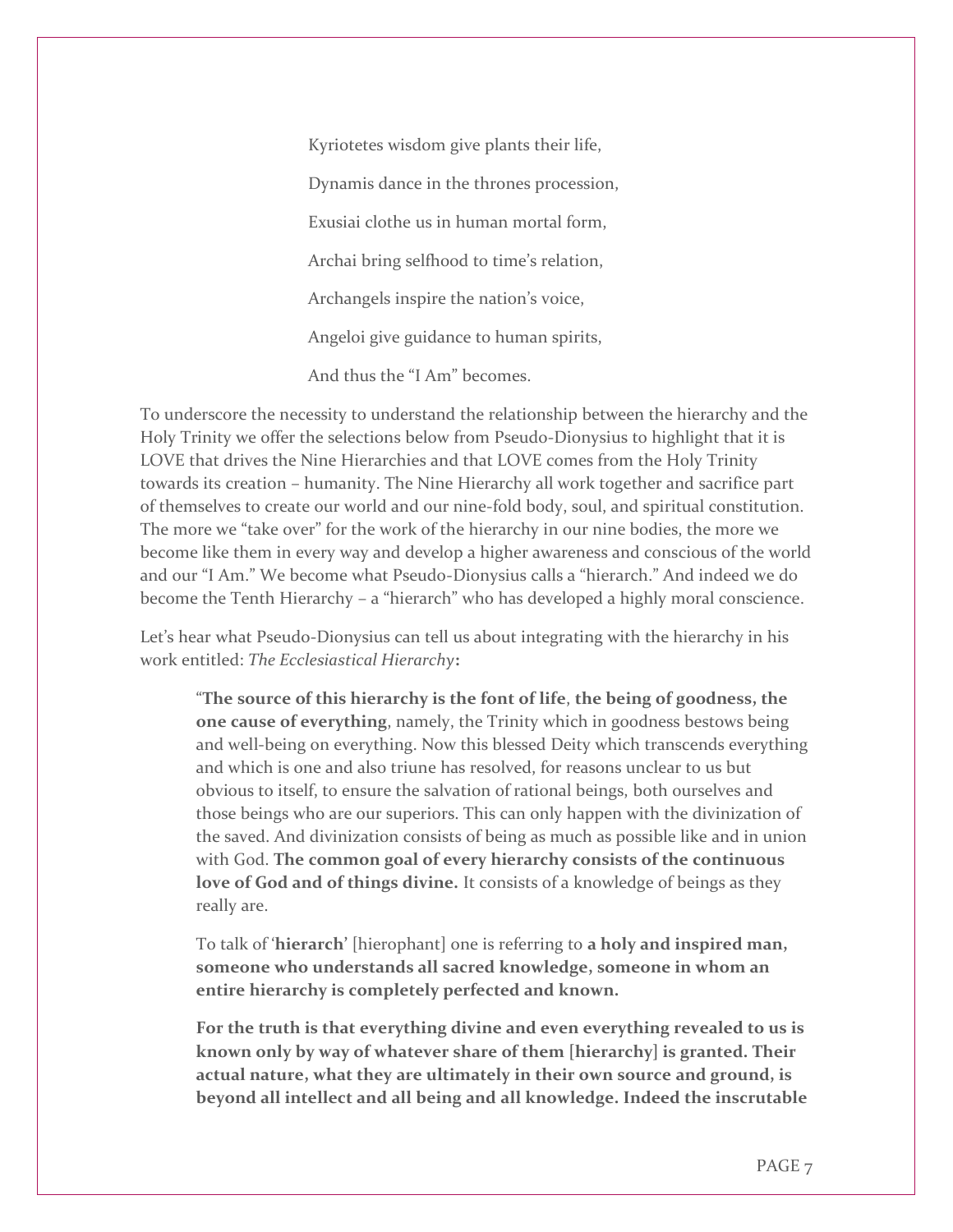**One is out of the reach of every rational process.** Nor can any words come up to the inexpressible Good, this One, this Source of all unity, this supra-existent Being. Mind beyond mind, word beyond speech, it is gathered up by no discourse, by no intuition, by no name. It is and it is as no other being is. Cause of all existence, and therefore itself transcending existence, it alone could give an authoritative account of what it really is."

It is clear by this passage that Pseudo-Dionysius is telling us that everything we know comes through association with the celestial hierarchy. The more we know of the Angelic Host's activities and ways, the more we advance to become like them. He tells us about the hierarchy's actual nature, what they are in their own source and ground which is beyond all intellect and all being and all knowledge. Logic and sense-bound thinking will not gain insight into the hierarchy and the inscrutable One who is the: "source of all unity", "supra-existent Being", "mind beyond mind", "inexpressible good, "word beyond speech", "as no other being is", "cause of all existence", "transcending existence", "beyond all intellect and all being and all knowledge"**,** "out of the reach of every rational process", "gathered up by no discourse, by no intuition, by no name."

# Summary of Hierarchical Attributes

#### **First Hierarchy**

#### World-creation Creation of Beings Spirits of the Rotation of Time

The first hierarchy consists of the Seraphim/Spirits of Love, the Cherubim/Spirits of Harmony, and the Thrones/Spirits of Will. Rudolf Steiner describes how space, time, and matter (originally a subtler form of light) are brought forth by these especially powerful beings.

#### From*: Anthroposophical Leading Thoughts*

"The Beings of the First Hierarchy manifest themselves in spiritual creation beyond humanity - a cosmic world of spiritual Being which indwells the human Willing. This world of cosmic Spirit experiences itself in creative action when man wills. It first creates the connection of man's being with the Universe beyond humanity; only then does man himself become, through his organism of Will, a freely willing being.

The First and strongest Hierarchy reveals itself as the spiritually active principle within the physical. It makes the physical world into a Cosmos. The Third and the Second Hierarchy are the Beings who minister to it in this activity.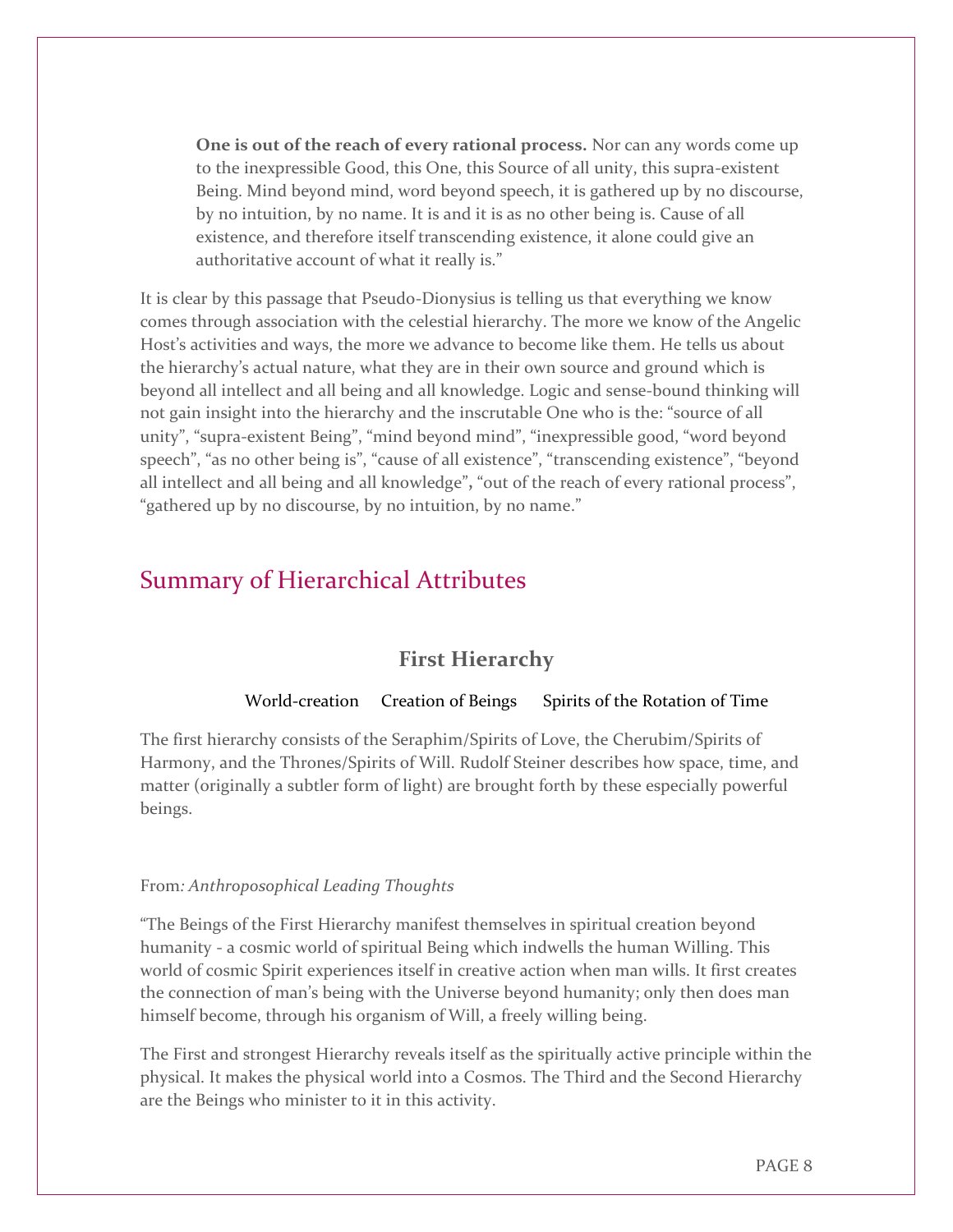To call forth an idea of the First Hierarchy (Seraphim, Cherubim and Thrones) we must try to create pictures in which the Spiritual - i.e. that which can be beheld only in the Supersensible - reveals its working, in forms that come to manifestation in the world of sense. Spiritual being, portrayed in sense-perceptible imagery: such must be the content of our thoughts about the First Hierarchy.

Spiritually, we can approach the First Hierarchy (Seraphim, Cherubim, Thrones) by awakening to see the facts that confront us in the kingdom of Nature and of Man as the deeds (creations) of spiritual being that is working in them. The First Hierarchy then has the kingdom of Nature and of Man as the outcome of its work, wherein it unfolds its Being."

# **Second Hierarchy**

#### **Self-creation Stimulation of Life Group-Souls**

The second hierarchy consists of the Dominions/Spirits of Wisdom, the Mights/Spirits of Movement, and the Powers/Spirits of Form. These beings awaken the material substance generated by the first hierarchy, allowing it to take on living form and organization. Yahweh and the Elohim, the central gods of the Old Testament, are said by Steiner to be Powers.

#### From*: Anthroposophical Leading Thoughts*

"The Beings of the Second Hierarchy manifest themselves in a world-of-soul beyond humanity - a world of cosmic soul-activities, hidden from human Feeling. This cosmic world-of-soul is ever creative in the background of human Feeling. Out of the being of man it first creates the organism of Feeling; only then can it bring Feeling itself to life therein.

The Second Hierarchy reveals itself as soul and spirit that works in the etheric. All that is etheric is a manifestation of the Second Hierarchy. This Hierarchy, however, does not reveal itself directly in the physical; its power extends only to etheric processes. Only etheric and soul-life could exist if the Third and the Second Hierarchy alone were active.

To call forth an idea of the Second Hierarchy (Kyriotetes, Dynamis, Exusiai) we must try to create pictures in which the Spiritual reveals itself - not in sense-perceptible forms - but in a purely spiritual way. Spiritual being, portrayed not in sense-perceptible but in purely spiritual imagery: such must be the content of our thoughts about the Second Hierarchy.

Spiritually, we can approach the Second Hierarchy (Exusiai, Dynamis, Kyriotetes) by awakening to see the facts of Nature as the manifestations of spiritual being that indwells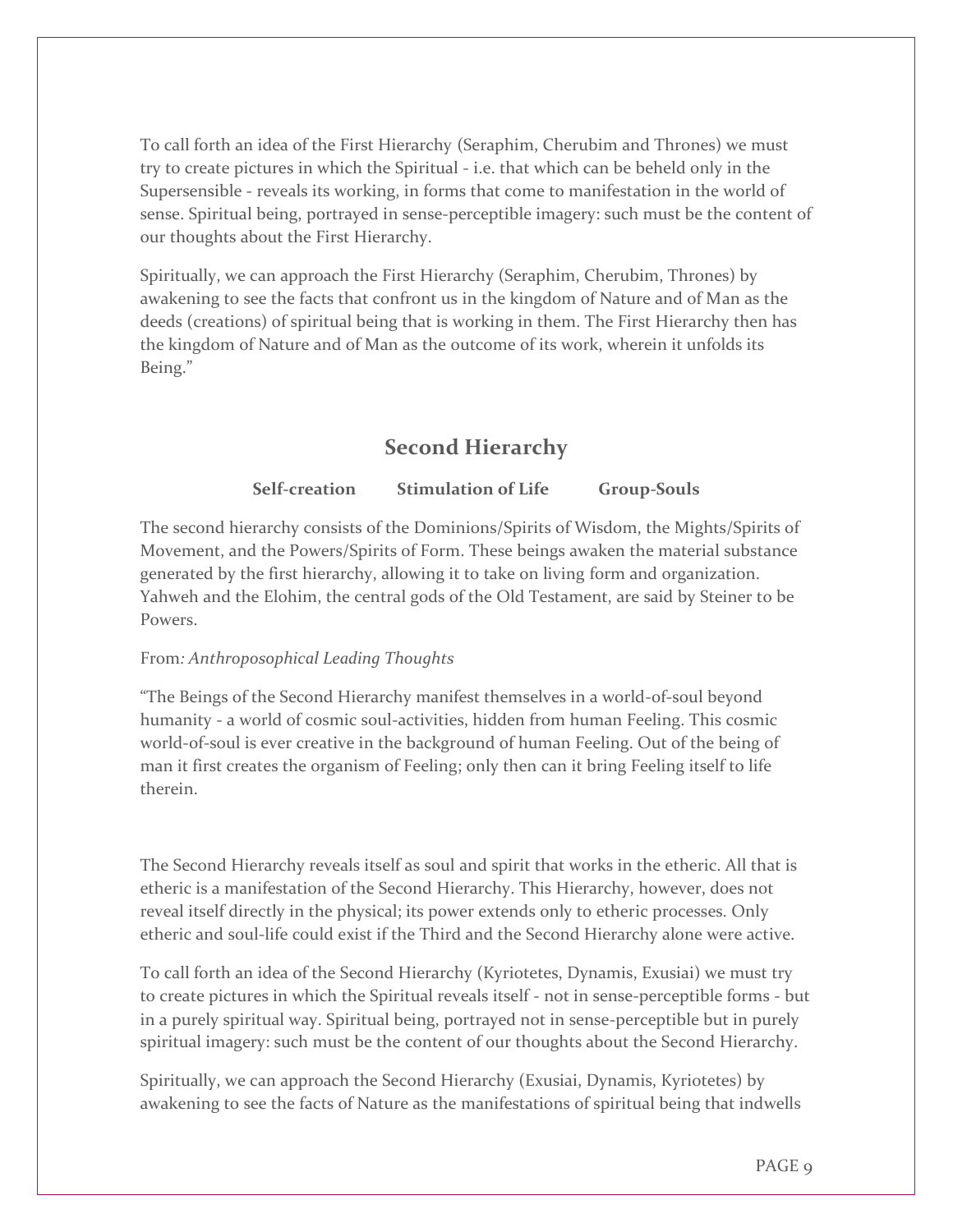them. The Second Hierarchy then has Nature for its dwelling-place, there to work upon the souls."

# **Third Hierarchy**

#### **Manifestation Being filled with Spirits Nature-Spirits**

The third hierarchy consists of Archai/Spirits of Time, Archangels/Spirits of Fire, and Angels/Sons of Life. These are the celestial beings closest to the souls of earthly humanity. The Archai influence the character of whole historical ages (i.e., the Zeitgeist). The Archangels form the various folk-souls/nations that comprise the diverse human species (not the same as race, since people of different races can belong to the same folk-soul). Angels shepherd individual human lives, aiding our conscience in its quest toward things divine.

#### From*: Anthroposophical Leading Thoughts*

"The Beings of the Third Hierarchy reveal themselves in the life which is unfolded as a spiritual background in human Thinking. In the human activity of thought this life is concealed. If it worked on in its own essence in human thought, man could not attain to Freedom. Where cosmic Thought activity ceases, human Thought-activity begins.

The Third Hierarchy reveals itself as pure soul and spirit. It lives and moves in all that man experiences in the soul, in his inner life. Neither in the etheric nor in the physical could any processes arise if this Hierarchy alone were active. Soul-life alone could exist.

To call forth an idea of the Third Hierarchy (Archai, Archangeloi, Angeloi) we must try to create pictures in which the Spiritual reveals itself not in sense-perceptible forms, nor yet in a purely spiritual way, but in the way in which Thinking, Feeling and Willing come to expression in the human soul. Spiritual being, portrayed in the imagery of a life of soul: such must be the content of our thoughts about the Third Hierarchy.

Spiritually, we can approach the Third Hierarchy (Archai, Archangeloi, Angeloi) by learning to know Thinking, Feeling and Willing, so as to perceive in them the Spiritual that works in the soul. Thinking, to begin with, places not an effective reality, but only pictures into the world. Feeling lives and moves in this realm of pictures; bears witness to the presence of a reality in man, but cannot live it or express it outwardly. Willing unfolds a reality which presupposes the existence of the body but does not consciously assist in its formation. The spiritual reality that lives in our Thinking, to make the body the foundation of this Thinking; the spiritual reality that lives in our Feeling, to make the body share in the experience of a reality; the spiritual reality that lives in our Willing, consciously to assist in fashioning the body - all this is alive in the Third Hierarchy."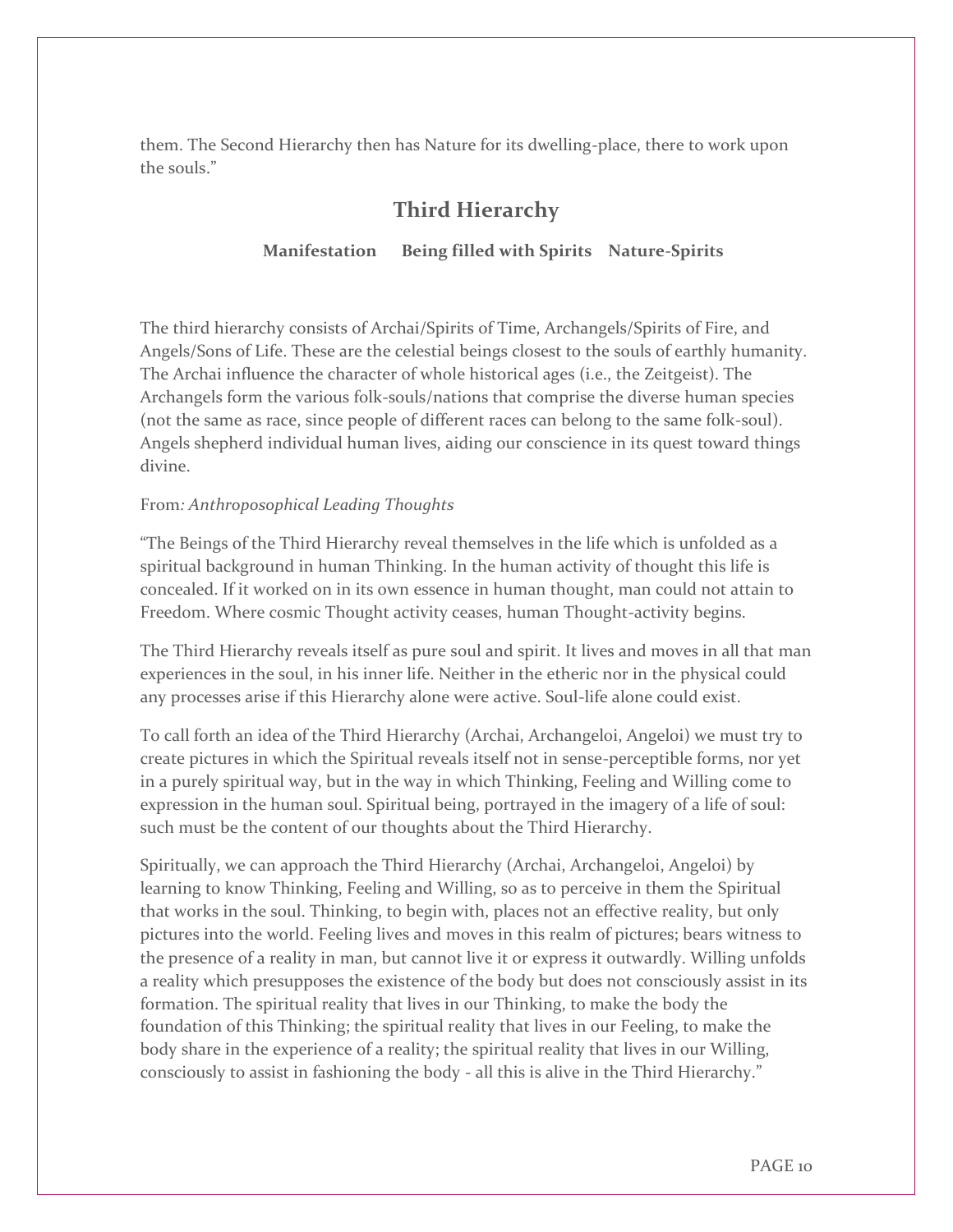# **The Tenth Hierarchy**

The fourth and final level of the hierarchies is composed of the Spirit of Freedom and the Spirit of Love, both of which await their full realization by human beings on earth.

#### **The Nature of the Ranks of the Hierarchy According to Steiner**

#### *The Spiritual Hierarchies***, by Rudolf Steiner, Lecture VI, Dusseldorf, April, 1909, GA 110**

"First we have the **Angels** or Angeloi. They passed through their human stage during the evolution of the ancient Moon, and are fundamentally speaking, only as far developed during our present earth evolution as man will be during the Jupiter evolution. They stand one stage higher than man. We have to assign one of these Beings to each man, a being who, being one stage higher, can lead the individuality over from one incarnation to the other. These are not the beings who rule karma but preserve the memory from one incarnation to the other, so long as the man is not himself aware of it. These Beings are the Angels.

The **Archangels** - Archangeloi or Fire Spirits do not occupy themselves with separate men, with the single individual, but have a wider task; they bring single lives into harmonious order with the life of larger human groups, as, for instance, nations, races, etc. Within our earth's evolution the Archangels' task is to bring into certain harmonious relationship each single soul with the national or race-soul. In the soul of a nation there lives and weaves what we call a fire-spirit or an Archangel; he regulates, so to speak, the relation between separate men and the nation or races as a whole.

Then we rise to those beings whom we designate the **Spirits of Personality**, Primeval Beginnings, Primeval Forces, or **Archai**. These are still loftier Beings, who have a still higher task in the continuity of human existence. They regulate the earthly relations of whole human generations on earth, and they live in such a way that, on the waves of time, from epoch to epoch, they transform themselves at certain definite periods, they assume other spiritual bodies. This **'Spirit of the Age'** comprises something which reaches beyond single nations, beyond single races. That which one really calls a '**Zeitgeist'** or **Spirit of an Epoch** is the spiritual body of the Archai or the Primeval Beginnings or Spirits of Personality. It is to these Spirits of Personality that one has to ascribe the fact that within certain epochs, certain definite personalities appear on our earth.

And when we get beyond the Archai, we reach to those Beings whom we touched on yesterday, the so called **Powers**, - **Exusiai**, whom we also call the **Spirits of Form**. Here we have to do with tasks that reach beyond the earth. We differentiate in the course of human development a Saturn, Sun, Moon, Earth, Jupiter, Venus, and Vulcan evolution. **We have now seen how all that happens within the earth itself is regulated by the**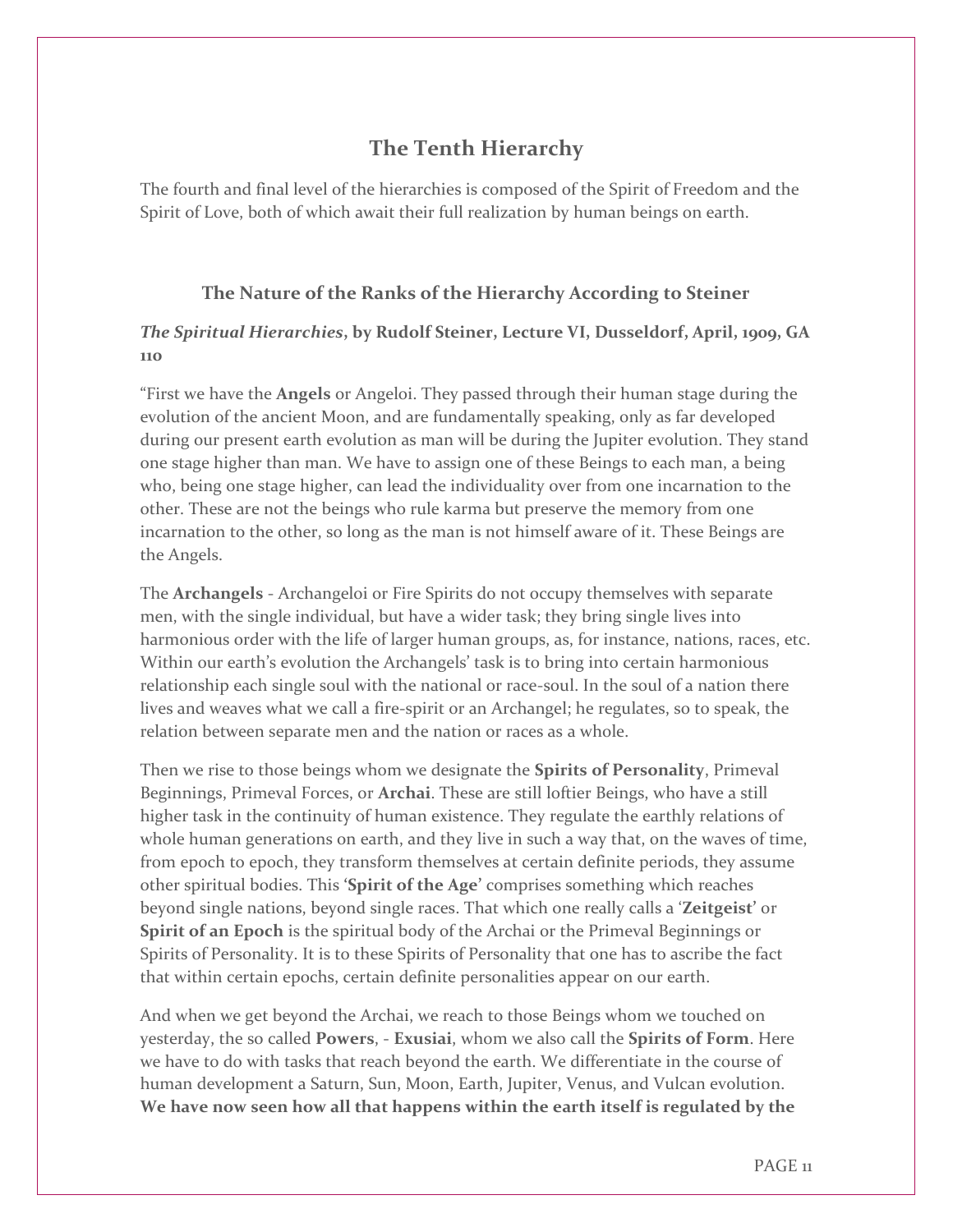**Angels as regards the individual men, by Archangels as regards the relation between individuals and the large masses of humanity, and by the Spirits of Personality for the whole development of man, from the Lemurian period up to the period when man will again be so largely spiritualized that he will hardly belong to the earth.** Humanity will have to be guided from one planetary condition to another. Spiritual Beings must also exist, whose care it is during the whole earth evolution to see that when that evolution will have come to an end, humanity may pass in the right manner through a Pralaya and find its way to the next goal, to the Jupiter goal. **The spirits whose care it is to see that the whole of humanity should be led from one planetary condition to another, are the Powers, Exusiai or Spirits of Form.**

The Beings who are nearest to the earth, who hold sway in the immediate surroundings of the earth up to the Moon, are the **Angels**. From that region **they guide the life of each single Individual as it progresses from incarnation to incarnation**.

Only think how a race with different qualities, for instance in hair and in skin, acts otherwise than another race would do; here we have the interactions of conditions which must be regulated from heavenly spaces. This is done from a region whose lordship **extends up to Mercury**, to the boundary of the **Archangel's** sphere of action.

Further, when the whole of humanity as it develops upon earth has to be guided and led, this has to be effected from still wider heavenly spaces, from that which **extends as far as to Venus by the Archai.**

When further, the task of the earth itself has to be led and guided, this must be done from the center of the whole system. The Beings of the spiritual Hierarchies, who direct the mission of humanity carrying it on from one planet to another, are the **Powers**, the **Spirits of Form**. They must dwell in a very special place, they are of such a nature that their sphere of power **reaches up to the Sun**. Therefore the existence of the Sun must be bound up with those spiritual Beings whose realm of action also extends beyond the single planets. Thus we have to do with the spheres of space; **and the planets are the landmarks for realms of the spatial activities of the higher Beings.** 

Hence, **we look back into old Atlantean and old Lemurian times, when Beings descended from the surrounding realms of the earth to which they belonged and incarnated in human bodies and became the teachers of mankind. These are Beings who belonged to higher Hierarchies, to Mercury and Venus. The sons of Venus and of Mercury descended from above and became the teachers of young humanity.** We have said that the Beings of Venus are the Spirits of Personality. **Such Beings walked the earth as men, being outwardly limited to narrow human personalities, but who with their mighty power guided humanity. These were the great conditions of lordship in Lemurian times when sons of Venus guided the whole of humanity. The sons of Mercury guided parts of humanity.** They were as powerful as those are now whom we call spirits of nations or of race.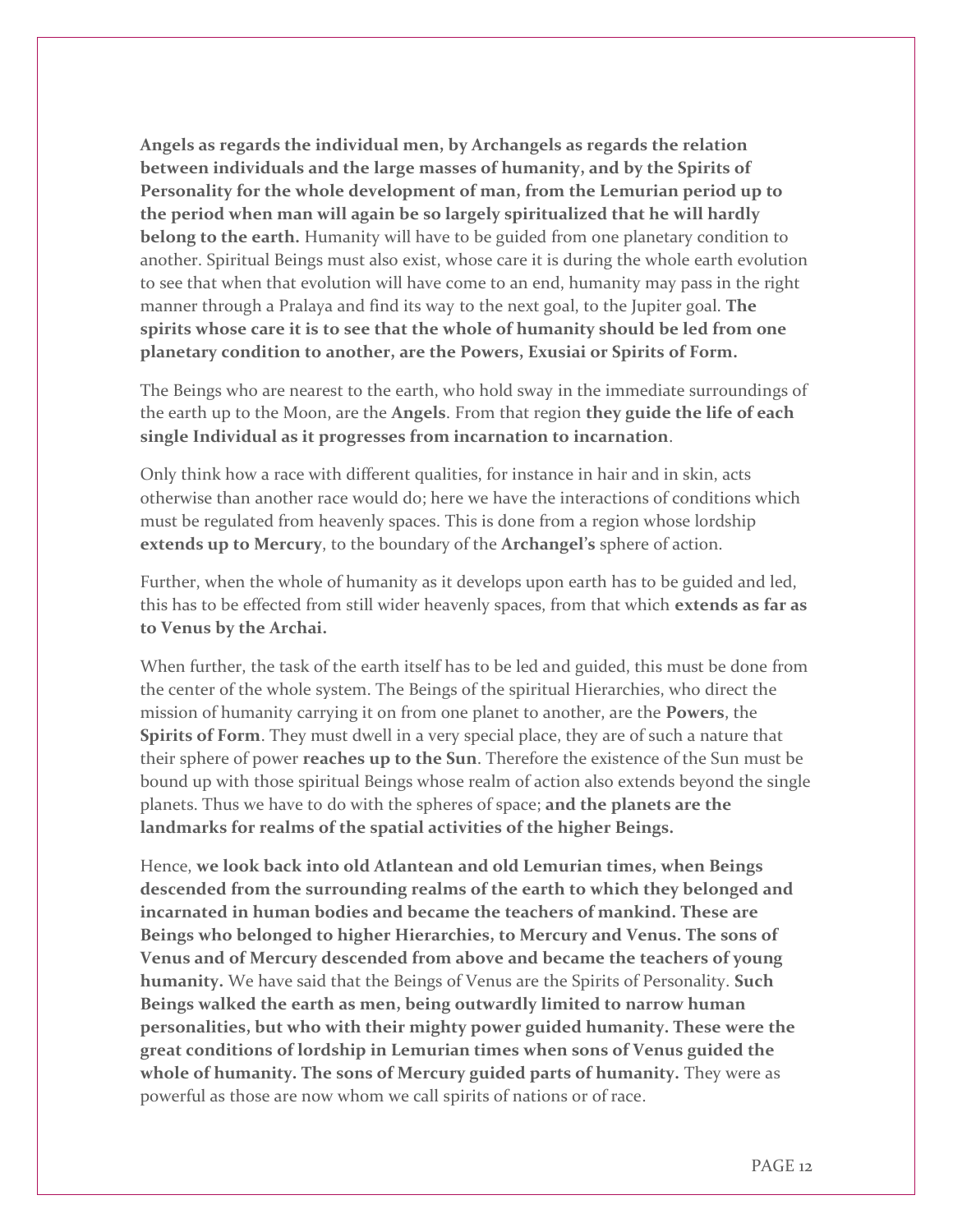# Alternate Hierarchical Names and Descriptions

**Seraphim** - Spirits of Love - Understanding - Spirits of the Good - receive ideas from the trinity, being and existence is the same, carry over old solar system to new

**Cherubim** - Spirits of Harmony - Ascension - Spirits of Truth - ponder ideas from trinity, light filled wisdom, provide guidance to hierarchy

**Thrones** - Spirits of Will - Lights - Aeons - Spirits of Beauty - Ophanim - act on the ideas from trinity, sacrificial courage, group soul of minerals

**Kyriotetes** - Spirits of Wisdom - Authorities - Dominions - Lordships - Christened Wisdom - Heavenly Sophia - carry out 1<sup>st</sup> hierarchy's plan, bestowing wisdom, group soul of plants

**Dynamis** - Spirits of Motion - Lordships - Hosts - Mights - Christened Might -Strongholds -Virtues – always in continual movement and metamorphosis, group soul of animals

**Exusiai -** Spirits of Form - Elohim - Powers - Revelations - Authorities - Heavenly Logos group soul of humans

**Archai** - Spirits of Personality - Spirits of Time - Principalities - Rulers - Epoch Spirits - Primal Beginnings - Zeitgeist - Time Beings - Primal Beings - Moral Intuition - Consciousness Soul - work with gnome elemental beings

**Archangels -** Folk Spirits - Spirit of Fire - Archangeloi - Moral Inspiration - Intellectual Soul - work with undines elemental beings

**Angels** - Guardian Angels - Sons of Life - Sons of Twilight - Messengers - Angeloi - Moral Imagination - Sentient Soul - work with sylph elemental beings

# Angels, Archangels and Archai

*Universe, Man, and Man In their relationship to Egyptian myths and modern civilization,* **Lecture III***, The Kingdoms of Nature. Group-egos. The Centre of Man. The Kingdoms of Higher Spiritual Beings.***, by Rudolf Steiner, August 6, 1908, GA 105.**

"Looking from man upwards to higher kingdoms, we have to begin with three kingdoms which interest us. In accordance with Christian esotericism, we call the kingdom immediately bordering on the human the realm of the **Angels**; they are also called **Spirits of Twilight**. Then there is a second kingdom, higher than the Angels, the kingdom of the **Archangels**; they are also called the **Spirits of Fire**. Lastly there is a still higher kingdom,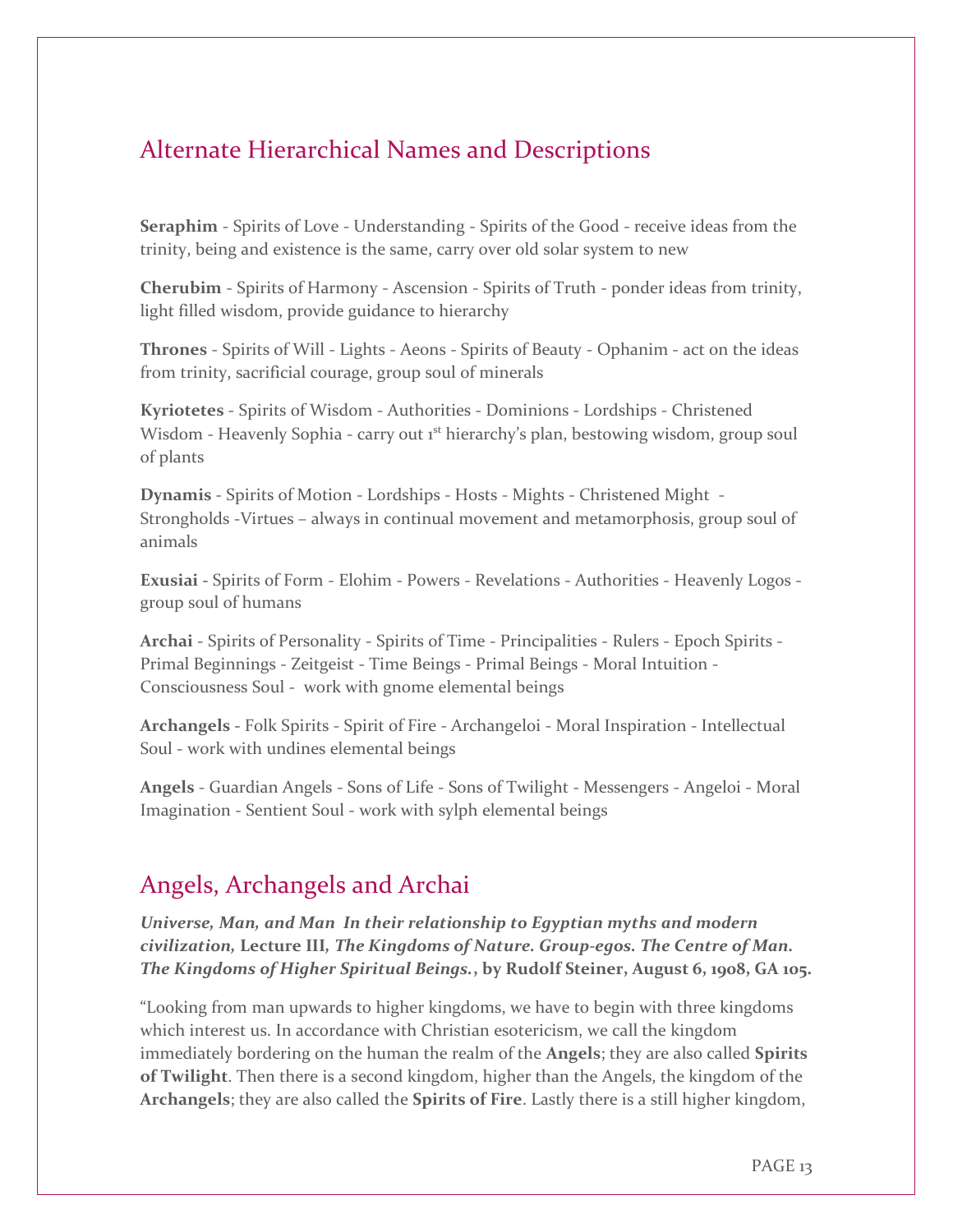that of the **Archai** (**Original Forces or First Beginnings**), called also the **Spirits of Personality**. These are the three kingdoms next above man."

"Now, an **Angel accompanies the inmost part of man's being and guides him from incarnation to incarnation**, so that he may truly fulfil his mission on earth. It is, in fact, as if the human being had been able, since the beginning of his life on earth, to look up to an exalted Spirit who was his prototype, who could completely control his astral body, and who said to him: "Thou must be like unto me when in future thou passest out of this earthly evolution." **It is the task of Angels to guide the incarnations of men and whether we say that he looks up to his higher self, whom he must come to resemble more and more, or that he looks up to his Angel as his great pattern, it is exactly the same in a spiritual sense."**

"The beings whose task it is to control that part of the astral body which is still uncontrolled by man are one stage higher than he is, they are the **Angels**, or **Spirits of Twilight. In fact one such Spirit watches over every human being, and this Spirit has power over the astral body**; it is therefore no childish idea, but profound wisdom, to speak of guardian angels. These guardian angels have a great duty to perform."

"As man works further upon himself he will transform the etheric body into Buddhi, or Life Spirit; one day he will do this consciously, even now he is working on it unconsciously. So even higher Spiritual Beings have to work today in all human etheric bodies; this is the task of the **Fire Spirits**. Now, human etheric bodies are not individually so different as are human astral bodies. This can be seen in the qualities peculiar to a race or nation. Because of this we see that each individual human being does not have an **Archangel** in connection with his etheric body, but that whole nations and races are guided by higher or lower **Spirits of Fire**. The peoples and races of the earth are indeed guided as a whole by Archangels.

# Hierarchy Charts - for Meditation Purposes

| <b>Dionysius</b> | <b>Spirits of</b> | <b>Planet</b> | <b>Donation</b>  | <b>Offspring</b>         |
|------------------|-------------------|---------------|------------------|--------------------------|
| Seraphim         | Love              | Saturn        | Fire reflection  | Rotation of time         |
| Cherubim         | Harmony           | Jupiter       | Air reflection   | <b>Elementary Spirts</b> |
| Thrones          | Will              | Mars          | Water reflection | Group soul/mineral       |

# **The Holy Trinity - Father/Son/Holy Spirit**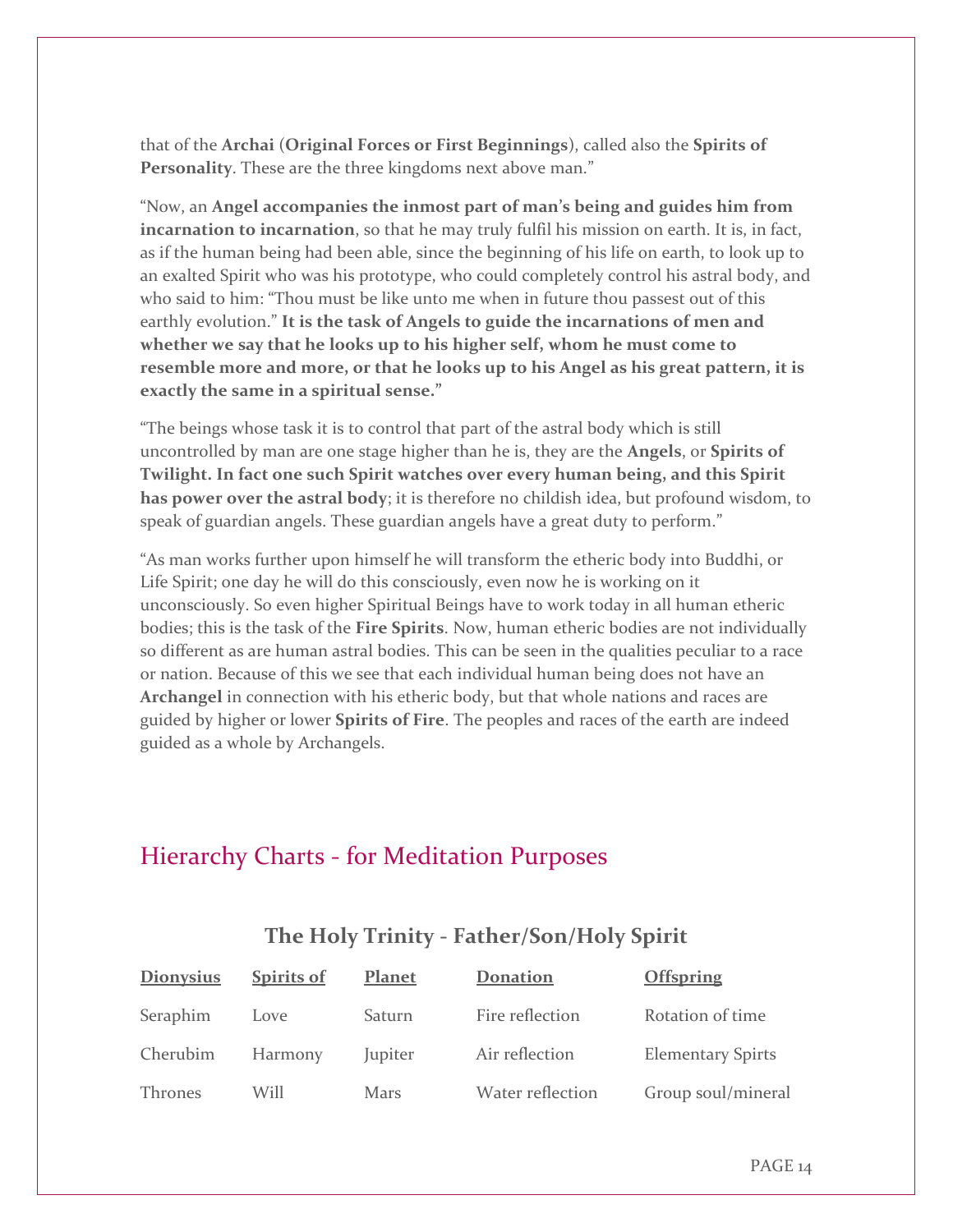| Kyriotetes | Wisdom        | Sun        | Life ether     | Group soul/plants    |
|------------|---------------|------------|----------------|----------------------|
| Dynamis    | <b>Motion</b> | <b>Sun</b> | Sound ether    | Group soul/animals   |
| Exusiai    | Form          | <b>Sun</b> | Light ether    | Group soul of man    |
| Archai     | Personality   | Mercury    | Warmth etheric | Nature Spirits/earth |
| Archangels | Sons of Fire  | Venus      | Air etheric    | Nature Spirits/water |
| Angels     | S. Twilight   | Moon       | Water etheric  | Nature Spirits/air   |

# **The Holy Trinity - Father/Son/Holy Spirit**

| <b>Dionysius</b> | <b>Sense</b>   | <b>Body</b>              | <b>Aristotle</b> | <b>Sign</b> | <b>Center</b> |
|------------------|----------------|--------------------------|------------------|-------------|---------------|
| Seraphim         | Ego            | Spirit Man               | <b>Being</b>     | Gemini      | Sun           |
| Cherubim         | Touch          | Life Spirit              | Suffering        | Cancer      | Sun           |
| <b>Thrones</b>   | Life           | Spirit Self              | Activity         | Leo         | Sun           |
| Kyriotetes       | Movement       | Spiritual Soul           | Position         | Virgo       | Sun           |
| Dynamis          | <b>Balance</b> | <b>Intellectual Soul</b> | Time             | Libra       | Sun           |
| Exusiai          | Smell          | Sentient Soul            | Space            | Scorpio     | Sun           |
| Archai           | Taste          | Astral                   | Relation         | Sagittarius | Earth         |
| Archangels       | Sight          | Etheric                  | Quality          | Capricorn   | Earth         |
| Angels           | Warmth         | Physical                 | Quantity         | Aquarius    | Earth         |
|                  |                |                          |                  |             |               |

# **The Holy Trinity - Father/Son/Holy Spirit**

| <b>Dionysius</b><br>Death | <b>Activity</b> | <b>Field</b>         | <b>Nature</b> | Domain | After         |
|---------------------------|-----------------|----------------------|---------------|--------|---------------|
| Seraphim                  | Matter          | Solar system Love    |               | Zodiac | Karma         |
| Cherubim                  | Matter          | Solar system Harmony |               | Zodiac | Karma         |
| <b>Thrones</b>            | Matter          | Solar system         | Willpower     | Saturn | Physical Body |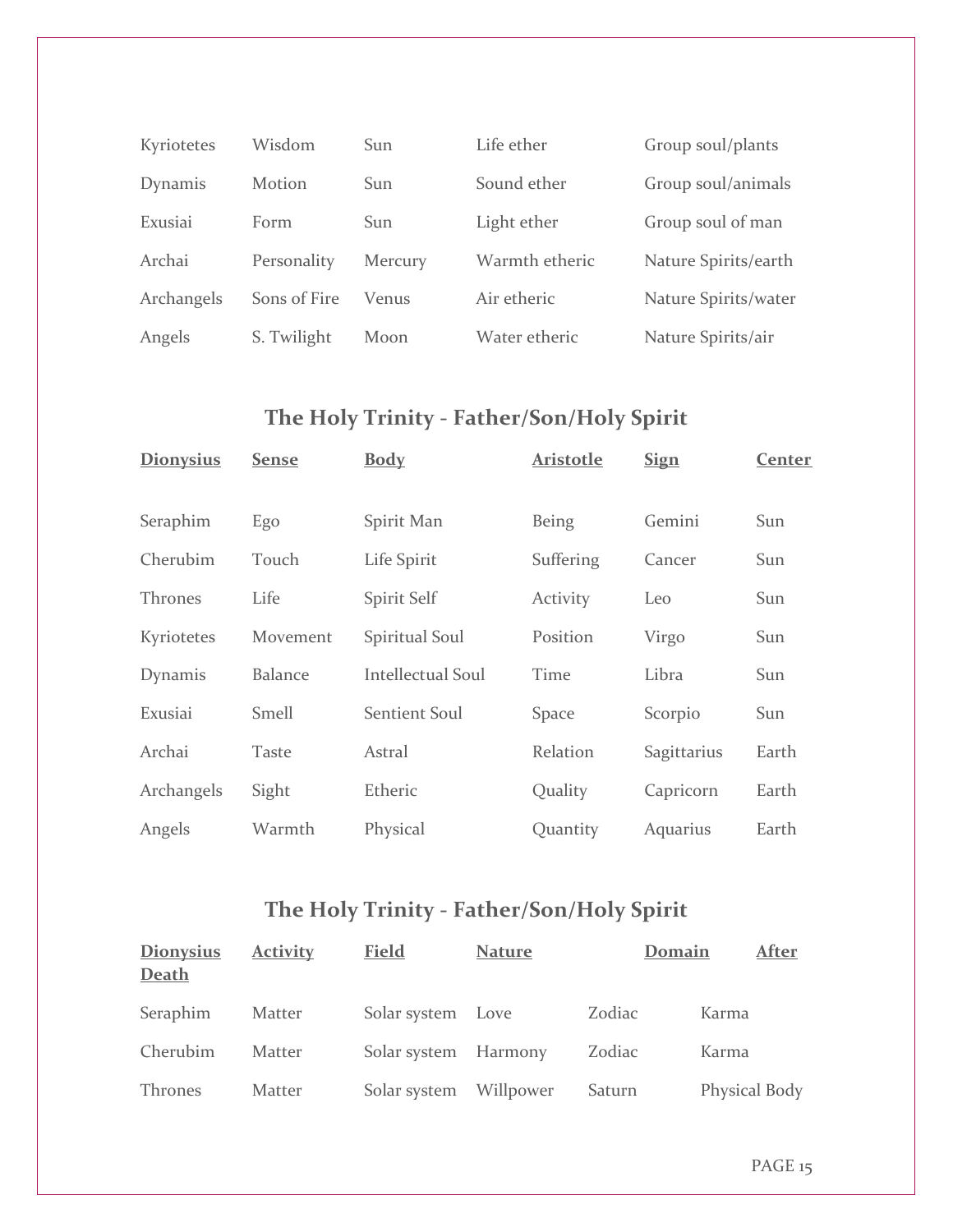| Kyriotetes<br>Limbs     | Etheric | Solar system | Sophia      | Jupiter | Creation of |
|-------------------------|---------|--------------|-------------|---------|-------------|
| Dynamis<br>Head         | Etheric | Each planet  | Dynamism    | Mars    | Creation of |
| Exusiai<br>Humanity     | Etheric | Sun (Moon)   | Christ      | Sun     | Relation to |
| Archai<br>Religion      | Souls   | Mercury      | Intuition   | Mercury | Relation to |
| Archangels<br>Developed | Souls   | Venus        | Inspiration | Venus   | Morality    |
| Angels<br>Kamaloca      | Souls   | Moon         | Imagination | Moon    | Experience  |

# Biblical References to the Spiritual Hierarchy

# **Heaven of Paradise – First Rank**

#### **Seraphim**

#### *Isaiah 6:1-7*

6 In the year that king Uzziah died I saw also the Lord sitting upon a throne, high and lifted up, and his train filled the temple.

2 Above it stood the seraphims: each one had six wings; with twain he covered his face, and with twain he covered his feet, and with twain he did fly.

3 And one cried unto another, and said, Holy, holy, holy, is the Lord of hosts: the whole earth is full of his glory.

4 And the posts of the door moved at the voice of him that cried, and the house was filled with smoke.

5 Then said I, Woe is me! for I am undone; because I am a man of unclean lips, and I dwell in the midst of a people of unclean lips: for mine eyes have seen the King, the Lord of hosts.

6 Then flew one of the seraphims unto me, having a live coal in his hand, which he had taken with the tongs from off the altar: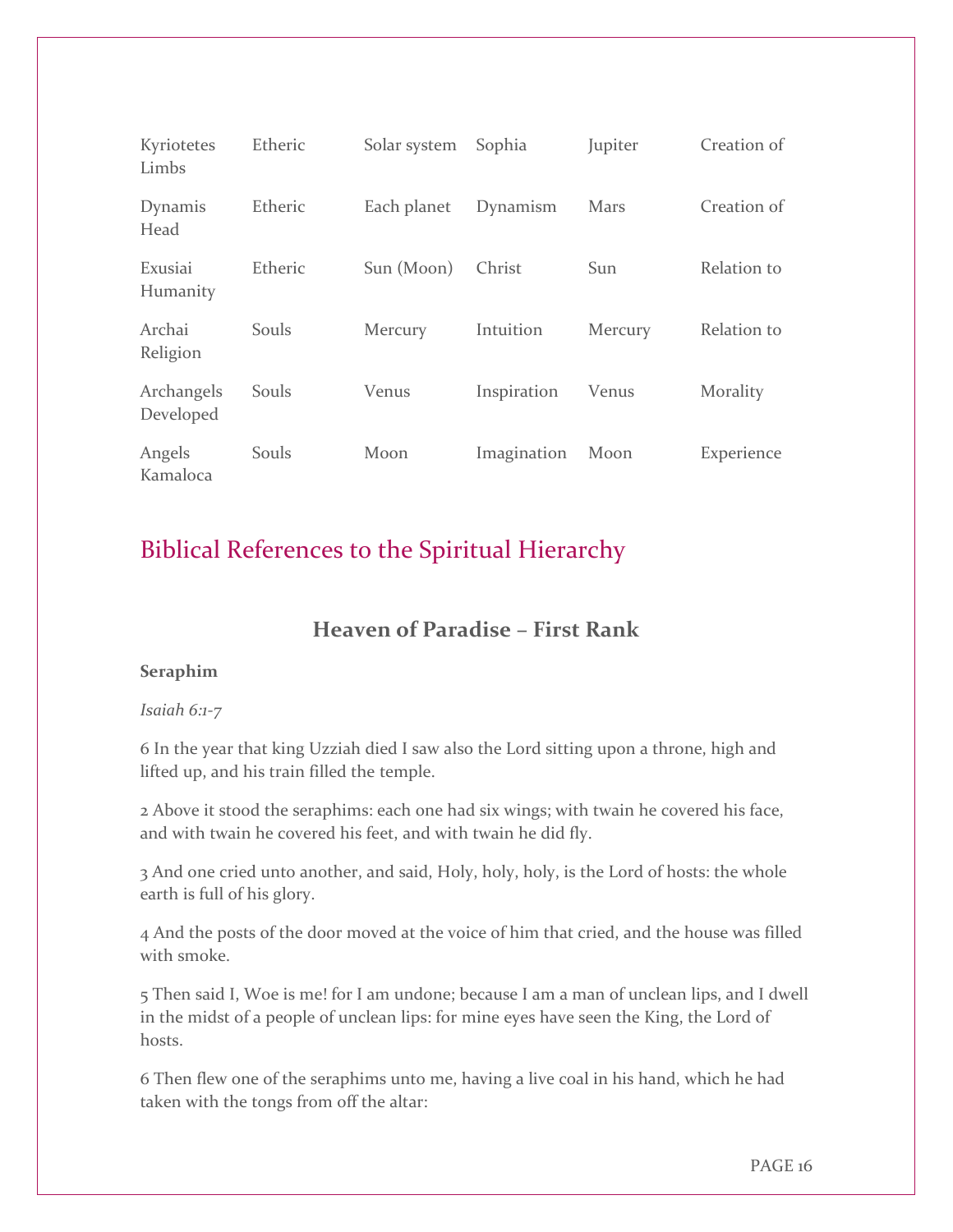7 And he laid it upon my mouth, and said, Lo, this hath touched thy lips; and thine iniquity is taken away, and thy sin purged.

#### **Cherubim**

#### *Genesis 3:24*

So he drove out the man; and he placed at the east of the garden of Eden Cherubims, and a flaming sword which turned every way, to keep the way of the tree of life.

#### *Ezekiel 10:1-2*

1 Then I looked, and, behold, in the firmament that was above the head of the cherubims there appeared over them as it were a sapphire stone, as the appearance of the likeness of a throne.

2 And he spake unto the man clothed with linen, and said, Go in between the wheels, even under the cherub, and fill thine hand with coals of fire from between the cherubims, and scatter them over the city.

#### *Ezekiel 10:15-22*

15 And the cherubims were lifted up. This is the living creature that I saw by the river of Chebar.

16 And when the cherubims went, the wheels went by them: and when the cherubims lifted up their wings to mount up from the earth, the same wheels also turned not from beside them.

17 When they stood, these stood; and when they were lifted up, these lifted up themselves also: for the spirit of the living creature was in them.

18 Then the glory of the Lord departed from off the threshold of the house, and stood over the cherubims.

19 And the cherubims lifted up their wings, and mounted up from the earth in my sight: when they went out, the wheels also were beside them, and every one stood at the door of the east gate of the Lord's house; and the glory of the God of Israel was over them above.

20 This is the living creature that I saw under the God of Israel by the river of Chebar; and I knew that they were the cherubims.

21 Every one had four faces apiece, and every one four wings; and the likeness of the hands of a man was under their wings.

22 And the likeness of their faces was the same faces which I saw by the river of Chebar, their appearances and themselves: they went every one straight forward.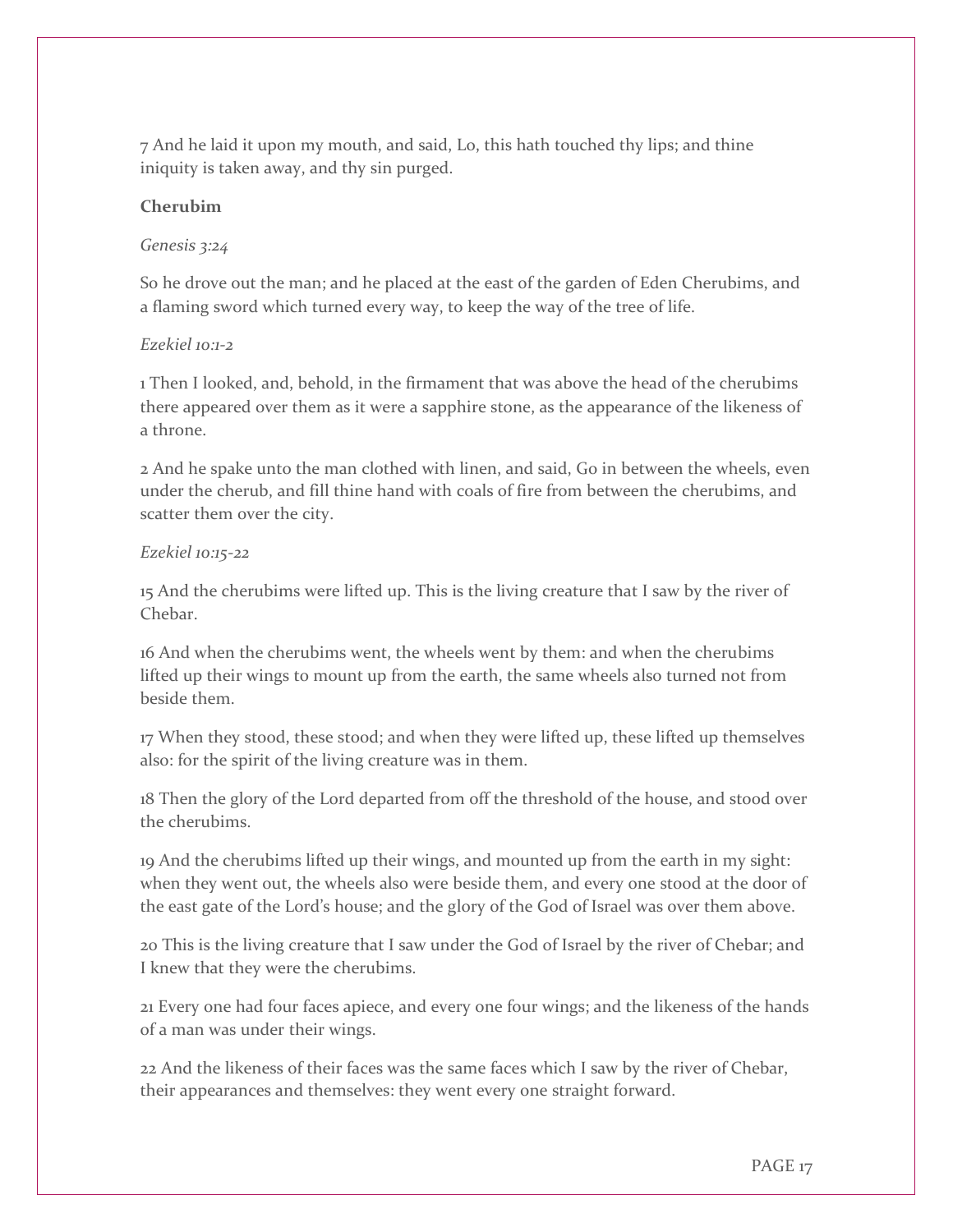#### *Ezekiel 10:9-14*

9 And when I looked, behold the four wheels by the cherubims, one wheel by one cherub, and another wheel by another cherub: and the appearance of the wheels was as the color of a beryl stone.

10 And as for their appearances, they four had one likeness, as if a wheel had been in the midst of a wheel.

11 When they went, they went upon their four sides; they turned not as they went, but to the place whither the head looked they followed it; they turned not as they went.

12 And their whole body, and their backs, and their hands, and their wings, and the wheels, were full of eyes round about, even the wheels that they four had.

13 As for the wheels, it was cried unto them in my hearing, O wheel.

14 And every one had four faces: the first face was the face of a cherub, and the second face was the face of a man, and the third the face of a lion, and the fourth the face of an eagle.

#### **Thrones**

*Hebrews 1:8*

8 Your throne, O God, is forever and ever,

And the righteous scepter is the scepter of His kingdom.

#### *Psalm 11:4*

4 The Lord is in His holy temple; the Lord's throne is in heaven;

His eyes behold, His eyelids test the sons of men.

#### *Revelation 20:11-15*

Then I saw a great white throne and Him who sat upon it, from whose presence earth and heaven fled away, and no place was found for them.

#### *Isaiah 66:1*

1 Thus says the Lord, Heaven is My throne and the earth is My footstool.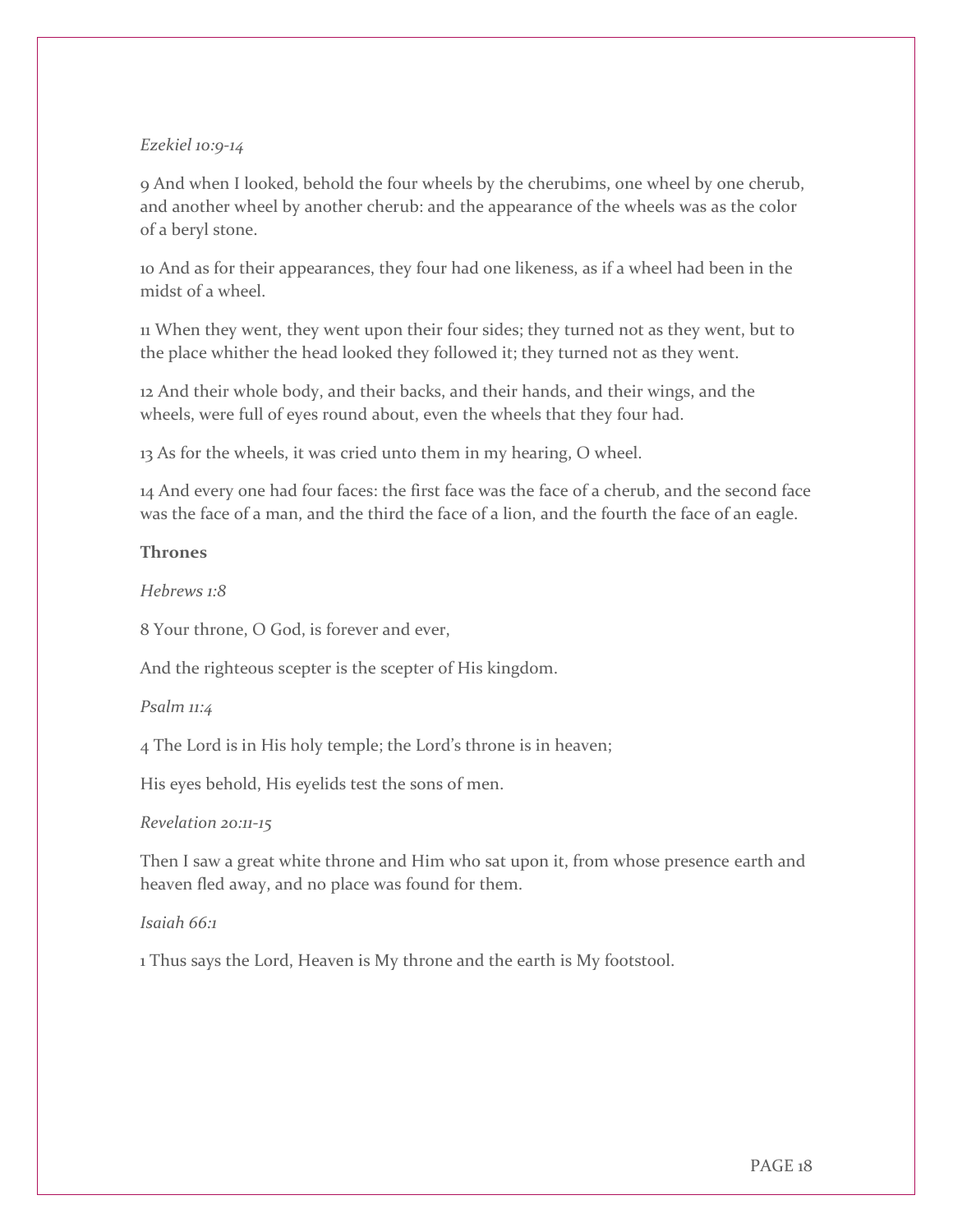# **Heaven of Creation- Second Rank**

#### **Kyriotetes**

#### *Ephesians 1:20-21*

20 Which he wrought in Christ, when he raised him from the dead, and set him at his own right hand in the heavenly places,

21 Far above all principality, and power, and might, and dominion, and every name that is named, not only in this world, but also in that which is to come.

#### **Dynamis**

#### *Ephesians 6:12*

12 For we wrestle not against flesh and blood, but against principalities, against powers, against the rulers of the darkness of this world, against spiritual wickedness in high places.

#### **Exusiai**

#### *Colossians 1:16*

16 For by him were all things created, that are in heaven, and that are in earth, visible and invisible, whether they be thrones, or dominions, or principalities, or powers: all things were created by him, and for him.

# **Heaven of Form – Third Rank**

#### **Archai**

*Genesis 1: 6-8, 14, 15, 17, 20*

6 And God said, Let there be a solid arch stretching over the waters, parting the waters from the waters.

7 And God made the arch for a division between the waters which were under the arch and those which were over it: and it was so.

8 And God gave the arch the name of Heaven. And there was evening and there was morning, the second day.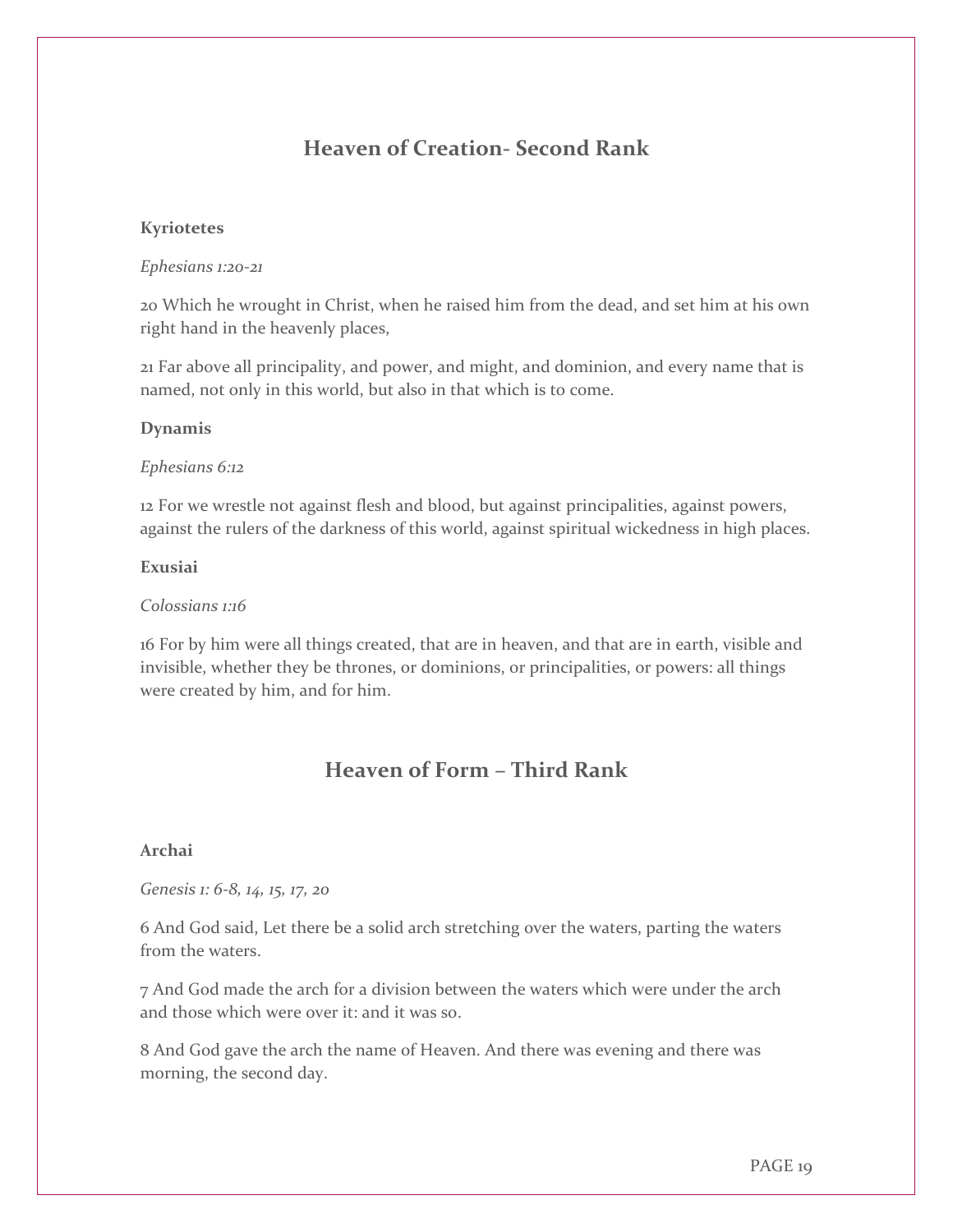14 And God said, Let there be lights in the arch of heaven, for a division between the day and the night, and let them be for signs, and for marking the changes of the year, and for days and for years.

15 And let them be for lights in the arch of heaven to give light on the earth: and it was so.

17 And God put them in the arch of heaven, to give light on the earth;

20 And God said, Let the waters be full of living things, and let birds be in flight over the earth under the arch of heaven.

#### **Archangels**

#### *Jude 1:9*

9 Yet Michael the archangel, when contending with the devil he disputed about the body of Moses, durst not bring against him a railing accusation, but said, The Lord rebuke thee.

#### *1 Thessalonians 4:16*

For the Lord Himself will descend from heaven with a shout, with the voice of the archangel and with the trumpet of God, and the dead in Christ will rise first.

#### *Daniel 10:12-13*

Then he said to me, "Do not be afraid, Daniel, for from the first day that you set your heart on understanding this and on humbling yourself before your God, your words were heard, and I have come in response to your words. But the prince of the kingdom of Persia was withstanding me for twenty-one days; then behold, Michael, one of the chief princes, came to help me, for I had been left there with the kings of Persia.

#### *Daniel 10:21*

However, I will tell you what is inscribed in the writing of truth. Yet there is no one who stands firmly with me against these forces except Michael your prince.

#### *Daniel 12:1*

Now at that time Michael, the great prince who stands guard over the sons of your people, will arise. And there will be a time of distress such as never occurred since there was a nation until that time; and at that time your people, everyone who is found written in the book, will be rescued.

#### *Revelation 12:7*

And there was war in heaven, Michael and his angels waging war with the dragon. The dragon and his angels waged war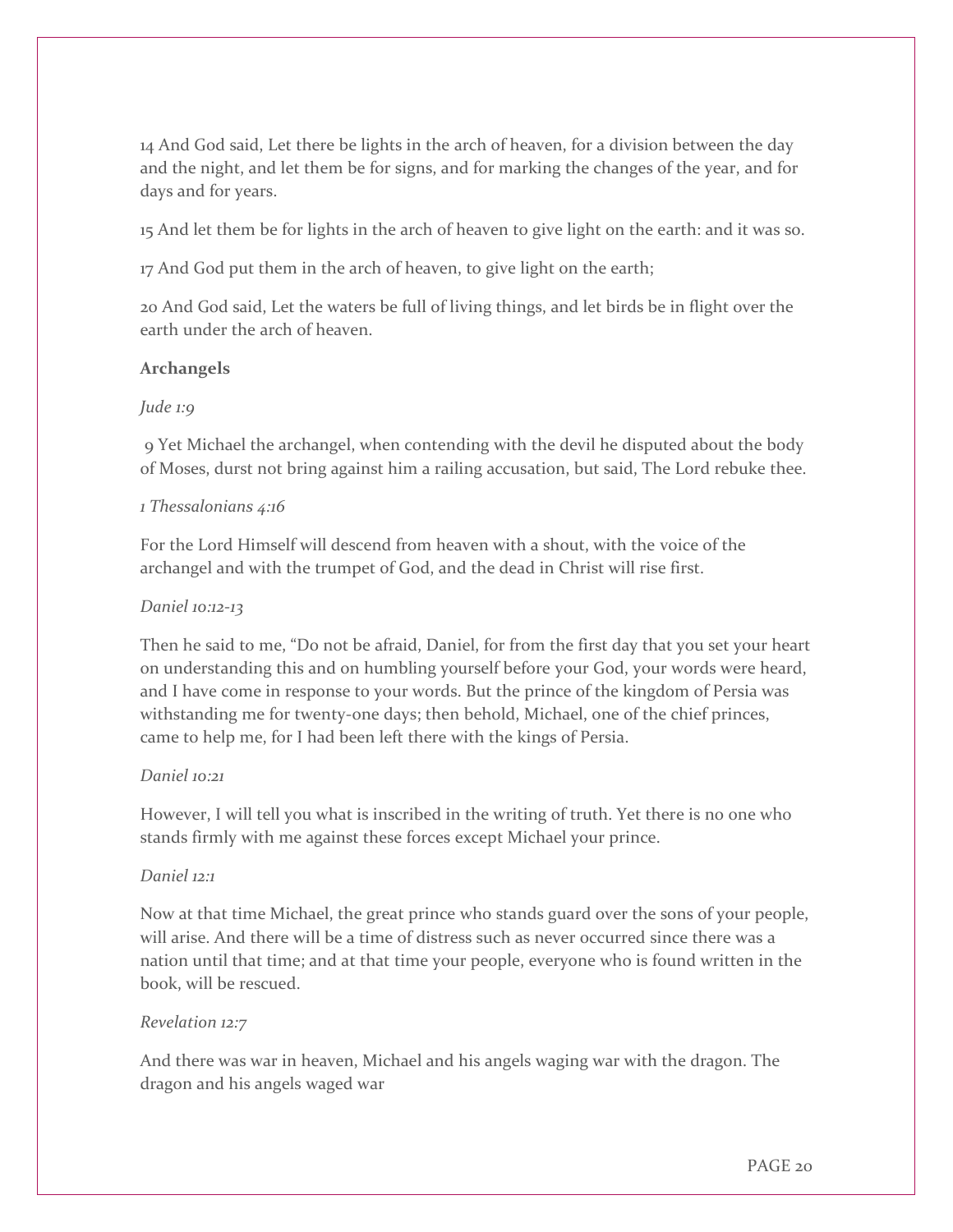#### **Angels**

#### *Genesis 6:1-4*

6 And it came to pass, when men began to multiply on the face of the earth, and daughters were born unto them,

2 That the sons of God saw the daughters of men that they were fair; and they took them wives of all which they chose.

3 And the Lord said, My spirit shall not always strive with man, for that he also is flesh: yet his days shall be an hundred and twenty years.

4 There were giants in the earth in those days; and also after that, when the sons of God came in unto the daughters of men, and they bare children to them, the same became mighty men which were of old, men of renown.

#### *Job 38:4-7*

4 Where wast thou when I laid the foundations of the earth? declare, if thou hast understanding.

5 Who hath laid the measures thereof, if thou knowest? or who hath stretched the line upon it?

6 Whereupon are the foundations thereof fastened? or who laid the corner stone thereof;

7 When the morning stars sang together, and all the sons of God shouted for joy?

#### *2Peter 2:4-10a*

4 For if God spared not the angels that sinned, but cast them down to hell, and delivered them into chains of darkness, to be reserved unto judgment

#### *Jude 1:5-6*

6 And the angels which kept not their first estate, but left their own habitation, he hath reserved in everlasting chains under darkness unto the judgment of the great day.

#### *Ezekiel 28:13-19*

13 Thou hast been in Eden the garden of God…

14 Thou art the anointed cherub that covereth; and I have set thee so: thou wast upon the holy mountain of God; thou hast walked up and down in the midst of the stones of fire.

15 Thou wast perfect in thy ways from the day that thou wast created, till iniquity was found in thee.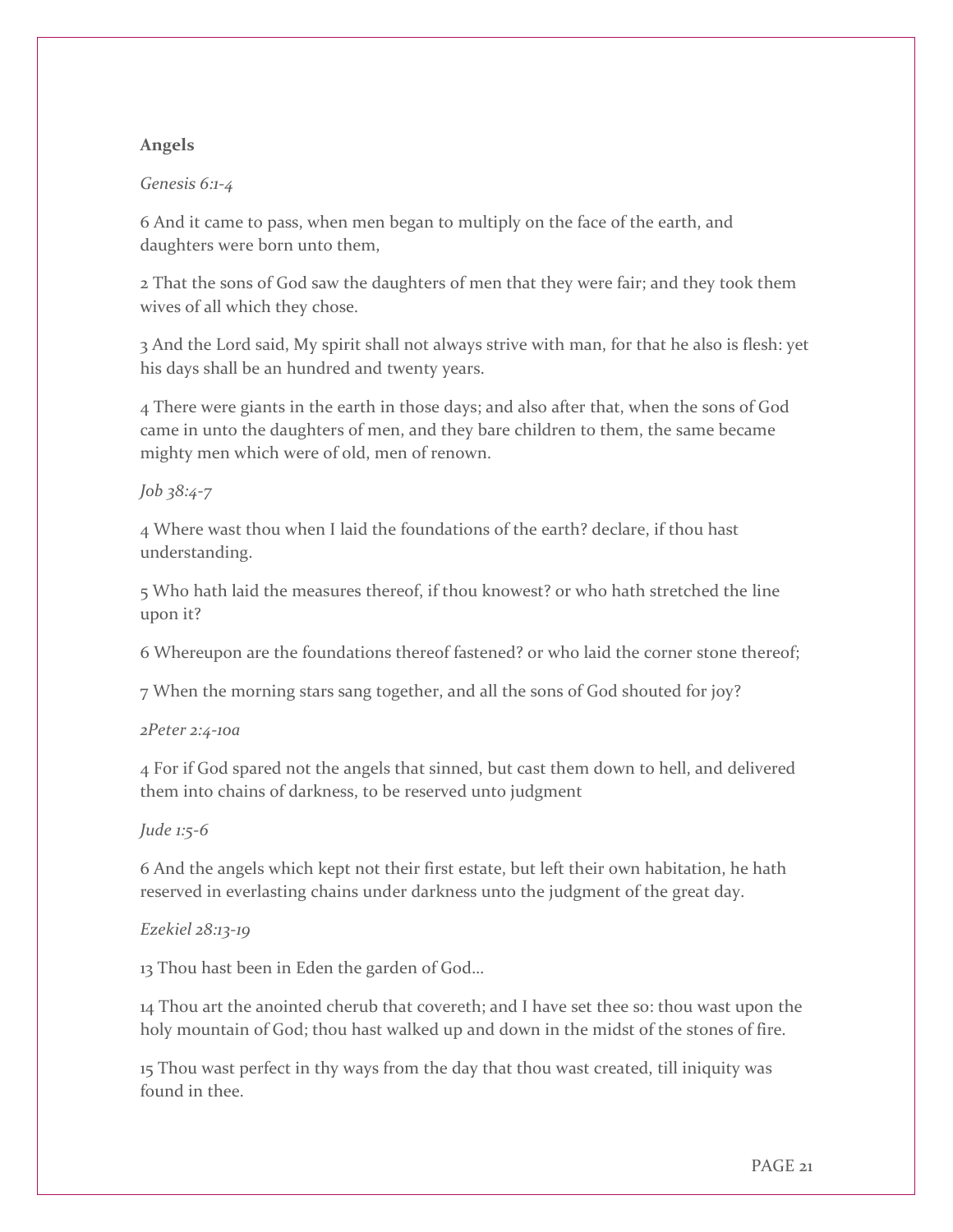16 By the multitude of thy merchandise they have filled the midst of thee with violence, and thou hast sinned: therefore I will cast thee as profane out of the mountain of God: and I will destroy thee, O covering cherub, from the midst of the stones of fire.

17 Thine heart was lifted up because of thy beauty, thou hast corrupted thy wisdom by reason of thy brightness: I will cast thee to the ground, I will lay thee before kings, that they may behold thee.

#### *Revelation 12:7-12*

7 And there was war in heaven: Michael and his angels fought against the dragon; and the dragon fought and his angels,

8 And prevailed not; neither was their place found any more in heaven.

9 And the great dragon was cast out, that old serpent, called the Devil, and Satan, which deceiveth the whole world: he was cast out into the earth, and his angels were cast out with him.

# Pseudo-Dionysius the Areopagite on the Celestial Hierarchy

Dionysius, or Pseudo-Dionysius, was a Christian Neoplatonist who wrote in the late fifth or early sixth century AD and who summarized the whole of Pagan Neoplatonism from Plotinus to Proclus into a distinctively new Christian context. His works were written as if they were composed by St. Dionysius the Areopagite, a member of the Athenian judicial council in the 1st century AD who was converted by St. Paul. So successful was this stratagem that Dionysius acquired almost apostolic authority, giving his writings enormous influence in the Middle Ages and the Renaissance. His *Mystical Theology* suggests an ascent from the lower sensuous realm of reality through the intelligible intermediate realm to the darkness of the godhead itself, all accomplished by a single person. The hierarchic treatises, on the other hand, suggest that the sensible and intelligible realms are not places reached by a single being, but different kinds of beings, and that the vision of God is handed from being to being downward through the levels of the hierarchy. *On the Celestial Hierarchy* describes the intelligible realm as divided into nine ranks of beings: the seraphim, cherubim, thrones, dominions, powers, authorities, principalities, archangels, and angels.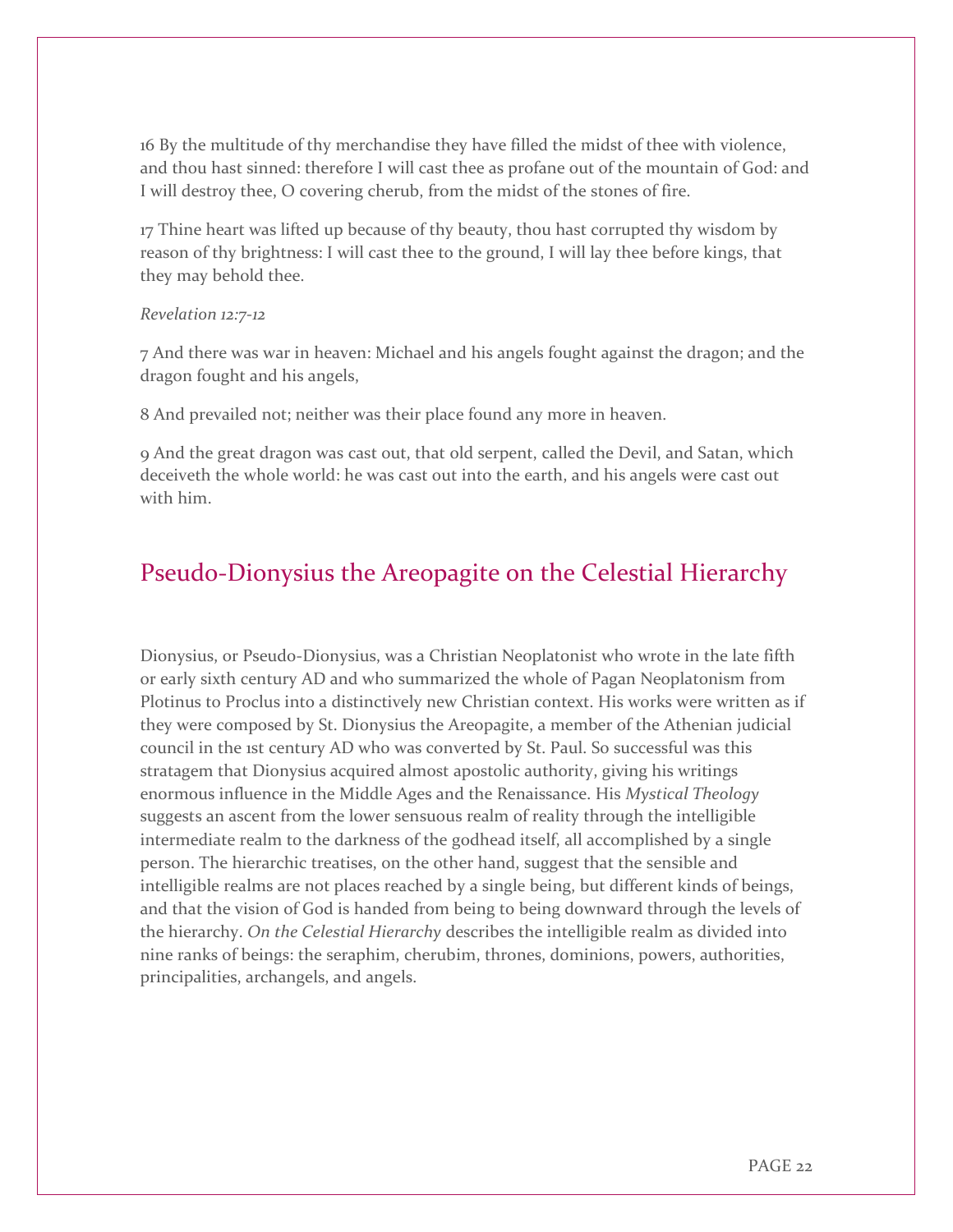# *The Celestial Hierarchy***, by Dionysius the Areopagite**

"This is the revelation of their names [hierarchy], so far as we can give it. **The purpose of every Hierarchy is an unswerving devotion to the divine imitation of the Divine Likeness**, and that every Hierarchical function is set apart for the sacred reception and distribution of an undefiled purification, and Divine Light, and perfecting science. The subordinate Orders of the Heavenly Beings are taught by the superior, in due order, the deifying sciences; and that those who are higher than all are illuminated from Godhead itself, as far as permissible, in revelations of the Divine mysteries.

#### *Concerning the Seraphim and Cherubim and Thrones, and concerning their first Hierarchy*

Seraphim denotes either that they are kindling or burning; and that of Cherubim, a fullness of knowledge or stream of wisdom. Naturally, then, the first order of the Heavenly Hierarchies is ministered by the most exalted Beings, holding, as it does, a rank which is higher than all, from the fact, that it is established immediately around God, and that the first-wrought Divine manifestations and perfections pass earlier to it, as being nearest. They are called, then, "**Burning**," and **Thrones**, and **Stream of Wisdom**. The appellation of **Seraphim** plainly teaches their **ever moving around things Divine, and constancy, and warmth, and keenness, and the seething of that persistent, indomitable, and inflexible perpetual motion, and the vigorous assimilation and elevation of the subordinate, as giving new life and rekindling them to the same heat; and purifying through fire and burnt-offering, and the light-like and light-shedding characteristic which can never be concealed or consumed, and remains always the same, which destroys and dispels every kind of obscure darkness.** But the appellation of the **Cherubim** denotes their knowledge and their vision of God, and their readiness to receive the highest gift of light, and their power of contemplating the super-Divine comeliness in its first revealed power, and their being filled anew with the impartation which maketh wise, and their ungrudging communication to those next to them, by the stream of the given wisdom. The appellation of the most exalted and preeminent **Thrones** denotes their manifest exaltation above every groveling inferiority, and their supermundane tendency towards higher things; and their unswerving separation from all remoteness; and their invariable and firmly-fixed settlement around the veritable Highest, with the whole force of their powers; and their receptivity of the supremely Divine approach, in the absence of all passion and earthly tendency, and their bearing God; and the ardent expansion of themselves for the Divine receptions.

**The Hierarchy is akin, and in every respect like, to the first Beings, who are established after the Godhead**, who gave them Being, and who are marshalled, as it were, in Its very vestibule, who surpass every unseen and seen created power. We must then regard them as pure, not as though they had been freed from unholy stains and blemishes, nor yet as though they were unreceptive of earthly fancies, but as far exalted above every stain of remissness and every inferior holiness, as befits the highest degree of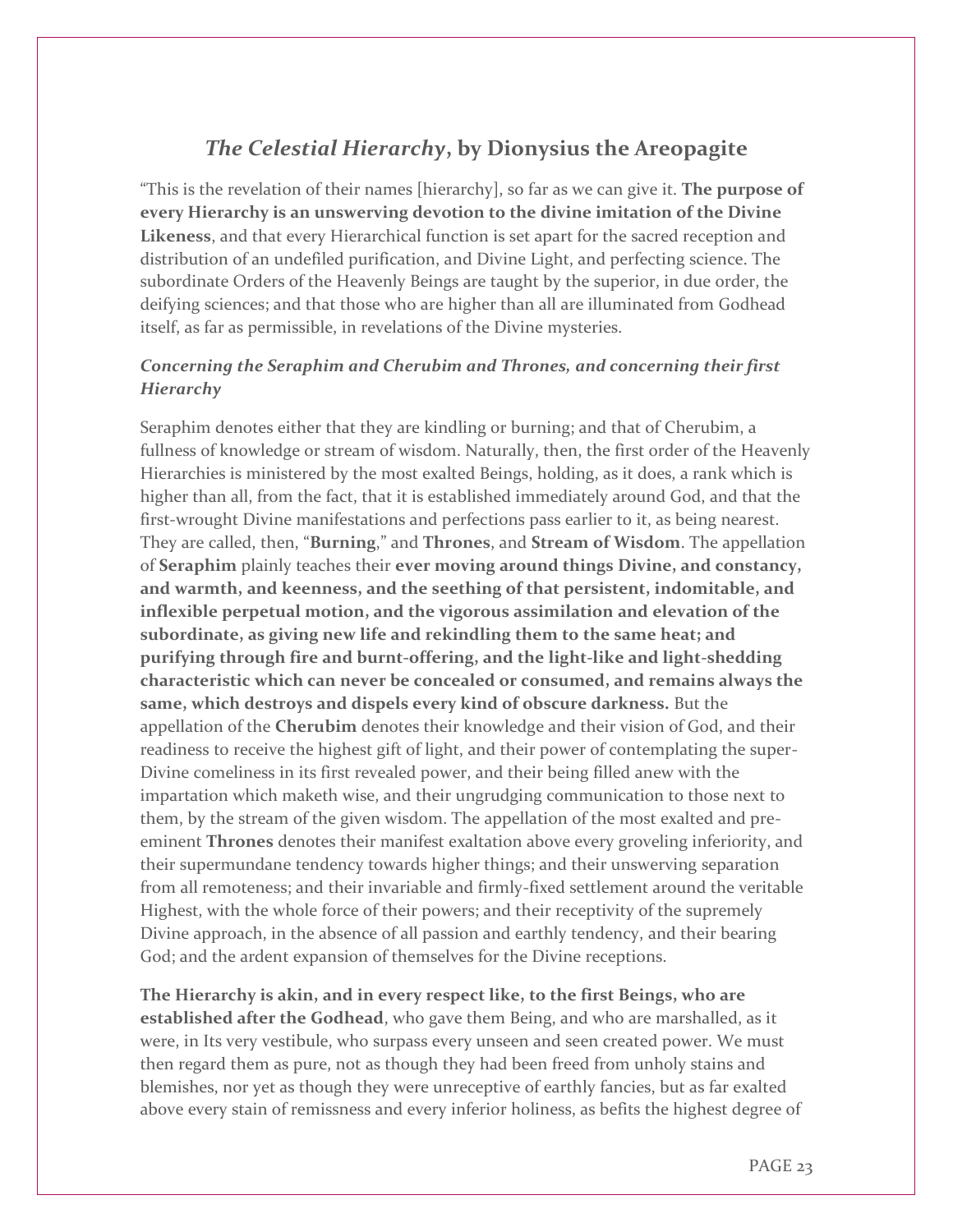purity - established above the most Godlike powers, and clinging unflinchingly to their own self-moved and same-moved rank in their invariable love of God, conscious in no respect whatever of any declivity to a worse condition, but having the unsullied fixity of their own Godlike identity - never liable to fall, and always unmoved; and again, as "contemplative," not contemplators of intellectual symbols as sensible, nor as being led to the Divine Being by the varied texture of holy representations written for meditation, but as being **filled with all kinds of immaterial knowledge of higher light, and satiated, as permissible, with the beautifying and original beauty of super-essential and thrice manifested contemplation, and thus, being deemed worthy of the Communion with Jesus**, they do not stamp pictorially the deifying similitude in divinelyformed images, but, as being really near to Him, in first participation of the knowledge of His deifying illuminations; nay more, that the imitation of God is given to them in the highest possible degree, and **they participate, so far as is allowable to them, in His deifying and philanthropic virtues, in the power of a first manifestation; and, likewise as "perfected," not as being illuminated with an analytic science of sacred variety, but as being filled with a first and pre-eminent deification, as beseems the most exalted science of the works of God,** possible in Angels. For, not through other holy Beings, but being ministered from the very Godhead, by the immediate elevation to It, by their power, and rank, surpassing all, they are both established near the All-Holy without any shadow of turning, and are conducted for contemplation to the immaterial and intelligible comeliness, as far as permissible, and are initiated into the scientific methods of the works of God, as being first and around God, being ministered, in the highest degree, from the very source of consecration.

The first Hierarchy, then, of the Heavenly Minds is purified, and enlightened, and perfected, by being ministered from the very Author of initiation, through its elevation to It immediately, being filled, according to its degree, with the altogether most holy purification of the unapproachable Light of the pre-perfect source of initiation, unstained indeed by any remissness, and full of primal Light, and perfected by its participation in first-given knowledge and science. The reception of **the supremely Divine Science is purification, enlightenment, and perfecting**, - purifying, as it were, from ignorance, by the knowledge of the more perfect revelations imparted to it according to fitness, and enlightening by the self-same Divine knowledge, through which it also purifies, that which did not before contemplate the things which are now made manifest through the higher illumination; and perfecting further, by the self-same Light, through the abiding science of the mysteries made clearly manifest.

This, then, according to my science, is the first rank of the Heavenly Beings which encircle and stand immediately around God; and without symbol, and without interruption, dances round His eternal knowledge in the most exalted ever-moving stability as in Angels; viewing purely many and blessed contemplations, and illuminated with simple and immediate splendors, and filled with Divine nourishment, - many indeed by the firstgiven profusion, but one by the unvariegated and unifying oneness of the supremely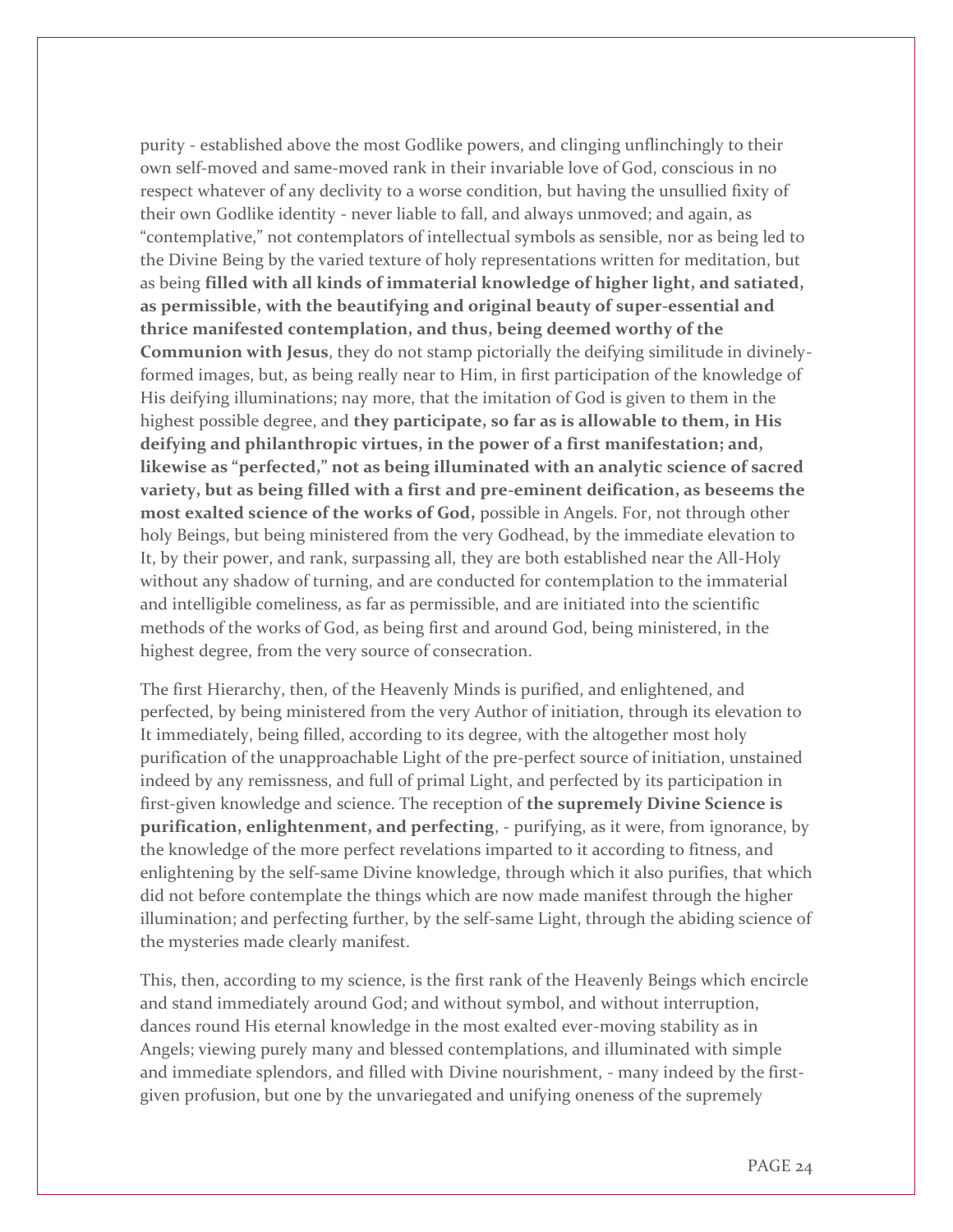Divine banquet, deemed worthy indeed of much participation and co-operation with God, by their assimilation to Him, as far as attainable, of their excellent habits and energies, and knowing many Divine things pre-eminently, and participating in supremely Divine science and knowledge, as is lawful. Wherefore the Word of God has transmitted its hymns to those on earth, in which are Divinely shewn the excellency of its most exalted illumination. For some of its members, to speak after sensible perception, proclaim as a 'voice of many waters,' 'Blessed is the glory of the Lord from His place" and others cry aloud that frequent and most august hymn of God, "Holy, Holy, Holy, Lord of Sabaoth, the whole earth is full of His glory. That the first Order, having been illuminated, from this the supremely Divine goodness, as permissible, in theological science, as a Hierarchy reflecting that Goodness transmitted to those next after it' teaching briefly this, 'That it is just and right that the august Godhead - Itself both above praise, and all-praiseworthy should be known and extolled by the God-receptive minds, as is attainable; for they as images of God are, as the Oracles say, the Divine places of the supremely Divine repose; and further, **that It is Monad and Unit tri-subsistent, sending forth His most kindly forethought to all things being, from the super-heavenly Minds to the lowest of the earth; as super-original Origin and Cause of every essence**, and grasping all things super-essentially in a resistless embrace.'

#### *Concerning Lordships and Powers and Authorities, and concerning their middle Hierarchy*

Let us now pass to the middle Order of the Heavenly Minds, gazing, as far as we may, with supermundane eyes upon those **Lordships**, and the truly terrible visions of the Divine **Authorities** and **Powers**. For each appellation of the Beings above us manifests their God-imitating characteristics of the Divine Likeness. The appellation of the **Holy Powers** denotes a certain courageous and unflinching virility, for all those Godlike energies within them. The middle Order of the Heavenly Minds having these Godlike characteristics, is purified and illuminated and perfected in the manner described, by the Divine illuminations vouchsafed to it at second hand, through the first Hierarchical Order, and passing through this middle as a secondary manifestation.

No doubt, as regards that message, which is said to pass through one angel to another, we may take it as a symbol of a perfecting completed from afar, and obscured by reason of its passage to the second rank. For, as men skilled in our sacred initiations say, the fulness of Divine things manifested directly to ourselves is more perfecting than the Divine contemplations imparted through others. Thus, I think, the immediate participation of the Angelic ranks elevated in first degree to God, is more clear than those perfected through the instrumentality of others. Wherefore by our sacerdotal tradition, the first Minds are named perfecting, and illuminating, and purifying **Powers** of the subordinate, who are conducted, through them, to the **superessential Origin of all things**, and participate, as far as is permissible to them, in the **consecrating purifications, and illuminations, and perfections**. For, this is divinely fixed absolutely by the Divine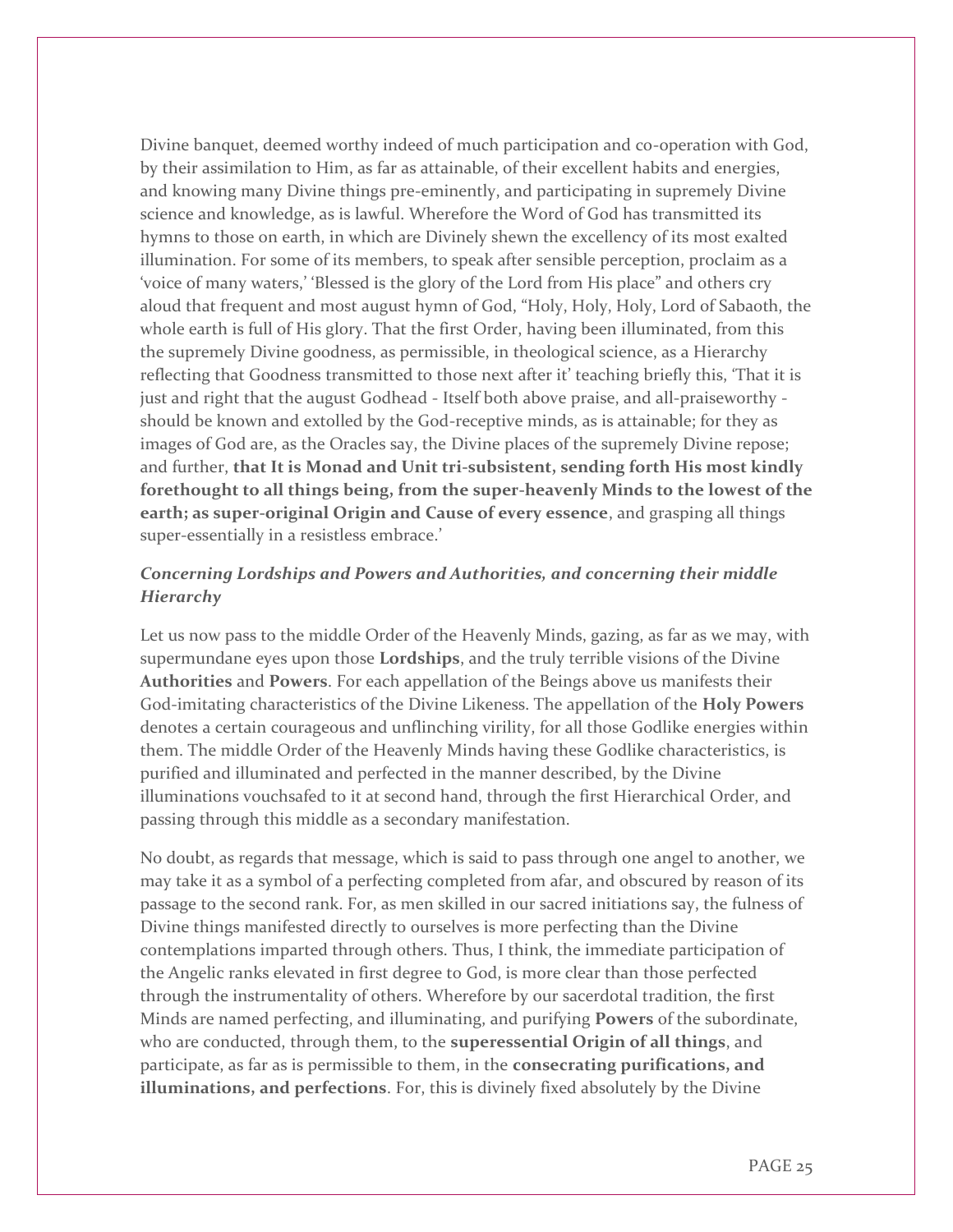source of order that, through the first, the second partake of the supremely **Divine illuminations**. This you will find declared by the theologians in many ways.

#### *Concerning the Principalities, Archangels, and Angels, and concerning their last Hierarchy*

There remains for our reverent contemplation a Division which completes the Angelic Hierarchies, that divided into the Godlike **Principalities**, **Archangels**, and **Angels**. And I think it necessary, to declare first the meaning of their sacred appellations to the best of my ability. For that of the Heavenly Principalities manifests their princely and leading function, after the Divine example, with order religious and most befitting the Princely.

The Order of the Holy **Archangels** is of the same rank with the heavenly **Principalities**. For there is one Hierarchy and Division, as I said, of them and the **Angels**. But since there is not a Hierarchy which does not possess first and middle and last powers, the holy order of **Archangels** occupies the middle position in the Hierarchy between the extremes, for it belongs alike to the most holy **Principalities** and to the holy Angels; to the Principalities because it is turned in a princely fashion to the **superessential Princedom**, and is molded to It as far as attainable, and unites the Angels after the fashion of its own wellregulated and marshalled and invisible leadings; and it belongs to the Angels, because it is of the **messenger Order**, receiving hierarchically the Divine illuminations from the first powers, and announcing the same to the Angels in a godly manner, and, through Angels, manifesting to us, in proportion to the religious aptitude of each of the godly persons illuminated. For the Angels, as we have already said, complete the whole series of Heavenly Minds, as being the last Order of the Heavenly Beings who possess the Angelic characteristic; yea, rather, they are more properly named Angels by us than those of higher degree, because their Hierarchy is occupied with the more manifest, and is more particularly concerned with the things of the world. For the very highest Order, as being placed in the first rank near the Hidden One, we must consider as directing in spiritual things the second, hiddenly; and that the second, which is composed of the holy **Lordships** and **Powers** and **Authorities**, leads the Hierarchy of the **Principalities** and **Archangels** and **Angels**, more clearly indeed than the first Hierarchy, but more hiddenly than the Order after it, and the revealing order of the Principalities, Archangels, and Angels, presides, through each other, over the Hierarchies amongst men, in order that the elevation, and conversion, and communion, and union with God may be in due order; and, further, also that the procession from God vouchsafed benignly to all the Hierarchies, and passing to all in common, may be also with most sacred regularity. Hence, the Word of God has assigned our Hierarchy to Angels, by naming Michael as Ruler of the Jewish people, and others over other nations. For the Most High established borders of nations according to number of Angels of God."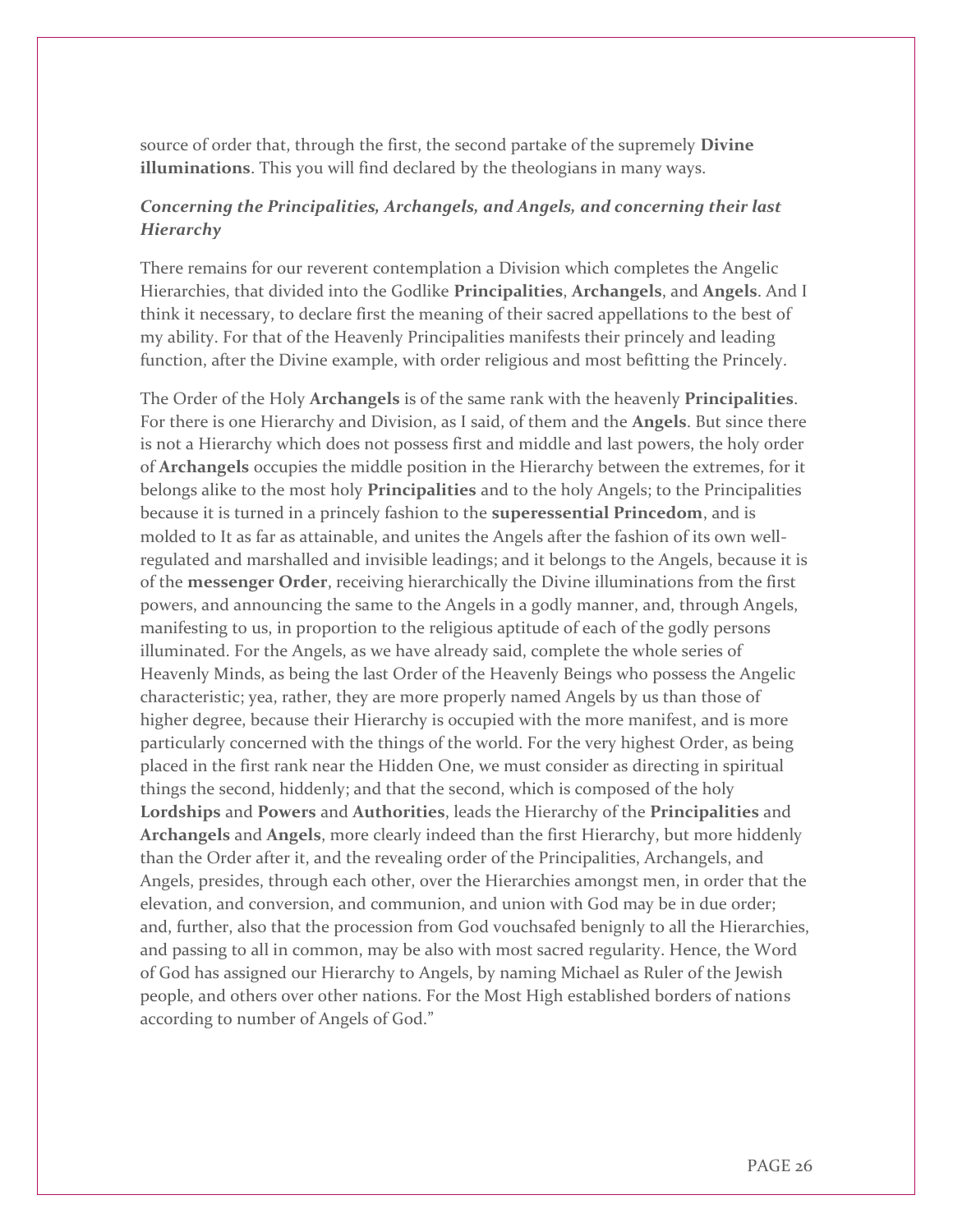### **Rudolf Steiner on Dionysius the Areopagite**

#### *The Spiritual Hierarchies***, by Rudolf Steiner, Lecture I, Dusseldorf, April, 1909, GA 110**

"It was the most intimate pupil of St. Paul, Dionysius the Areopagite, who said in clear-cut words: 'There is not only matter out there in space; there is, for the soul which rises consciously into the spaces of universal existence, the spiritual part which stands above man in the evolution of existence.' And he used words which sounded different from the old ones, for if he had used the old words everybody would have understood them in the material sense. The Rishis spoke of the spiritual hierarchies, they expressed in their language what the Greek and Roman wisdom still described when speaking of the ascending scale of worlds: of the Moon, of Mercury, Mars and Venus, Jupiter, and Saturn. Dionysius, the pupil of the Apostle Paul had the same worlds in his mind as the Rishis, he repeated in clear cut words that here one had to do with spiritual realms, and he used words which he could be certain would be understood in their spiritual sense: he spoke of **Angels, Archangels, Archai, Powers, Mights, Dominions, Thrones, Cherubim, and Seraphim**. For now humanity had completely forgot what it once knew. Had it still been able to understand the connection between what Dionysius and the Rishis had seen, it would have grasped, while hearing on the one side of the **Moon, and on the other side of the Mysteries of the Angels, that these were one and the same thing. It would have heard the word Mercury on the one hand and Archangel on the other, and would have known they were the same. The word 'Archai' spoken by the one, and 'Venus' by the other, were the same. And men. would have understood that with the words 'Sun' and 'Powers' the same worlds were meant. With the name 'Mars' they would have felt that they had to rise to the Mights (Dynamis). When they heard Jupiter mentioned, they would have known that it was the same as when in the school of Dionysius, Dominions were described. Saturn corresponds to 'Thrones'**; but in wider circles this was not known any more, it could not be known. Thus there was on the one side a science of matter, which became ever more material, and the old names which once signified spiritual forces, were now used in a material sense. And on the other side, there was a spiritual life which spoke of Angels and Archangels, etc. which had lost its connection with the physical designations of these spiritual beings.

Thus we see how the primeval wisdom enters through Dionysius into the school which Paul had inaugurated, and how this new inauguration had to be penetrated by the ancient spirit. **It is the task of modern Spiritual Science, or anthroposophy to form once more the bond which must unite the physical to the spiritual, the bond between the earth and the spiritual hierarchies.**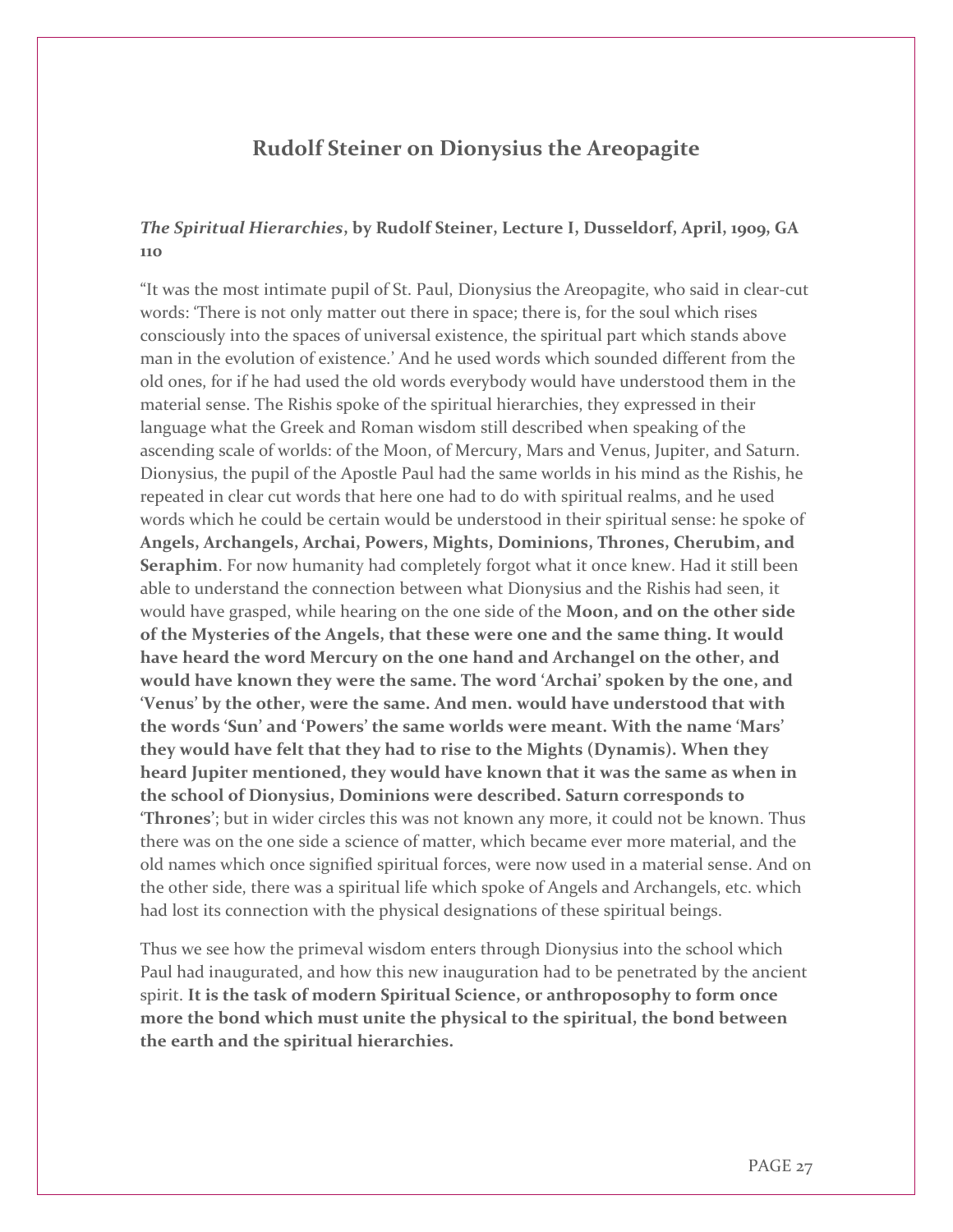### **Thomas Aquinas on the Hierarchies**

#### **From:** *Summa Theologiae,* **by Thomas Aquinas (1125-1274),** *Question 108. The Angelic Degrees of Hierarchies and Orders*

"I answer that, The grades of the angelic orders are assigned by Gregory (Hom. xxiv in Ev.) and Dionysius (Coel. Hier. vii), who agree as regards all except the "Principalities" and "Virtues." For Dionysius places the "Virtues" beneath the "Dominations," and above the "Powers"; the ""Principalities" beneath the "Powers" and above the "Archangels." Gregory, however, places the "Principalities" between the "Dominations" and the "Powers"; and the "Virtues" between the "Powers" and the "Archangels." Each of these placings may claim authority from the words of the Apostle, who (Ephesians 1:20-21) enumerates the middle orders, beginning from the lowest saying that "**God set Him**," i.e. Christ, "**on His right hand in the heavenly places above all Principality and Power, and Virtue, and Dominion**." Here he places "Virtues" between "Powers" and "Dominations," according to the placing of Dionysius. Writing however to the Colossians (1:16), numbering the same orders from the highest, he says: "**Whether Thrones, or Dominations, or Principalities, or Powers, all things were created by Him and in Him**." Here he places the "Principalities" between "Dominations" and "Powers," as does also Gregory.

Let us then first examine the reason for the ordering of Dionysius, in which we see, that, as said above, **the highest hierarchy contemplates the ideas of things in God Himself; the second in the universal causes; and third in their application to particular effects.** And because God is the end not only of the angelic ministrations, but also of the whole creation, **it belongs to the first hierarchy to consider the end; to the middle one belongs the universal disposition of what is to be done; and to the last belongs the application of this disposition to the effect, which is the carrying out of the work**; for it is clear that these three things exist in every kind of operation. So Dionysius, considering the properties of the orders as derived from their names, places in the first hierarchy those orders the names of which are taken from their relation to God, the "Seraphim," "Cherubim," and "Thrones"; and he places in the middle hierarchy those orders whose names denote a certain kind of common government or disposition - the "Dominations," "Virtues," and "Powers"; and he places in the third hierarchy the orders whose names denote the execution of the work, the "Principalities," "Angels," and "Archangels."

As regards the end, three things may be considered. For firstly we consider the end; then we acquire perfect knowledge of the end; thirdly, we fix our intention on the end; of which the second is an addition to the first, and the third an addition to both. And because God is the end of creatures, as the leader is the end of an army, as the Philosopher says (Metaph. xii, Did. xi, 10); so a somewhat similar order may be seen in human affairs. For there are some who enjoy the dignity of being able with familiarity to approach the king or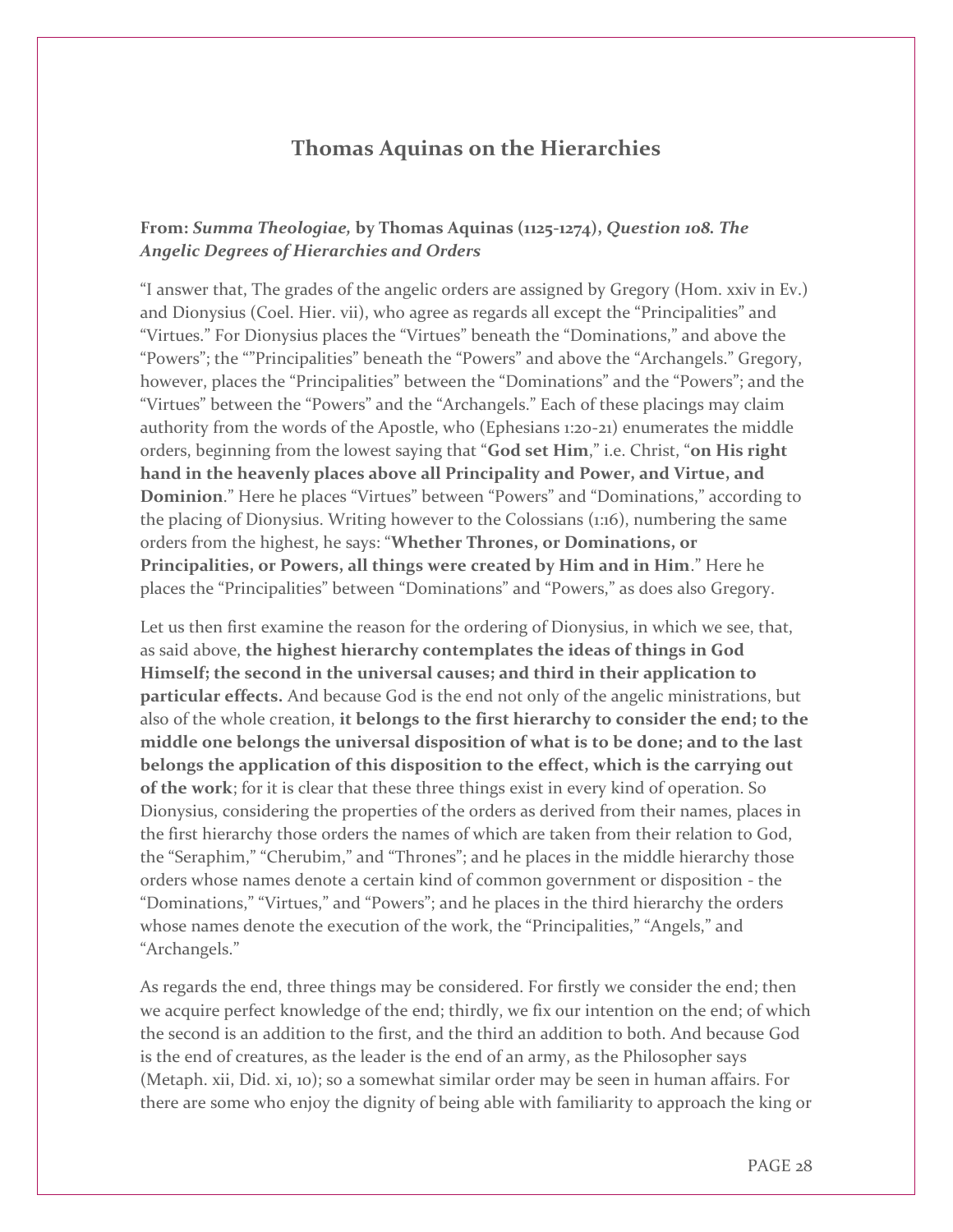leader; others in addition are privileged to know his secrets; and others above these ever abide with him, in a close union. According to this similitude, we can understand the disposition in the orders of the first hierarchy; **for the "Thrones" are raised up so as to be the familiar recipients of God in themselves, in the sense of knowing immediately the types of things in Himself; and this is proper to the whole of the first hierarchy. The "Cherubim" know the Divine secrets supereminently; and the "Seraphim" excel in what is the supreme excellence of all, in being united to God Himself; and all this in such a manner that the whole of this hierarchy can be called the "Thrones"; as, from what is common to all the heavenly spirits together, they are all called "Angels."**

As regards government, three things are comprised therein, **the first of which is to appoint those things which are to be done, and this belongs to the "Dominations"; the second is to give the power of carrying out what is to be done, which belongs to the "Virtues"; the third is to order how what has been commanded or decided to be done can be carried out by others, which belongs to the "Powers."**

**The execution of the angelic ministrations consists in announcing Divine things.**  Now in the execution of any action there are beginners and leaders; as in singing, the precentors; and in war, generals and officers; this belongs to the "Principalities." There are others who simply execute what is to be done; and these are the "Angels." Others hold a middle place; and these are the "Archangels," as above explained.

This explanation of the orders is quite a reasonable one. For the highest in an inferior order always has affinity to the lowest in the higher order; as the lowest animals are near to the plants. **Now the first order is that of the Divine Persons, which terminates in the Holy Ghost, Who is Love proceeding, with Whom the highest order of the first hierarchy has affinity, denominated as it is from the fire of love.** The lowest order of the first hierarchy is that of the "Thrones," who in their own order are akin to the "Dominations"; for the "Thrones," according to Gregory (Hom. xxiv in Ev.), are so called "because through them God accomplishes His judgments," since they are enlightened by Him in a manner adapted to the immediate enlightening of the second hierarchy, to which belongs the disposition of the Divine ministrations. The order of the "Powers" is akin to the order of the "Principalities"; for as it belongs to the "Powers" to impose order on those subject to them, this ordering is plainly shown at once in the name of "Principalities," who, as presiding over the government of peoples and kingdoms (which occupies the first and principal place in the Divine ministrations), are the first in the execution thereof; "for the good of a nation is more divine than the good of one man" (Ethic. i, 2); and hence it is written, "The prince of the kingdom of the Persians resisted me" (Daniel 10:13).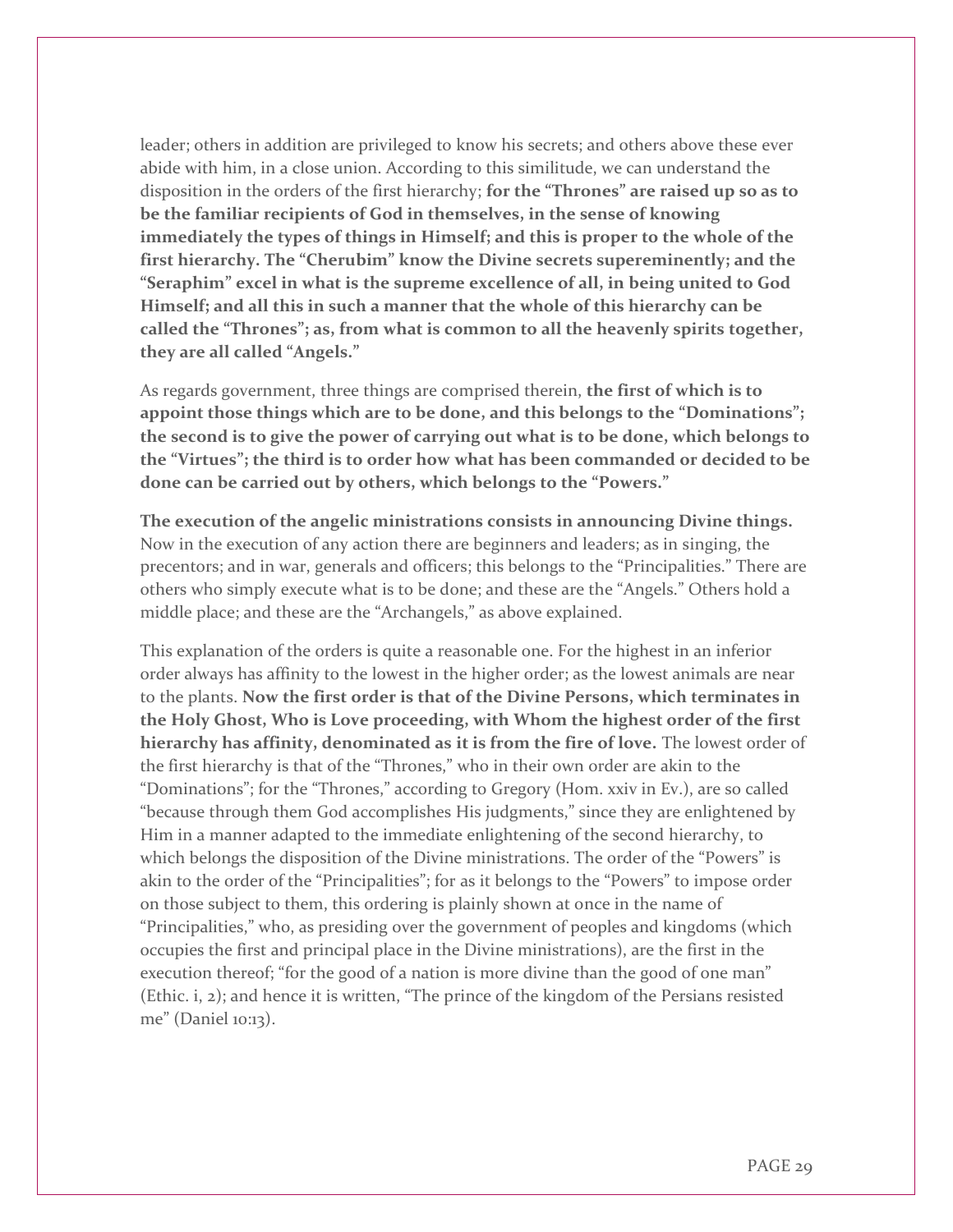The disposition of the orders which is mentioned by Gregory is also reasonable. For since the "Dominations" appoint and order what belongs to the Divine ministrations, the orders subject to them are arranged according to the disposition of those things in which the Divine ministrations are effected. Still, as Augustine says (De Trin. ii.), "bodies are ruled in a certain order; the inferior by the superior; and all of them by the spiritual creature, and the bad spirit by the good spirit." So the first order after the "Dominations" is called that of "Principalities," who rule even over good spirits; then the "Powers," who coerce the evil spirits; even as evil-doers are coerced by earthly powers, as it is written (Romans 13:3-4). After these come the "Virtues," which have power over corporeal nature in the working of miracles; after these are the "Angels" and the "Archangels," who announce to men either great things above reason, or small things within the purview of reason.

# **Johannes Trithemius of Sponheim**

Johannes Trithemius (1462-1516) was a German Benedictine abbot and a polymath who was active in the German Renaissance as a lexicographer, chronicler, cryptographer, and occultist. He had considerable influence on the development of early modern and modern occultism. His students included Heinrich Cornelius Agrippa and Paracelsus.

Johannes Trithemius' *Seven Secondary Causes of the Heavenly Intelligencies Governing the Orbes Under God* contains a treatise he wrote for the Emperor in 1508 in which he outlines the history of the world from creation in year 1 to the onset of the current Michael Age in the year 7086 (1879 A. D.). In a brief seventeen pages, he lists the major biblical, religious, and political events and places them chronologically into their correct Archangel Age. Not only chronologically, but logically according to the characteristics of the Archangel of the age. This is a handy reference to the characteristics of the various Archangels and to the overall progress during the various phases of an Age. Trithemius uses an exact period of 354 years and four months for each Age, corresponding to the lunar month. This indicates an uncertainty in the exact number of years of an Age. Rudolf Steiner's notebook gives periods ranging from 320 years to 369 years.

#### **From:** *Seven Secondary Causes of the Heavenly Intelligencies Governing the Orbes Under God***, by Johannes Trithemius (1508)**

"…from the original or first beginning of heaven and earth, there were seven spirits appointed as presidents to the seven planets. Of which number every one of those ruled the world 354 years and four months in order.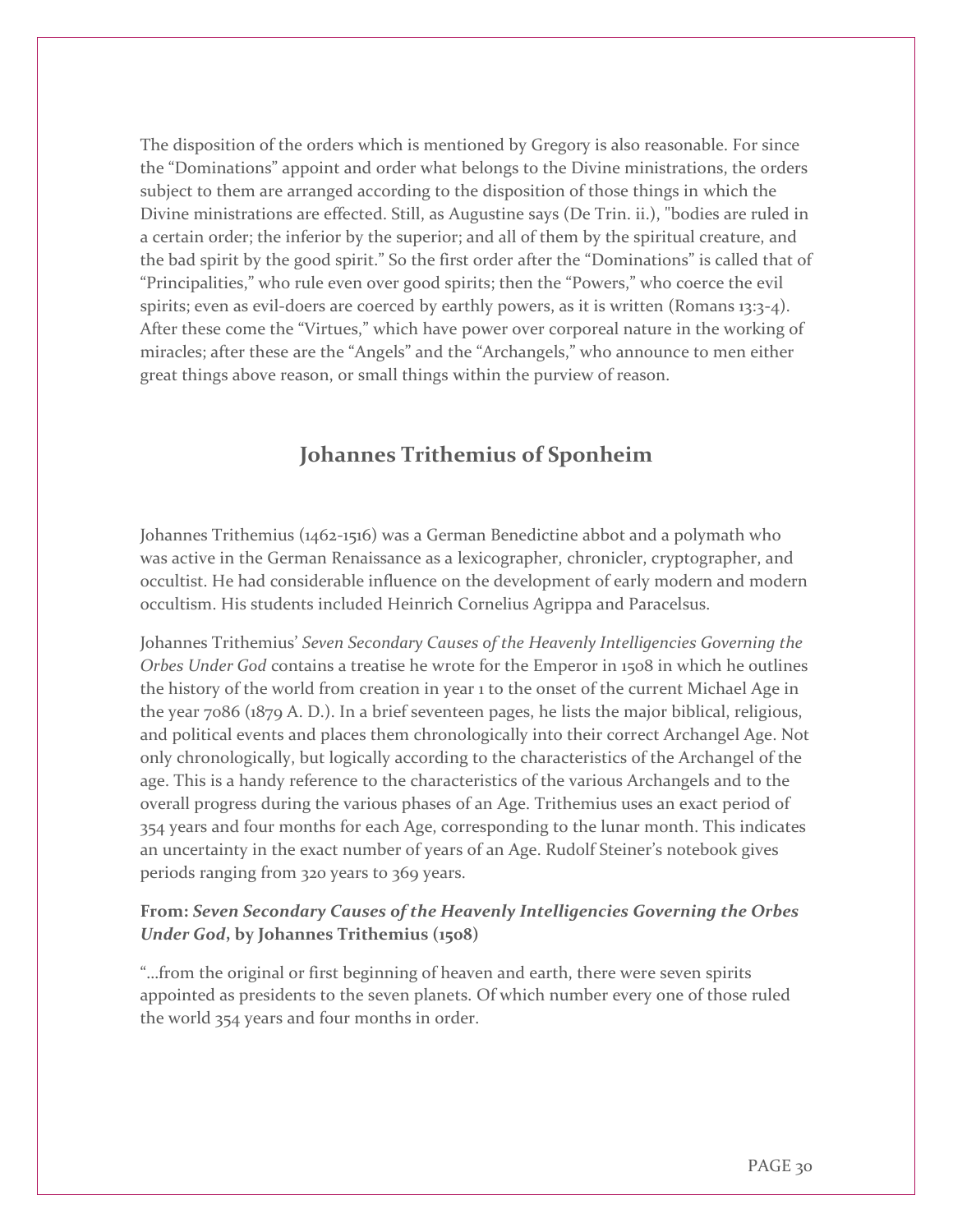- The first Angel or Spirit of Saturn is called Orifiel, to whom God committed the government of the World from the beginning of its Creation.
- The second Governor of the World is Anael the Spirit of Venus, who after Orifiel began to rule according to the influence of this Planet.
- Zachariel, the Angel of Jupiter, began to govern the world in the year of the Creation of Heaven and Earth 708.
- The fourth Rector of the World was Raphael, the Spirit of Mercury which began in the year of the Creation of Heaven and Earth 1063.
- The fifth Gubernator of the World was Samuel the Angel of Mars, who began the 26th day of the month of June in the year of the World 1417.
- The sixth Governor of the World is Gabriel, the Angel of the Moon, who began in the year of the World 1771.
- Michael, the Angel of the Sun, was the seventh Ruler of the World who began in the year of the World 2126.
- Under the Dominion of the Angel of the Sun, Kings began first to be amongst Mortal men with an ambitious desire of Sovereignty. The worship of several Gods by the foolishness of men, was now instituted, and they began to adore their petty Princes as Gods."

Using Trithemius' lunar year scheme, comprised of 354 year archangelic rulership periods, we find another version of Trithemius' Archangelic rulership periods. They are as follows:

| <b>Archangel</b> | <b>Planet Ruler</b> | <b>Year Began</b> | <u>Season</u> |
|------------------|---------------------|-------------------|---------------|
| Uriel            | Saturn              | 246 BC            | Summer        |
| Anael            | Venus               | 109 AD            |               |
| Zachariel        | Jupiter             | $463$ AD          |               |
| Raphael          | Mercury             | 817 AD            | Spring        |
| Samael           | Mars                | 1171 AD           |               |
| Gabriel          | Moon                | 1525 AD           | Winer         |
| Michael          | Sun                 | $1879$ AD         | Autumn        |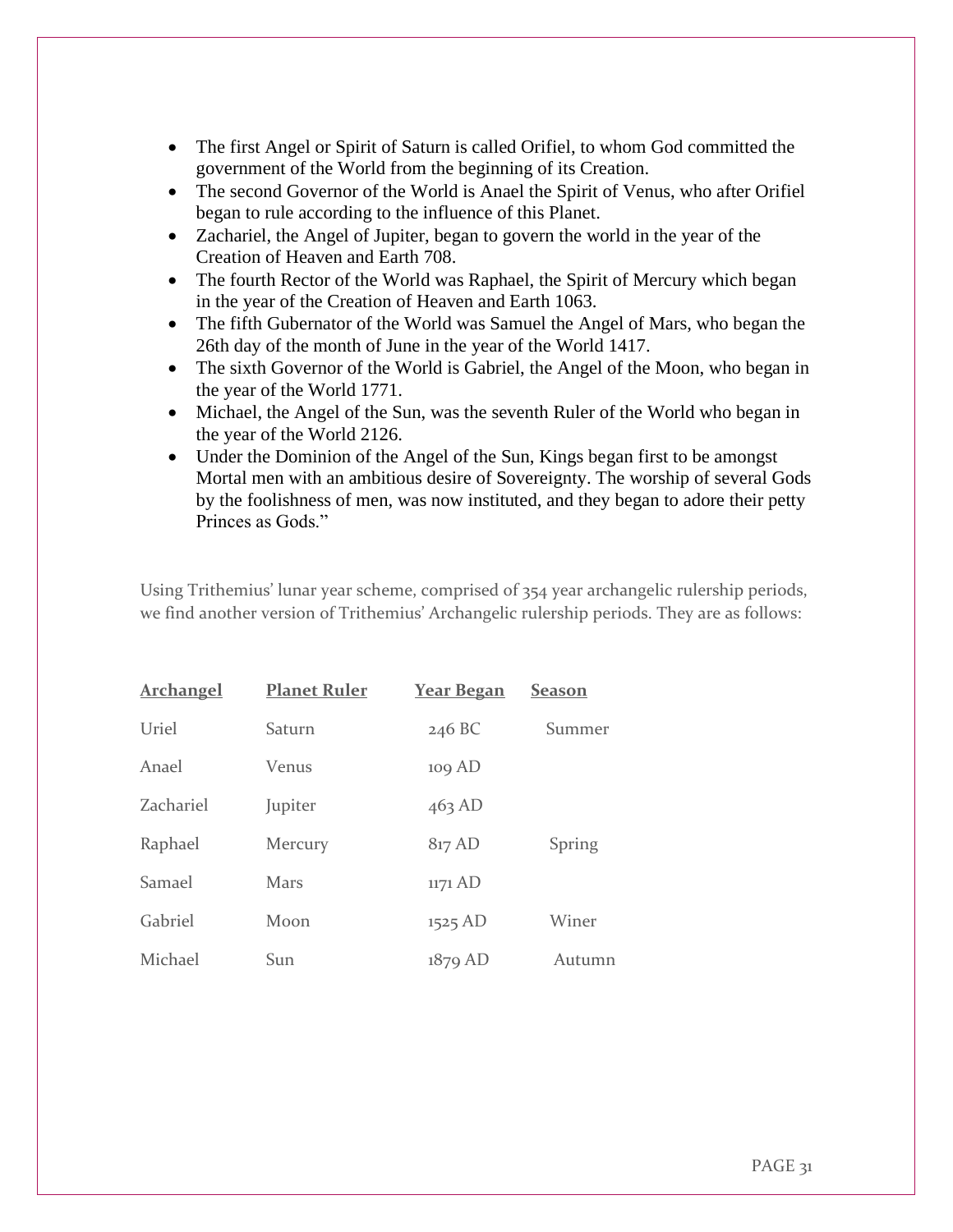# Rudolf Steiner on Hierarchical Attributes

#### *The Spiritual Hierarchies***, by Rudolf Steiner, Lecture II, Dusseldorf, April, 1909, GA 110**

"All things were once upon a time fire; everything has been born out of fire. But in all that solidified realm, some bewitched spirits are dwelling. **Spiritual divine beings send down their elemental spirits, those which live in the fire: they imprison them in air, in water, and in earth**. These are the emissaries, the elemental emissaries of the spiritual, creative, building beings. The elemental spirits first enter into fire. In fire they still feel comfortable - if we care to express it by images - and then they are condemned to a life of bewitchment.

Something from those bewitched elementals passes continually into the man, from morning till night. Through his own spiritual process, he releases the elemental being which has streamed into him from the outer world; he raises it to what it was before, he frees the elemental from its state of enchantment. **Thus, through our own spiritual life, we can, without changing them, either imprison within us those spirits which are bewitched in air, water, and earth, or else through our own increasing spirituality, free them and lead them back to their own element.** During the whole of his earthly life, man lets those elemental spirits stream into him from the outer world. In the same measure in which he only stares at things, in the same measure in which he simply lets the spirit dwell in him without transforming them, so, in like measure as he tries with his ideas, conceptions and feeling for beauty to work out spiritually what he sees in the outer world, does he release and redeem those spiritual elemental beings.

# Prior Solar Systems Before Our Own

#### *The Spiritual Hierarchies***, by Rudolf Steiner, Lecture V, Dusseldorf, April, 1909, GA 110**

"The course of evolution is this: **a Sun, which from the beginning is included in such a system, has at first to throw off its planets, being too weak to develop further without excluding them. It grows strong, absorbs its planets again, and grows into a Vulcan. Then the whole is dissolved, and from the Vulcan globe is formed a hollow globe which is something like the circles of Thrones, Cherubim, Seraphim, etc.** The Sun will thus dissolve in space, sacrifice itself, send forth its Being into the Universe, and through this will itself become a circle of Beings like the Thrones, Cherubim, Seraphim, which will then advance towards new creation.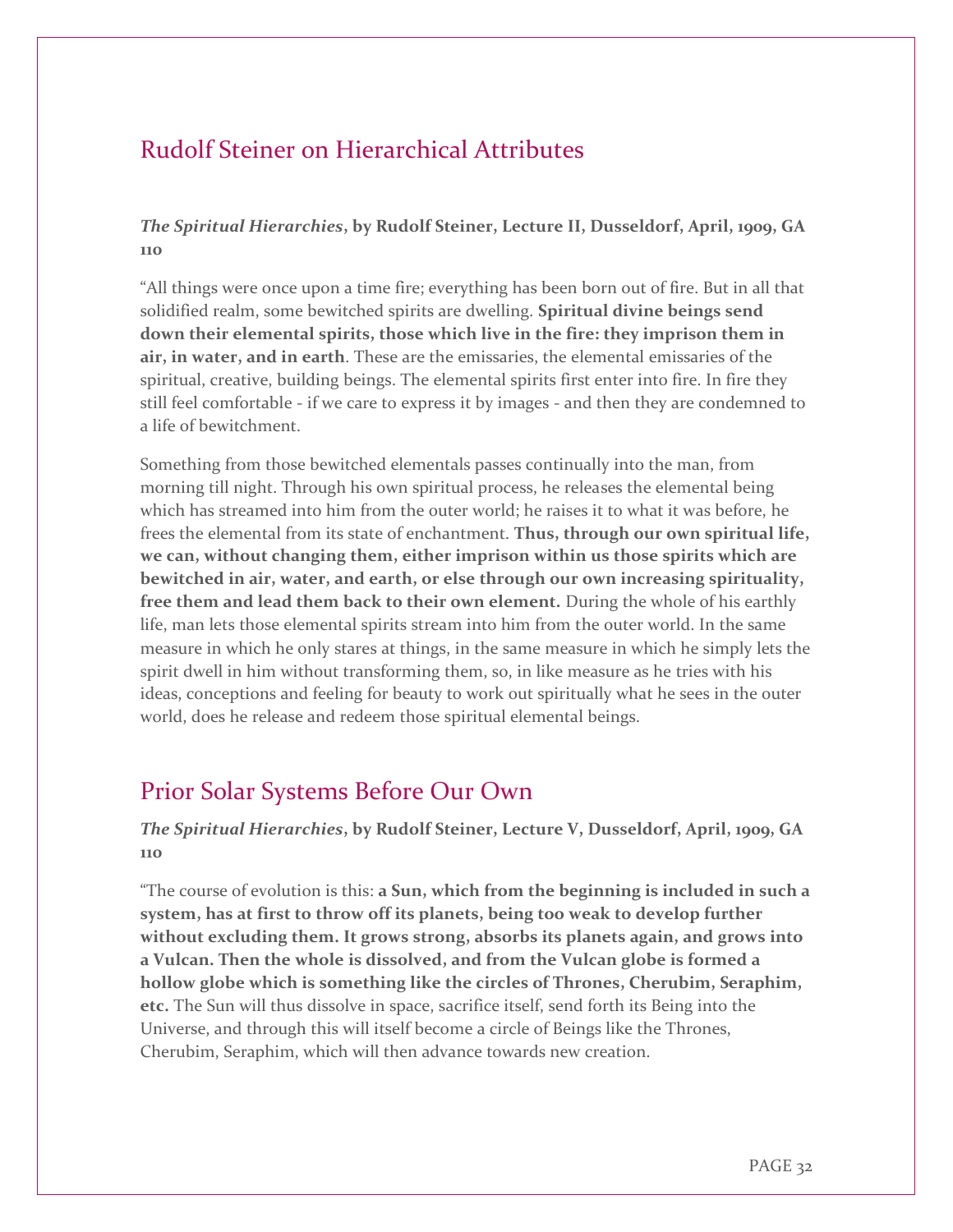Why are the Thrones enabled to give out of their substance what Saturn needs? Because they have prepared themselves in an earlier system, through seven conditions like those our solar system is now going through. **Before a system of Thrones, Cherubim, Seraphim can be evolved, it must have been a solar system at an earlier stage; which means, that when the Sun has got so far as to be reunited with its planets, it becomes itself a circle - a Zodiacal circle. That which we have come to know in the Zodiac, those great, sublime Beings, are the results that have come over to us from an earlier solar system.** That which has formerly evolved within a solar system can now send down its influence out of universal space, and produce a new solar system, created out of itself. The Seraphim, Cherubim and Thrones are for us the highest Hierarchy among divine Beings, because they have already passed through their solar system evolution and have risen to mighty cosmic deeds of sacrifice.

Hence it is that these Beings have come into the actual direct vicinity of the highest Godhead of which we can speak at all: the **Trinity**, the three-fold Divinity. **Beyond the Seraphim we have to see that highest Divinity of which we find mention by almost all nations as the threefold Divinity - as Brahma, Shiva, Vishnu, as Father, Word, and Holy Ghost. From out of this highest Godhead, this most exalted Trinity, stream forth the plans for a new cosmic system.** Glancing back at ancient Saturn we say to ourselves: before any of this ancient Saturn came into Being, **the plan of it had grown within the divine threefold Unity. But the threefold Unity has need of Beings to execute its plan.** These Beings must first prepare themselves for the task. The Beings who, are so to speak, nearest God Himself, who, as is beautifully expressed in Christian Western Esotericism, 'bask in the light of God's countenance,' are **the Seraphim, Cherubim, and Thrones. These take up the plans of a new cosmic system streaming from the divine threefold Unity.** This is naturally expressed more figuratively than it really is, for we have to express in human words such sublime activities, for which, in truth, this human language has not been created. No human words exist to express such sublime activity as that, for instance, **when the Seraphim, in the beginning of our solar system received the highest plans of the divine Threefold Unity containing the evolution which our solar system has to pass through, namely Saturn, Sun, Moon, Earth, Jupiter, Venus and Vulcan.** Seraphim is a name which for those who understand it in its true sense, even in that of ancient Hebrew Esotericism, has always signified that the task of the **Seraphim was to receive from the Trinity the highest ideas and aims for a system of worlds**. The **Cherubim**, the next lower rank of the Hierarchies, had the task of **building up in wisdom the aims and ideas which they received from the higher gods**. Thus the Cherubim are spirits of highest wisdom, who understood how to transpose into workable plans, the inspirations given to them by the Seraphim. And the **Thrones**, the third grade of the Hierarchies, counting from above, had the task - naturally very figuratively expressed - of **putting things into action**, so that what had been thought out in Wisdom - these lofty cosmic thoughts which the Seraphim had received from the Gods, and which the Cherubim had pondered over, should be transformed into active reality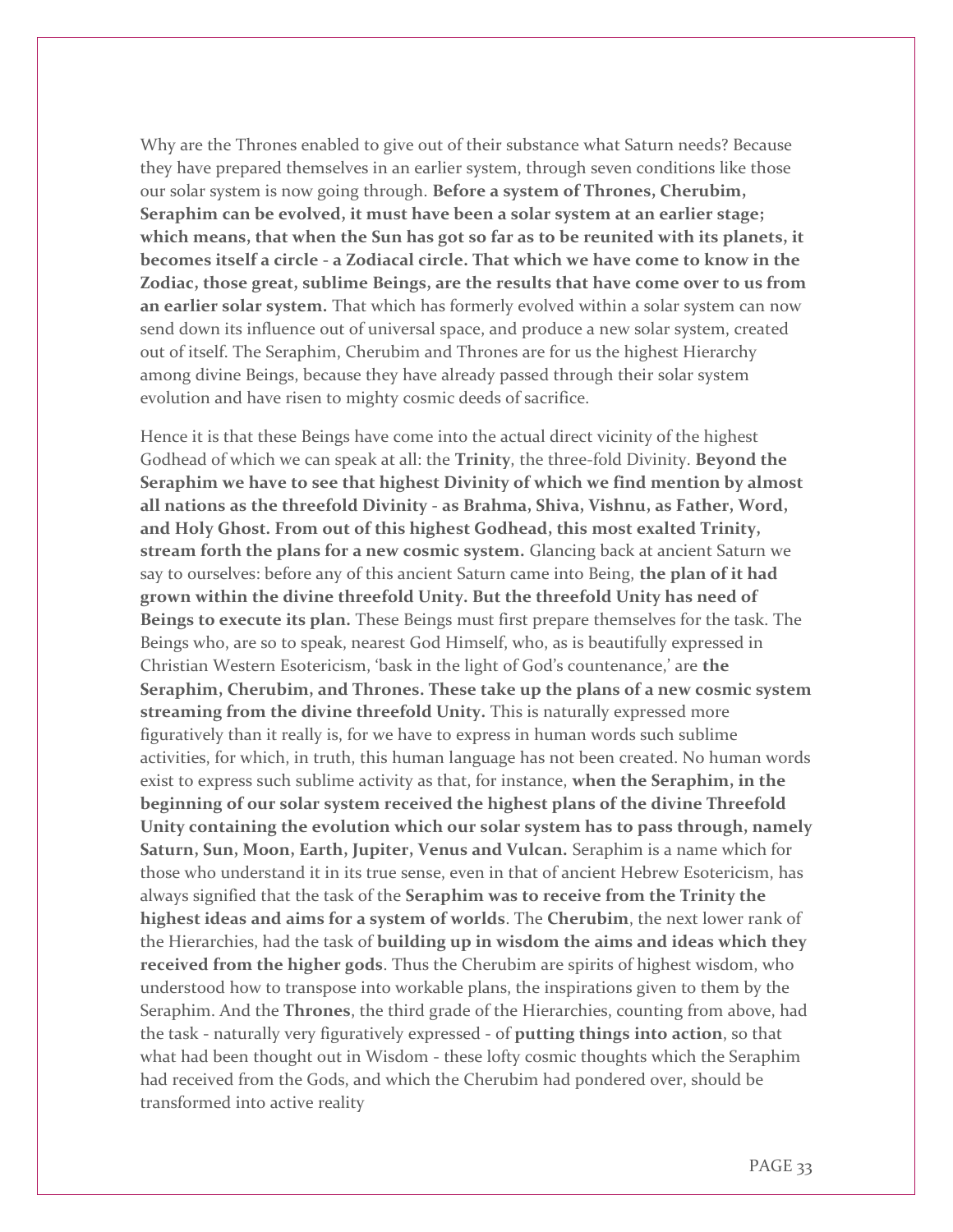# The Hierarchy Acting Through Humans

#### *The Spiritual Hierarchies***, by Rudolf Steiner, Lecture VII, Dusseldorf, April, 1909, GA 110**

"Thus the **Spirits of Personality** came down to earth, as **Spirits of Venus**, in ancient Lemurian times and lead the people from one place to another, for they knew the connections that can only be known by those who are acquainted with the surroundings of the earth.

The development of humanity progressed further and the necessity arose that Archangels, spirits of astronomical Mercury, should act upon the human development. These were now obliged to ensoul and give life to that which dwelt below upon earth. This was principally in Atlantean times. At that time, the **Archangels** or **Spirits of Mercury** descended upon earth and inspired the physical and etheric bodies of the men of that period. So in Atlantis there were also men who were not outwardly very different from the others, but whose physical and etheric bodies were **ensouled by an archangel**. And if you remember what was said yesterday, that the Archangels have the task of directing whole nations, you will understand that **a man who had an Archangel within him could actually give to the whole Atlantean race those laws which he received directly from heaven. The great leaders of old Lemurian times, when it was still necessary to act much more generally, were ensouled by Spirits from Venus. Those who, in Atlantean times had to direct smaller masses of people, were ensouled by Archangels. Those who are called the priest-kings of Atlantis, had in truth an Archangel living in their physical and etheric bodies.**

We have seen how such ensouling occurred **in Lemurian times, because a spirit of Personality ensouled the physical body; in the Atlantean times the physical and the etheric bodies were ensouled by Archangels, and now the great leaders of the post-Atlantean times were ensouled through an Angel descending into their physical, etheric and astral bodies.** The great leaders of humanity in the post-Atlantean times did not possess merely a physical, etheric and astral body, but an Angel also lived within them. Therefore, these great leaders could look back into their former incarnations. The ordinary man cannot do so as yet, because he has not yet developed his Manas; he must himself first become an Angel.

#### **The great founders of religions were men possessed by Angels. Angels spoke through them**.

It was possible to have men also in the post-Atlantean times, who bore externally all the characteristics of their nation, but who, because humanity still needed such great leaders, **carried within them a Spirit of Personality** - and who were the external incarnation of such a Spirit. Then there were also men in the post Atlantean times who had an **Archangel**, **a Spirit of Mercury**, within them, who ensouled their physical and etheric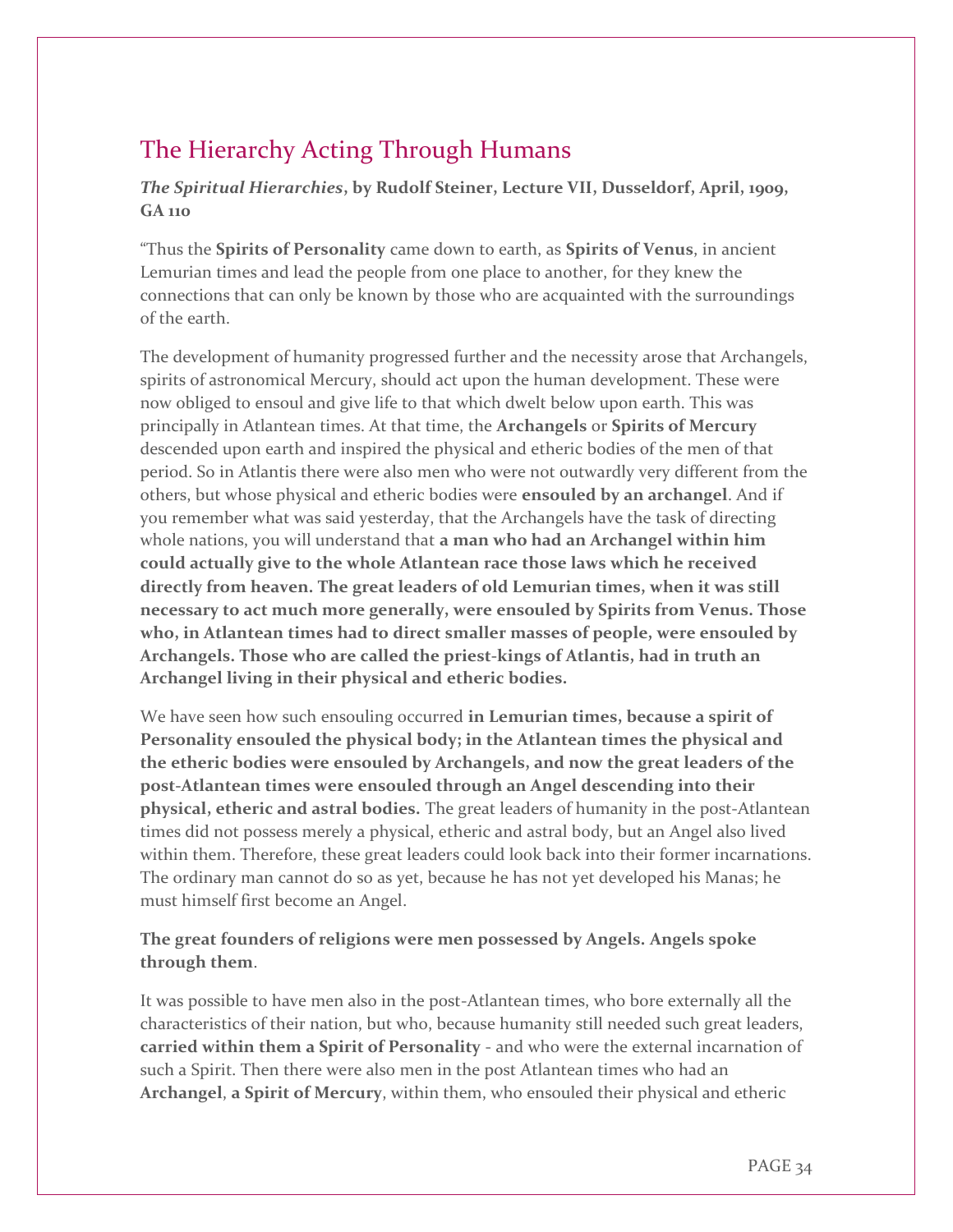bodies. And lastly, a third category of men **was ensouled, inspired in their physical, etheric, and astral bodies by an Angel Being, one through whom an Angel spoke.** In the spirit of the Eastern Teaching such personalities received particular names. Thus a personality who outwardly resembles a man of our post-Atlantean times, but who really is the bearer of a **Spirit of Personality**, who is ensouled by that Spirit down to his physical body, is called **Dhyani-Buddha** in the Eastern Teaching. Those personalities who are ensouled down to their etheric body, who were bearers of **Archangels** in the post-Atlantean times, are called **Bodhi-Sattva** and those who are the bearers of an **Angel**, who are, therefore, ensouled in their physical, etheric, and astral bodies, are called human **Buddhas**."

# The Human Stages of the Hierarchy

*The Mission of the Individual Folk Souls, Angels, Folk Spirits, Time Spirits: Their Part in the Evolution of Mankind***, by Rudolf Steiner, Lecture I, Christiania, June 7- 17, 1910, GA 121**

"We human beings on Earth are now living through the stage of self-consciousness which other Beings under-went during the earlier stages of our Earth-evolution, the stages of Old Moon, Old Sun, and Old Saturn. **Those Beings who underwent their human stage on Old Moon and who therefore are one stage above Man were called in Christian esoteric terminology, Angeloi or Angels.** They are one stage higher than man because they completed their stage of human evolution one epoch earlier. Their mode of existence on the Old Moon differed from that of man on Earth today. They were Beings at the human stage, but were not incarnated in a physical body. Their stage of evolution corresponded to the human stage which man is experiencing today. **In the same way we find Beings of a higher order who underwent their human stage on the Old Sun. These Beings are the Archangeloi or Archangels** who are two stages beyond man and who underwent their human stage two epochs earlier. If we go still further back to the first incarnation of our Earth-existence, to Old Saturn, **we find that those Beings whom we called the Spirits of Personality or Archai underwent their human stage on Old Saturn**. To summarize: the First Beginnings, **the Archai, were men on Old Saturn**, the Archangels or **Archangeloi were men on Old Sun**, the Angels or **Angeloi were men on Old Moon** and men are men on our Earth.

Since we know that we continue our evolution into the future and that we further develop our present astral body, etheric or life-body and our physical body, the question arises: is it not equally natural that the Beings who have already experienced the human stage have now reached the stage when they are transmuting their astral body into Spirit Self or Manas? Just as during the next incarnation of the Earth, the Jupiter stage, we shall complete the transmutation of our astral body into Spirit Self or Manas, so the **Angeloi** who underwent the human stage on **Old Moon** have completed the transmutation of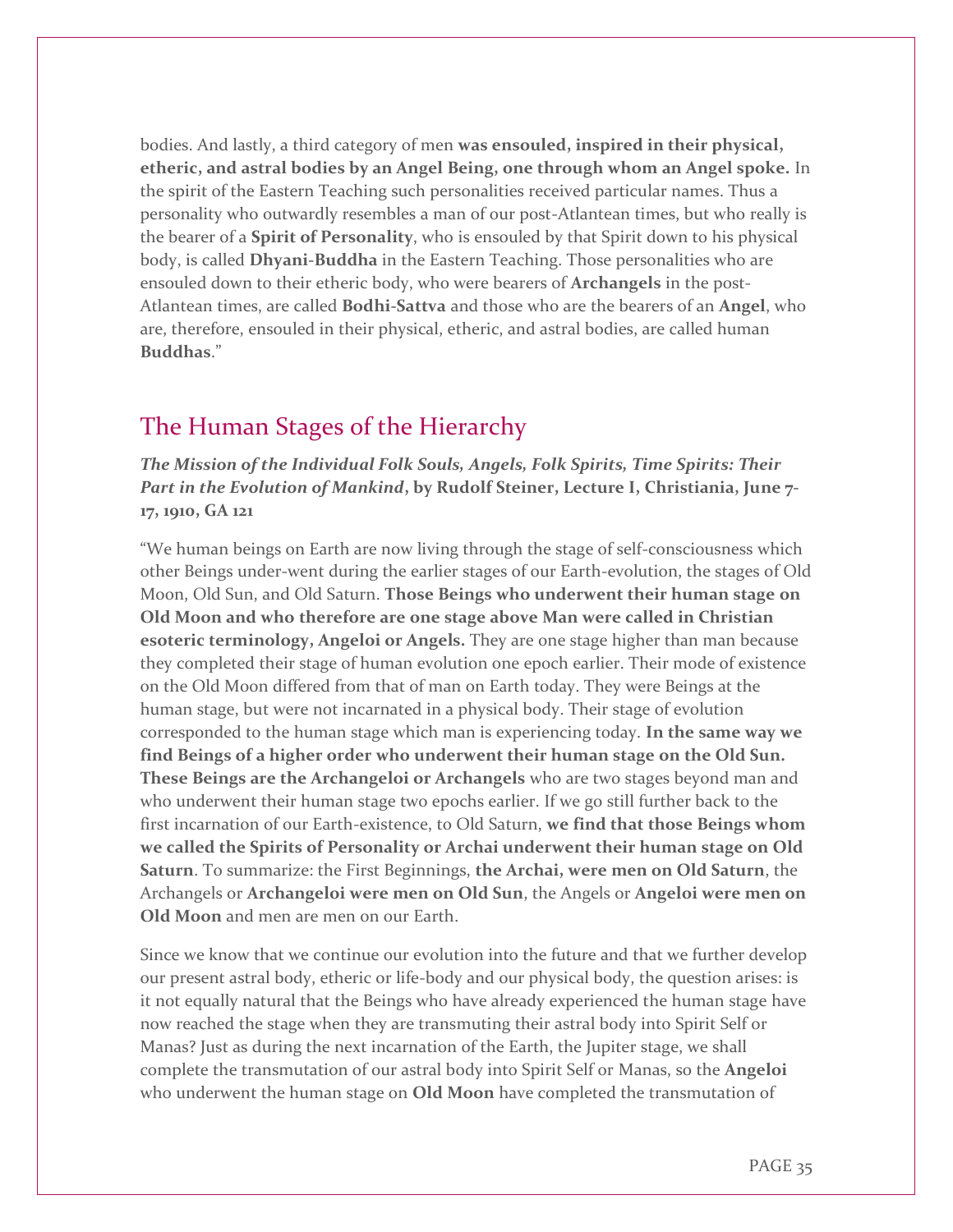their astral bodies into Spirit Self or Manas, or will do so during our Earth evolution, a stage that we shall first have to undergo in the next incarnation of the Earth [Jupiter].

If we look still further back to the Beings who underwent the human stage on **Old Sun**, we realize that they already experienced on Old Moon the stage we shall have to experience for the first time in the next incarnation of the Earth. They are performing the work which will be the prerogative of man when, in his ego, he transmutes his etheric or life-body into Life Spirit or Buddhi. These **Archangels**, therefore, are Beings who are two stages beyond man; they have reached the stage that will one day be ours when from within our ego, we shall transform the life-body into Life Spirit or Buddhi [Venus].

In the same way we are aware of yet higher Beings, the Spirits of Personality (**Archai**) who underwent the human stage on **Old Saturn**. They are at a still higher stage than the Archangels, a stage which man will reach in a still more distant future when he will be able to transmute his physical body into Atman or Spirit Man [Vulcan].

The last of the Beings of the Second Hierarchy are the **Spirits of Wisdom** who work from the surrounding Cosmos into the weaving light and into the Music of the Spheres operating throughout the Universe. That is the Life of the universal Ether, raying in onto the Earth. For Life is pouring in on to the Earth from cosmic spaces and is received by living creatures here on Earth. It comes from the Spirits of Wisdom.

Thus we gaze out into cosmic spaces and perceive first of all the Sun in which these threefold forces are concentrated for our spiritual vision. **We perceive how instreaming Life, weaving Sound, formative Light, the trinity of the second Hierarchy, are working in from universal space.** The highest of the Hierarchies, the **Seraphim**, the **Cherubim** and the **Thrones**, work upwards from below, from the center of the Earth. **The third Hierarchy (the Hierarchy immediately above man) is interwoven with all terrestrial activity and works chiefly in the inner being of organic life.** To this Hierarchy belongs, in the first place, the Archai acting as the Time Spirits. These Time Spirits work in the material prepared for them by the higher Hierarchies; they lay the foundation of what we call the history of mankind, the evolution of civilization on Earth. Then in our immediate environment we find the **Archangels**, the tribal **Folk Spirits**, and finally the **Angels** who mediate between the individual human beings and the Archangels.

In the forces of Nature upon our planet, **in earth, water, air and fire are the Beings of the first or highest Hierarchy who stream forth to meet the activity of the Spirits of Form working in from the cosmic sphere. From outside, the Beings of the second Hierarchy stream in**, and **in the environment of the Earth are the Beings of the third Hierarchy** who, for the moment, are the weakest of the forces. Just imagine for a moment how powerful are the forces of those exalted Beings whom we call the **Spirits of Will**, who fashion the very ground under our feet. Then we have those forces which stream in from outside, the **Spirits of Form** who are nearest to us, and who mold the contours of the Earth in their plastic state. And finally **we have Angels, Archangels and**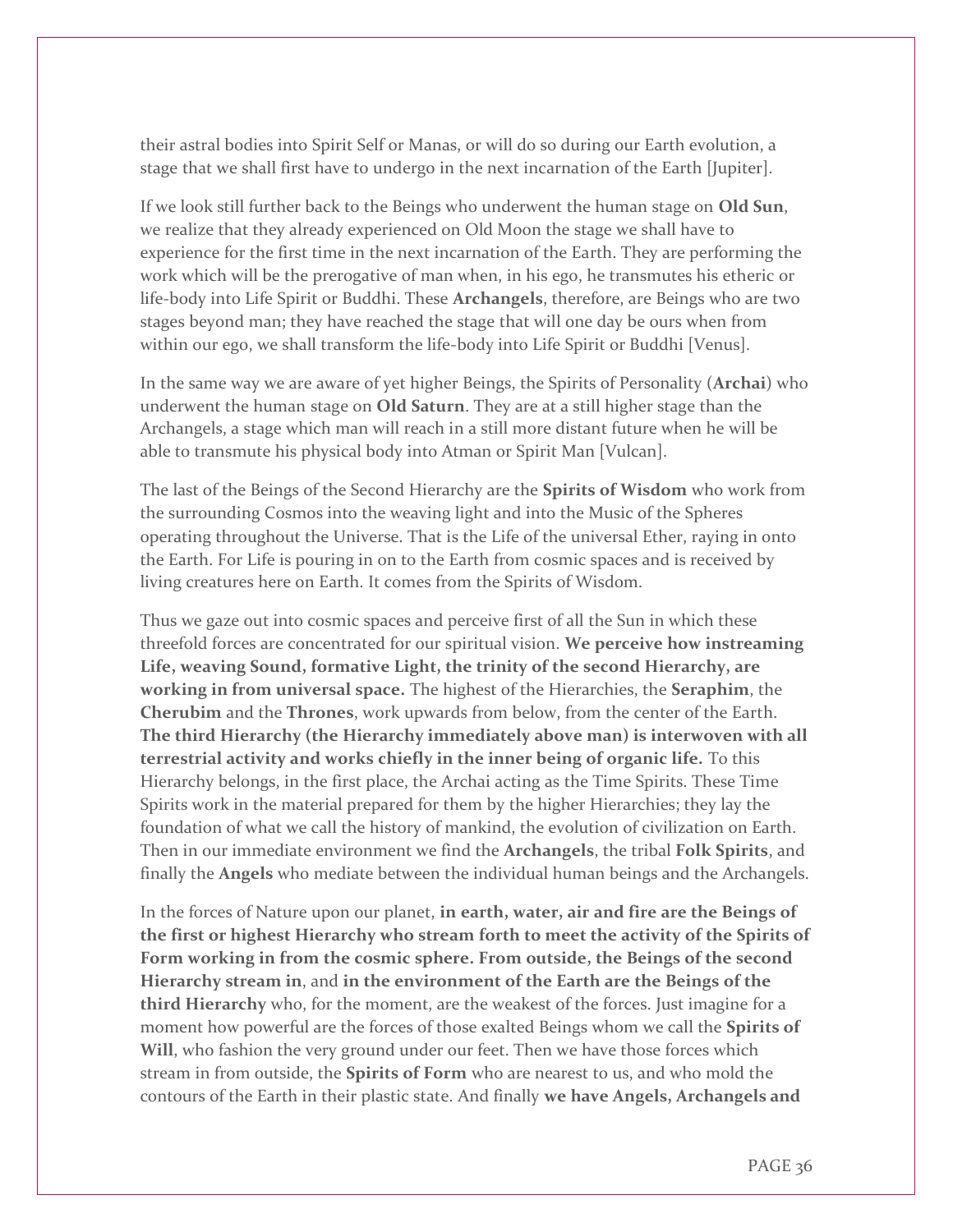**Archai who work more intimately into human souls**. And so **in the first (highest) Hierarchy we have those forces of Nature** which we recognize as the strongest - the Nature-forces emanating from the center of the Earth, the forces of the solid Earth beneath us. **In the second Hierarchy we have the cosmic forces which live and weave around us in the ether, and in the third Hierarchy we have that which lives and weaves in the inner recesses of our soul."**

# Angels of the Beginnings

*The Spiritual Hierarchies and the Physical World, Planetary Evolution: Saturn and Sun Stages of Evolution and the Spirits of Personality***, by Rudolf Steiner, Lecture III, April 13, 1909, GA 132**

"Everything in our universal space **that shines of itself sends out into that space together with light the life of spiritual messengers, the Archangels.** What, then, have the primal **Archai**, the Spirits of Personality, accomplished through their own evolution, what have they established? **It is mainly through them that the Sun appeared.** While otherwise only a Saturn existence would have appeared in evolution, while otherwise only the Archai, who had filled Saturn with warmth, would have existed, now, because the Archai had surrendered the external eggs of warmth, Saturn was transformed into Sun, on which the Archangels found it possible to pass through their human stage. They were the heralds who announced to the world: '**The Primal Beginnings or the Spirits of Personality, were our forerunners.** As messengers, we proclaim to the universe in rays of light, the former existence of Saturn, of warmth-filled Saturn. **We are the messengers, the heralds of the Archai.'** Angel means Messenger, Archai means the Beginnings. **The Archangels were nothing else than the heralds of the deeds of the Primal Beginnings or Archai of former times.** Therefore, they are called Angels of the Beginnings, 'Archai-Angels' which, in English, has become Archangels. These Archangels were the men of the Sun."

# The Inner Moods of Creation

*The Inner Aspects of Evolution***, by Rudolf Steiner, Berlin, October 31-December 5, 1911, GA 132**

*Lecture I:* "In *Occult Science*, in order not to shock people outside unduly, I have begun by describing the more external condition of ancient Saturn. Just think what it would mean if we were to say: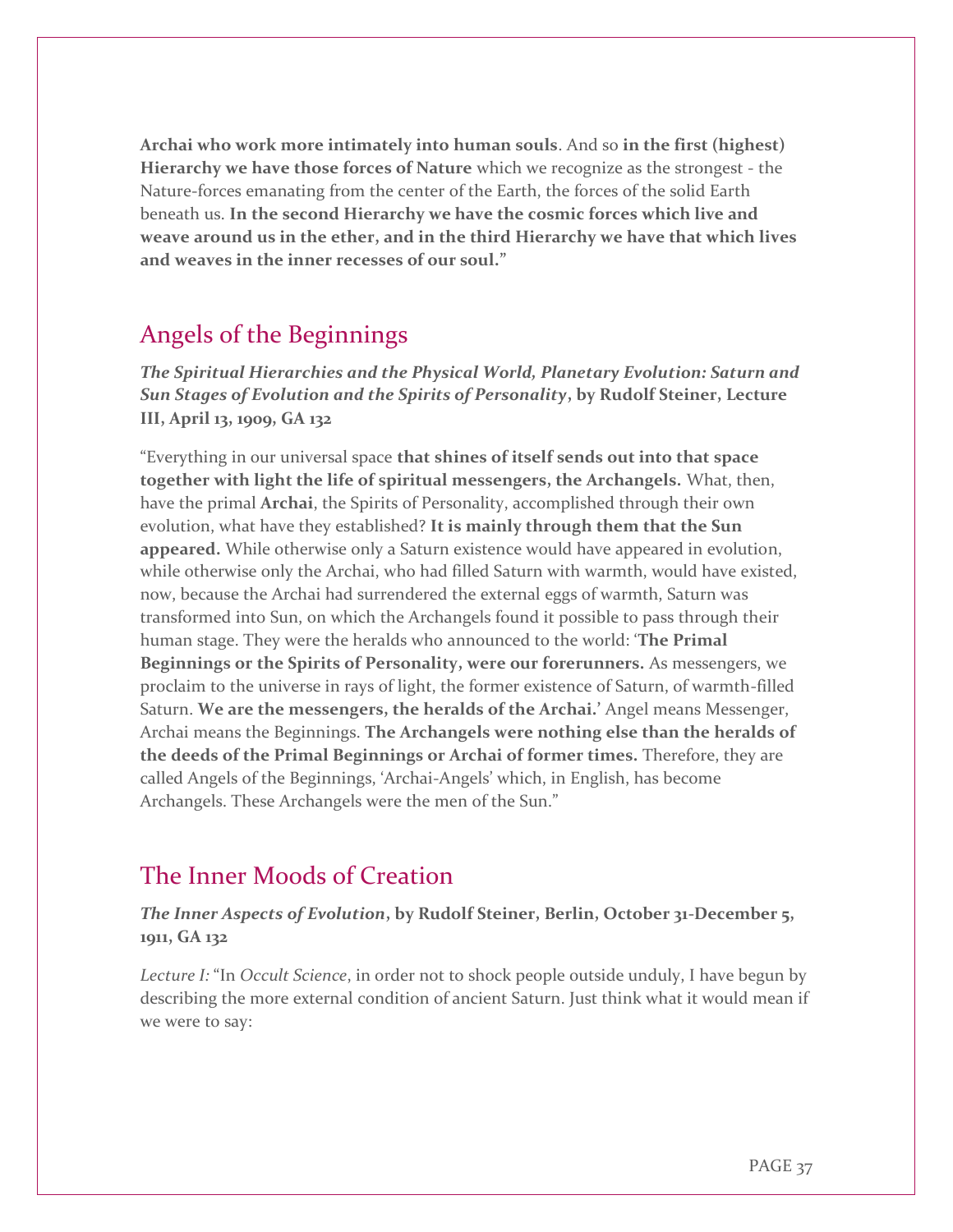- Ancient Saturn has in its innermost being in its very foundation this fact, that the beings belonging to the Spirits of Will [Thrones] offered sacrifice to the Cherubim,
- that in the smoke of their sacrifice, **time came to birth** as the sacrifice they brought to the Cherubim, and
- from this have proceeded the Archai, the Time-Spirits, and
- that external heat is nothing but a maya as compared with the sacrifice of the Spirits of Will!

But so it is. Externally heat is really only a maya. And if we wish to speak truly we must say that wherever there is heat we have in reality sacrifice, sacrifice of the Thrones to the Cherubim<sup>"</sup>

*Lecture II:* "The inner and the outer are the two opposites which we now meet. The earlier and the later are transformed into the inner and the outer; and 'Space' is born! **Space comes into existence through the bestowing virtue of the Spirits of Wisdom on ancient Sun.** Now we have space - but consisting at first of only two dimensions. There was as yet no above and below, no right or left, **nothing but an outer and an inner**. We must think of it as a globe of inner space, in the center of which the picture of Saturn is recapitulated: the Thrones as Spirits as though kneeling before the Cherubim, those winged beings, sacrificing their own being, and, in addition to these, the Spirits of Wisdom, absorbed in the vision of the sacrifice. **And now it is also possible to have the vision of the heat of the sacrifice** being so transmuted that we may think of it objectively as the incense of sacrifice, as air ascending from the sacrifice as incense. We obtain a complete picture if we imagine:

- the sacrificing Thrones kneeling before the Cherubim, and as though participating, the Spirits of Wisdom, absorbed in the contemplation of what they perceive in the center of the Sun as the sacrifice of the Thrones, and
- thereby ascending in their mood to the picture of the sacrificial incense pouring forth and spreading out on all sides, and finally condensing,
- while from its clouds **proceed the figures of the Archangels** who reflect back the incense from the periphery as light,
- **illuminating the interior of the Sun**,
- returning the gift of the Spirits of Wisdom, and
- **creating the sphere of the Sun**.

This sphere consists of the outpoured gift of glowing heat and sacrificial incense. At the outer periphery are the Archangels, the creators of the light, who later depict what was first on the Sun; it then returns as light. **The gifts they receive they reflect.** That which was there in the beginning they radiate forth at a later time, and inasmuch as they do this,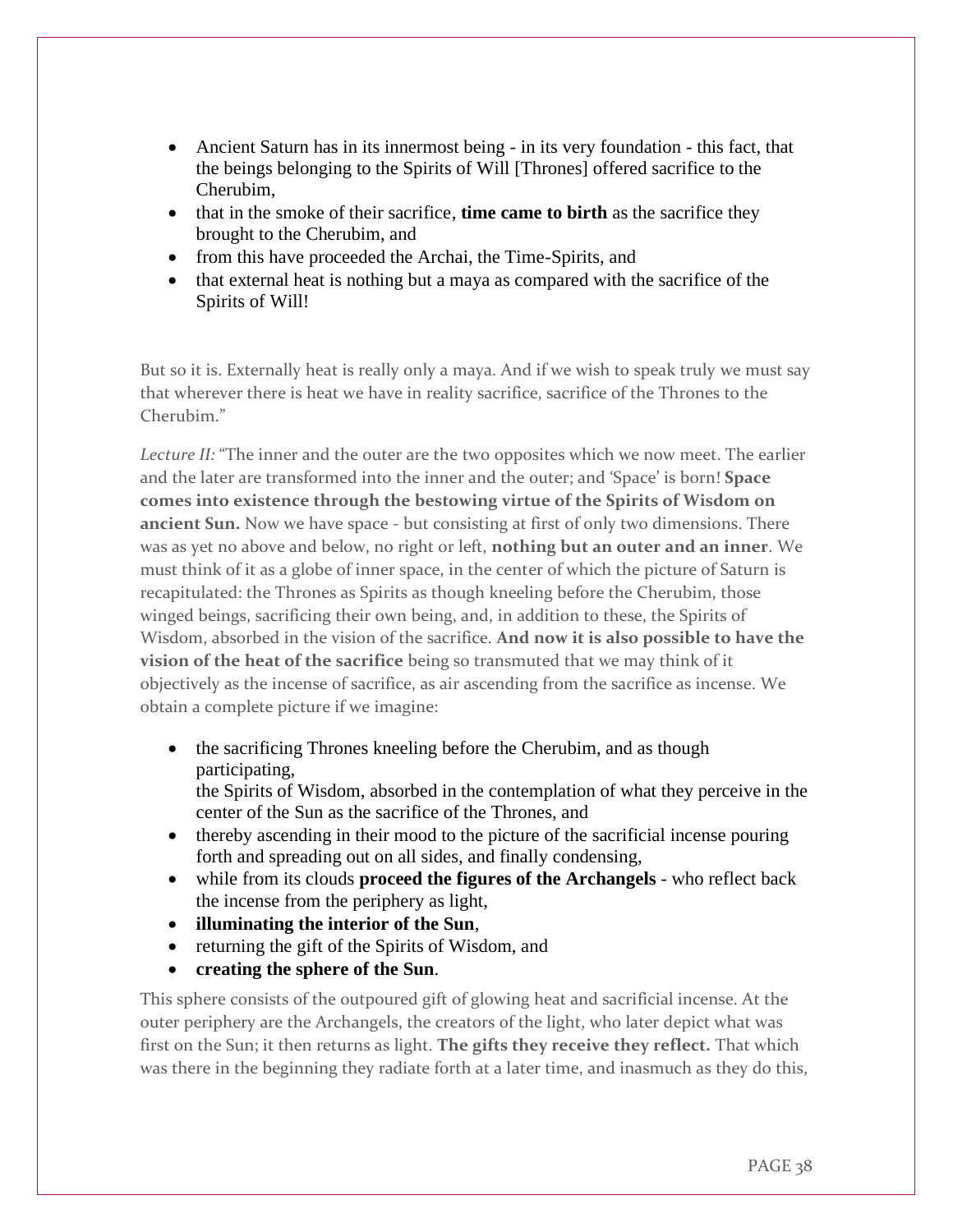they are the Angels of the Beginning, because they bring into activity in later times what was previously there – Archangeloi or Messengers of the Beginning.

# The Offspring of the Hierarchy

*Karmic Relationships, Esoteric Studies***, by Rudolf Steiner, Volume I, Switzerland, February16-March 23, 1924, GA 235**

"The moment you get down into the next subconscious region - **the region out of which memory arises** - you are connected with that which we call the **Third Hierarchy**: **Angeloi, Archangeloi, Archai**. Just as you are connected through your breathing with the air, so are you connected with the **Third Hierarchy through your headorganization**, namely the lower head-organization. This, which is only covered over by the outermost lobes of the brain, belongs solely to the earth. What is immediately beneath is connected with the Third Hierarchy: Angeloi, Archangeloi, Archai.

Now let us go down into the region, psychologically speaking, of feeling: corporeally speaking, of the rhythmic organization, out of which the dreams of our **Feeling** life arise. There, less than ever do we have ourselves as Man. There we are connected with what constitutes the **Second Hierarchy** - spiritual Beings who do not incarnate in any earthly body, for they remain in the spiritual world. But they are continually sending their currents, their impulses, the forces that go out from them, into the rhythmic organization of man. **Exusiai, Dynamis, Kyriotetes - they are the Beings whom we bear within our breast.**

Just as we **bear our own human Ego actually only in the outermost lobes of the brain, so do we bear the Angeloi, Archangeloi, etc. immediately beneath this region; yet still within the organization of the head.** There is the scene of their activities on earth; there are the starting-points of their activity. **And in our breast we carry the Second Hierarchy** - Exusiai and the rest. In our breast are the starting points of their activity.

And as we now go down into **our motor-organism, the organism of movement**, in this the Beings of the **First Hierarchy are active: Seraphim, Cherubim and Thrones**. It is precisely through the limb-organization that we are connected with the highest.

The **Third Hierarchy**, Angeloi, Archangeloi, Archai - concern themselves with that which has its physical organization in the human head, i.e. with our **thinking**. If they were not concerning themselves with our thinking - with that which is going on in our head - we should have no memory in ordinary earthly life. For it is the Beings of this Hierarchy who preserve in us the impulses which we receive with our perceptions. They are underlying the activity which reveals itself in our memory; they lead us through our earthly life in this first sub-conscious, or unconscious, region.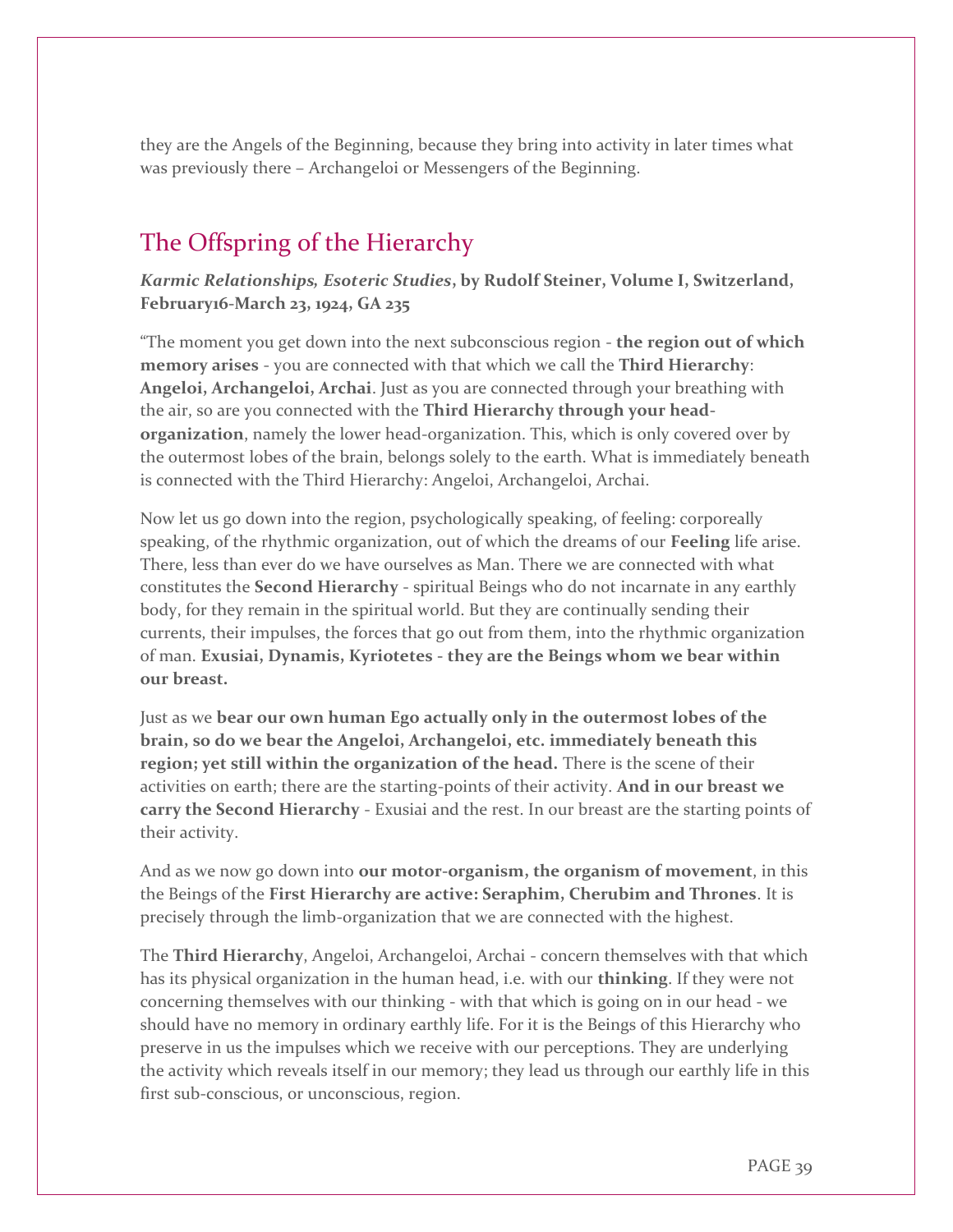The Beings of the **Second Hierarchy** - Exusiai, Dynamis, Kyriotetes - **are the Beings we encounter when we have passed through the gate of death, that is, in the life between death and a new birth.** With them we work in our time between death and a new birth - we work upon all that we **felt** in our earthly life, all that we brought about in our organization. Thus, in union with these Beings of the Second Hierarchy, we elaborate our coming earthly life.

The Spirits of Will or, according to western esotericism **the Thrones, consist only of will**.

**Wisdom,** not acquired in decades, as is the wisdom of eminent men, but such wisdom as is gathered in thousands, nay, in millions of years of cosmic growth, this **streams towards us in sublime power from the beings we call the Cherubim.**

Still more difficult to describe are those beings called **the Seraphim who form the first and highest category of the First Hierarchy resemble resonance acquired in pain and by the experience of life attained by struggles and suffering**.

**In man is perception, in the Third Hierarchy is manifestation of self: what in man is inner life, waking consciousness, is in the Third Hierarchy being filled with spirit.** 

We might describe the beings of the Second Hierarchy by saying: **What in the beings of the Third Hierarchy is manifestation of self, is in them self-realization, selfcreation, a stamping of impressions of their own being; and what in the beings of the Third Hierarchy is being filled with spirit, is in the Second Hierarchy stimulation of life, which consists in severance, in objectifying themselves. What in the beings of the Second Hierarchy is self-creation, we also encounter in the beings of the First Hierarchy.** What the beings of the Second Hierarchy make objective, **what they create from themselves, exists only so long as these beings remain connected with their creations.** 

The beings of the **First Hierarchy** can also objectify themselves, they can also **stamp their own being; it is separated from them as in a sort of skin or shell, but it is an impression of their own being**. When this is detached from them, however, it remains existing in the world though they sever themselves from it. They do not carry their own creations about with them, these creations remain in existence even if they go away from them.

**When the beings of the Second Hierarchy create**, if their creations are not to fall into decay, **they must remain connected with them**. The creations would become lifeless and disintegrate if they themselves did not remain connected with them. What they create has an independent objective existence; but only so long as they remain linked with it. On the other hand that which is detached from the beings of the First Hierarchy can be disconnected from them, and yet remain in existence, self-acting, and objective.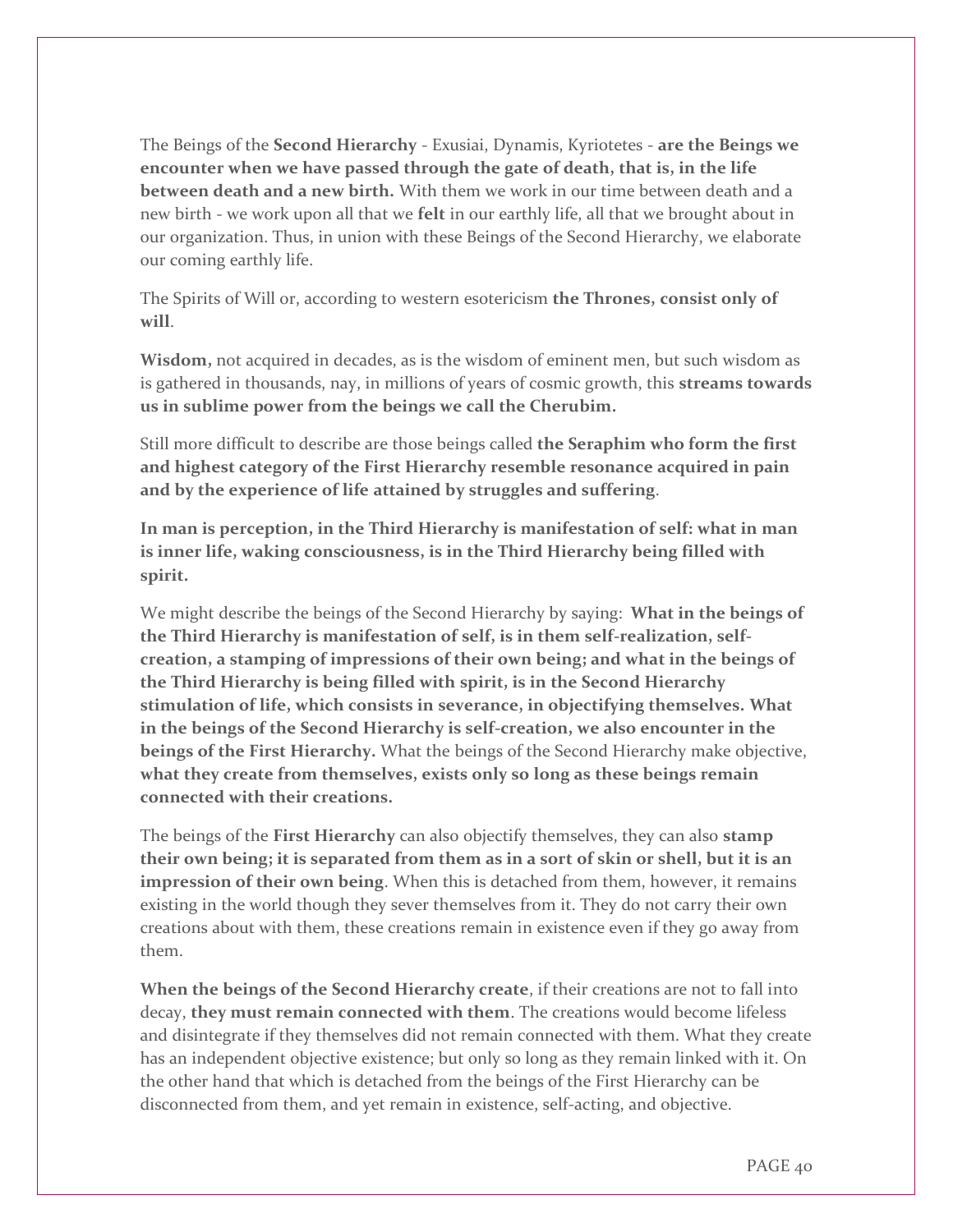**In the Third Hierarchy we have manifestation and being filled with spirit. In the Second Hierarchy, self-creation, and stimulation of life. In the First Hierarchy**, which consists of the Thrones, Cherubim, and Seraphim, **we have a form of creation in which the part created is detached - we have there not only self-creation, but world-creation**. **That which proceeds from the beings of the First Hierarchy is a detached world, such an independent world that this world-phenomenon is a fact, even when the beings are no longer there.** 

The actual life of this **First Hierarchy** is such that **when such objective, independent, detached beings proceed from it, it realizes itself. For the inner condition of consciousness**, the inner experience of the beings of the First Hierarchy, **lies in creation, in forming independent beings**. We may say: They contemplate that which they create and which becomes a world, and it is not when they look into themselves but when they look out of themselves upon the world which is their own creation, that they possess themselves. **To create other beings is their inner life; to live in other beings, is the inner experience of these beings of the First Hierarchy**. **Creation of worlds is their external life - creation of beings their inner life.**

In the course of these lectures we have drawn attention to the fact that these various beings of the hierarchies have offspring; beings split off from themselves, which they send down into the kingdoms of nature, and we have learnt that **the offspring of the Third Hierarchy are the nature-spirits**, while **the offspring of the Second Hierarchy are the Group-souls**. The beings of the **First Hierarchy have likewise offspring** split off from them. I described them at the beginning of this course, when we ascended to the socalled **Spirits of the Rotation of Time**, the spirits governing and directing what goes on in the kingdoms of nature in rhythmic succession and repetition. Everything too which takes place in the kingdom of nature rhythmically and in recapitulation, such as day and night, alternations of the year, the four seasons of the year, everything which thus depends upon repeated happenings, **is regulated by the Spirits of the Rotation of Time, the offspring of the beings of the First Hierarchy**. Thus we can comprehensively represent the beings of these Three Hierarchies as follows:

| ist Hierarchy:<br>Time       | World-creation | <b>Creation of Beings</b>                 | Spirits of the Rotation of |
|------------------------------|----------------|-------------------------------------------|----------------------------|
| 2nd Hierarchy: Self-creation |                | Stimulation of Life                       | Group-Souls                |
| 3rd Hierarchy:               | Manifestation  | Being filled with Spirits Nature-Spirits" |                            |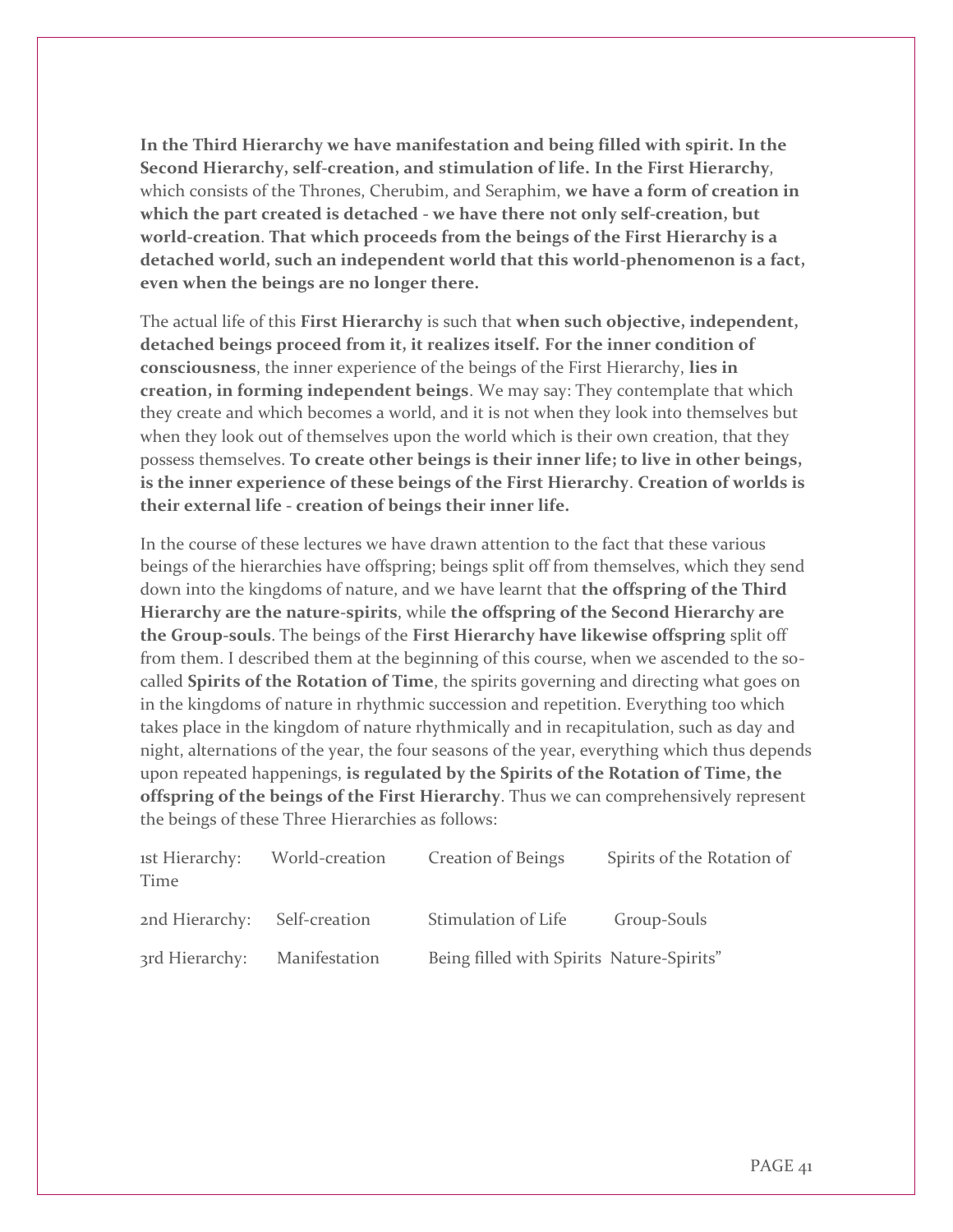# The Work of the Hierarchy After Death

*Karmic Relationships, Esoteric Studies***, by Rudolf Steiner, Volume V, Lecture III, Prague, March 31, 1924, GA 235** 

"Having entered the spiritual world **through the gate of death, we come, first of all, into the realm of the lowest Hierarchy: Angeloi, Archangeloi, Archai.** We feel linked with this next higher Hierarchy and we are aware that just as in the earthly realm everything around us means something to our senses, what the spiritual realm contains means something to the innermost core of our soul**. And passing on through the long existence spent between death and a new birth, we learn gradually to become part of the life of the Beings of the next higher Hierarchy who are concerned with us and with one another.** These Beings are, as it were, the link connecting us with the spiritual outer world.

During the first period of life between death and a new birth we are also very deeply occupied with ourselves, **for the Third Hierarchy has to do with our own inner life and being**. But then, after a certain time, our gaze widens: we come to know the spiritual world outside us, the objective spiritual world. **Our leaders here are the Exusiai, the Dynamis, the Kyriotetes. They bring us into connection with the spiritual outer world**. Just as here on Earth we speak of what is around us - mountains, rivers, forests, fields, whatever it may be - so do we speak in yonder world of that to which the Beings of the Second Hierarchy lead us. **That is now our environment.** But this environment is not a world of objects like the Earth; everything lives and has being, lives as spiritual reality. Nor in this life between death and a new birth do we come to know Beings only; we come to know their deeds as well, we feel that we ourselves are participating in these deeds.

But then **a time comes when we feel how the Beings of the Third Hierarchy - Angeloi, Archangeloi, Archai - and the Beings of the Second Hierarchy - Exusiai, Dynamis, Kyriotetes - are working together with us at what we ourselves are to become in the next earthly life.** A mighty, awe inspiring vista opens before us. We behold the activities of the Angeloi, Archangeloi and Archai and we perceive how these Beings act in relation to one another. Pictures come to us of what is proceeding among these Beings of the Third Hierarchy; but all these pictures are related to ourselves. And gazing at these pictures of the deeds of the Third Hierarchy, it dawns upon us that they represent the counterpart, the counter image of the attitude of soul, of the inner quality of mind and heart that characterized us in the last earthly life. **In the majestic pictures of the deeds of the Angeloi, Archangeloi and Archai, we behold the fruits of our attitude of mind and heart, of our life of soul, of our mode of thinking, in the last earthly life; we perceive images of this in what the Beings of the Third Hierarchy are doing.** Our attitude, our feelings towards other individuals, towards other earthly things, are now outspread in the spiritual sphere of the Universe. And we become aware of what our thinking and our feeling signify. Here on the Earth this inner activity manifests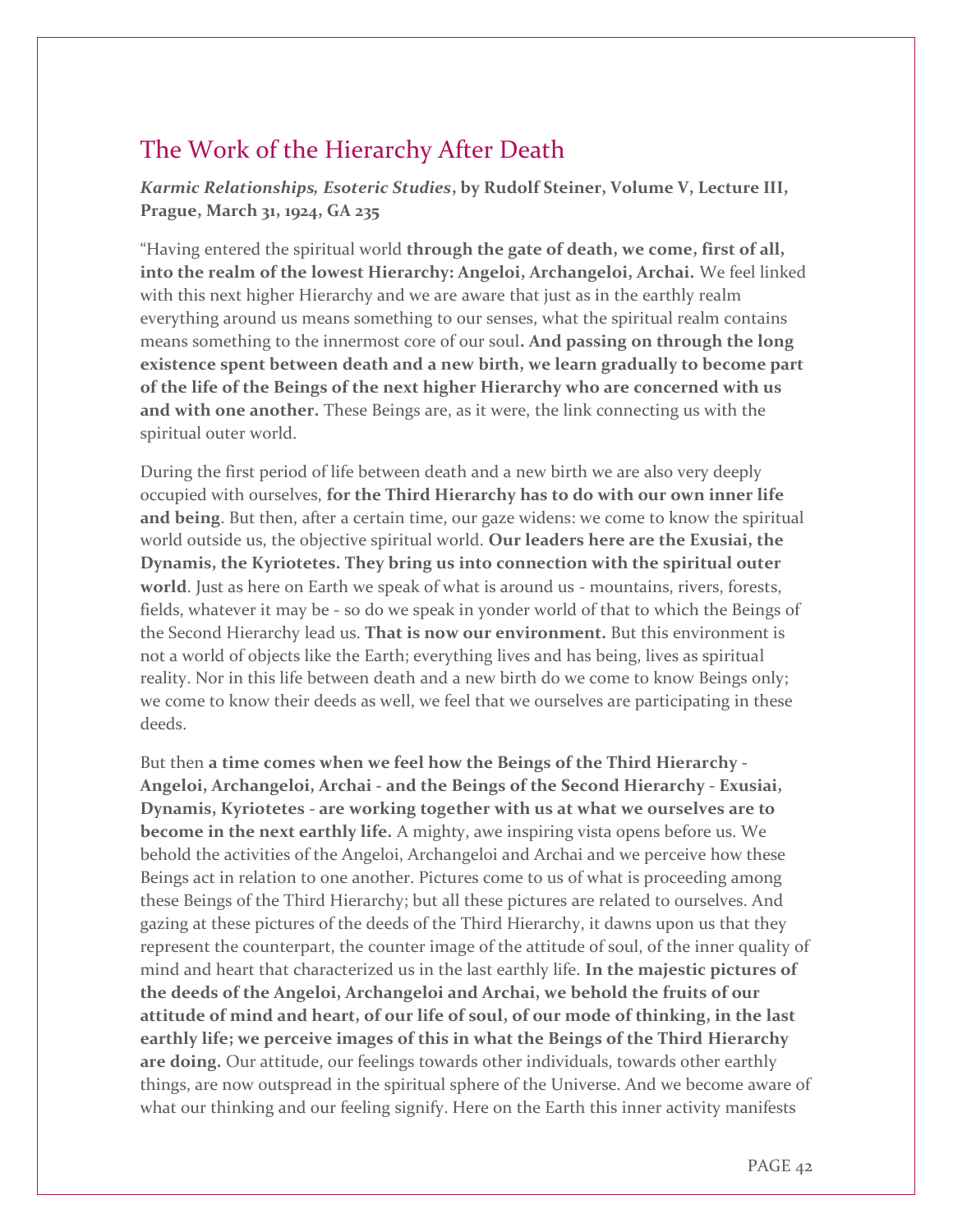in Maya, as if it were enclosed within our skin. Not so in the life between death and a new birth. The manner of its appearance then is such that we know that whatever thoughts, feelings, or sentiments we unfold are part of the whole world, work into and affect the whole world.

As our life after death continues, we observe how the **Beings of the Second Hierarchy, the Exusiai, Dynamis and Kyriotetes, are connected with the faculties we have acquired in earthly life as the fruits of diligence, activity, interest in the things and happenings of the Earth**. For having cast into mighty pictures our interest and diligence during the last earthly life, the Exusiai, Dynamis and Kyriotetes then proceed to shape images of the **talents and faculties we shall possess in our next earthly life**. In the images and pictures fashioned by the Beings of the Second Hierarchy we behold what talents and faculties will be ours in the next incarnation.

But something of far greater splendor is experienced as we gaze downwards now - from the realms of spirit. For then we behold the deeds of the Beings of the First Hierarchy, of the Seraphim, Cherubim and Thrones working in mutual interrelationship. **Mighty pictures of spiritual happenings are revealed to us as we gaze downwards - for our heaven now lies below**. Just as in physical existence on Earth we gaze at the starry script above us, so when we look downwards from the realm of spirit **we behold the deeds of the Seraphim, Cherubim and Thrones.** And in this spiritual existence we are aware that what is proceeding among these Beings, revealed in sublime, majestic pictures, has something to do with **what we ourselves are and shall become**. For now we feel that what is taking place there among the Seraphim, Cherubim and Thrones reveals the consequences which our deeds of the previous earthly life will have in the earthly life to come. We perceive how in earthly life we behaved in this way to one individual, in that way to another individual, how we were compassionate or pitiless, whether our deeds were good or evil**. Our attitude and disposition are the concern of the Third Hierarchy, our deeds of the First Hierarchy, the Seraphim, Cherubim, and Thrones.** Then, in the cosmic memory now alive in us, there arises a shattering, awe inspiring realization of our deeds and actions between birth and death in the last earthly life. Down below we behold the deeds of spiritual Beings, of Seraphim, Cherubim, Thrones. What are they doing? **They show us, in pictures, what our experiences with individuals with whom we had some relationship in the previous incarnation will have to become in the new relationship that will be established in order that mutual compensation may be made for what happened between us in the previous life.** And from the way in which the Seraphim, Cherubim and Thrones work in cooperation, we realize that the great problem is there being solved. When I have dealings with an individual in some earthly life, I myself prepare the compensatory adjustment; the work performed by the Seraphim, Cherubim and Thrones merely ensures that the compensation will be made, that it will become reality. And it is these Beings who also ensure that the other individual with whom I shall again make contact is led to me in the same way as I am led to him. **It is the majestic experiences arising from the pictures of the deeds of the higher**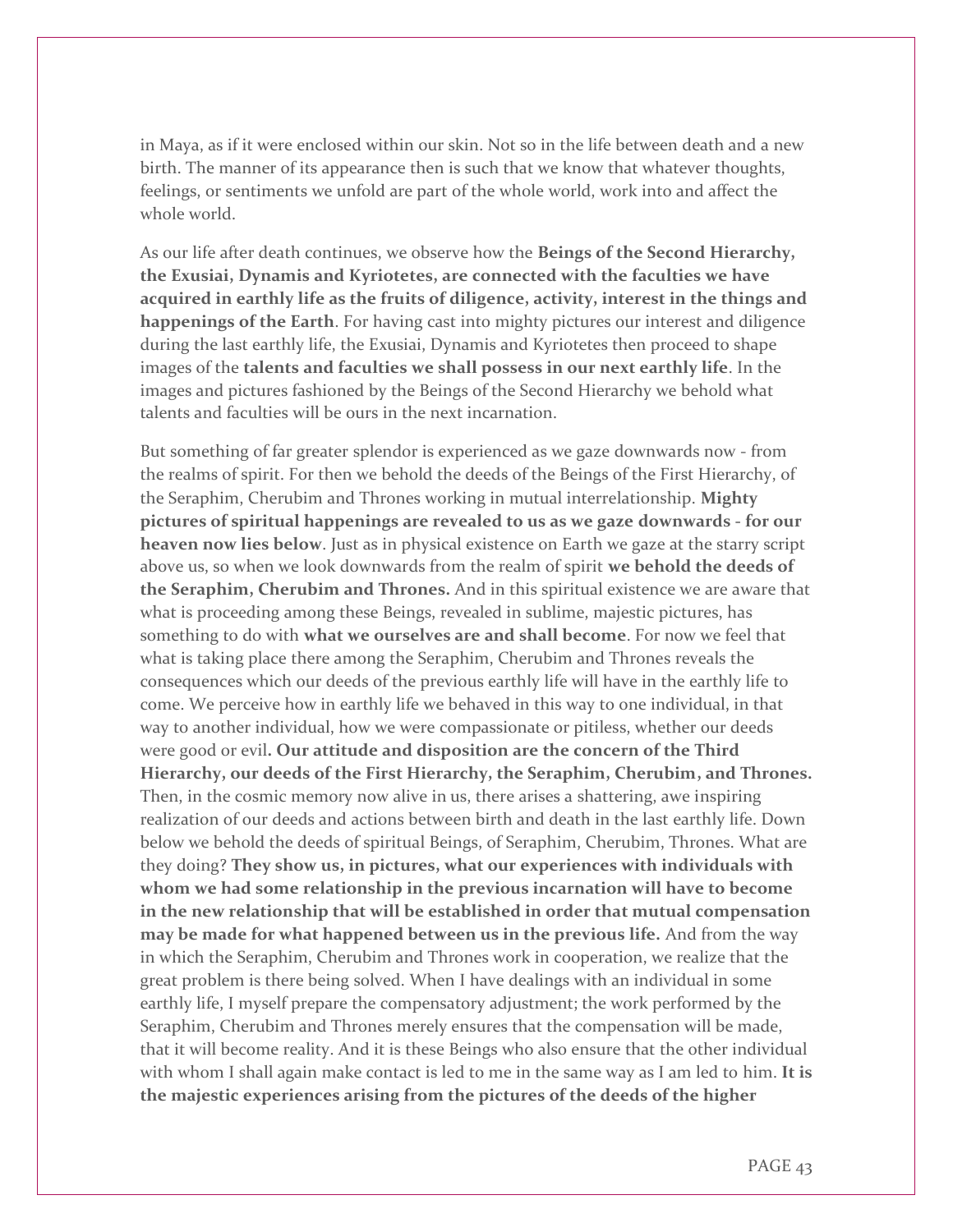**Hierarchies which are recorded by the Moon Beings and subsequently inscribed by them in our astral body when the time comes for the descent to another earthly existence.** Together with us in the life between death and a new birth, these Moon Beings witness what is happening in order that the adjustment of the previous earthly life may take place in a subsequent life.

# The Spiritual Hierarchy and the Elements

*Rosicrucianism and Modern Initiation, Mystery Centers of the Middle Ages***, by Rudolf Steiner, Lecture I, January 4, 1924, GA 233**

"You will find that before the **tenth century, scholars always speak of the spiritual Beings, the so-called Intelligences of the Cosmos, as of beings one actually meets in life.** We must not, for instance, overlook the fact that on into the ninth and tenth centuries countless priests of the Catholic Church were quite conscious of how, in the course of their celebration of the Mass, it happened that in this or that enactment **they met spiritual Beings**, the Intelligences of the Cosmos. With the ninth and tenth centuries, however, the direct and immediate connection with the **Intelligences of the Universe** began to disappear from men's consciousness; **and there began to light up, in its place, the consciousness of the Elements of the Cosmos**, the earthy, the fluid or watery, the airy, the warm or fiery.

**The Seraphim would have been characterized as Beings with whom there is no subject and object, with whom subject and object are one and the same**, Beings who would not say: Outside me are things - but: *The world is, and I am the World, and the World is I*. Such Beings know only of themselves, and this knowledge of themselves is for them an inner experience of which man has a weak reflection when he has the experience of being filled, shall we say, with a glowing enthusiasm.

Again **as a bright, clear element in consciousness, full of light, so that thought turns directly into light, illuminating everything - such an idea did men form of the element of consciousness of the Cherubim.** And the element of consciousness of the **Thrones was conceived as sustaining, bearing the worlds in Grace.**

And then one would have gone on to say: the Choir of Seraphim, Cherubim and Thrones works together, in such wise that **the Thrones found and establish a kernel; the Cherubim let their own light-filled being stream forth from this center or kernel; and the Seraphim enwrap the whole in a mantle of warmth and enthusiasm that rays far out into cosmic space --** in the midst the Thrones; in the circumference around them the Cherubim; and, outermost of all, the Seraphim. **All is essential Being, Beings who move and weave into one another, do, think, will, feel in one another.** If a being with the required sensitiveness were to come into this realm of the activity of the First Hierarchy, it would feel a soul-warmth in varying differentiations.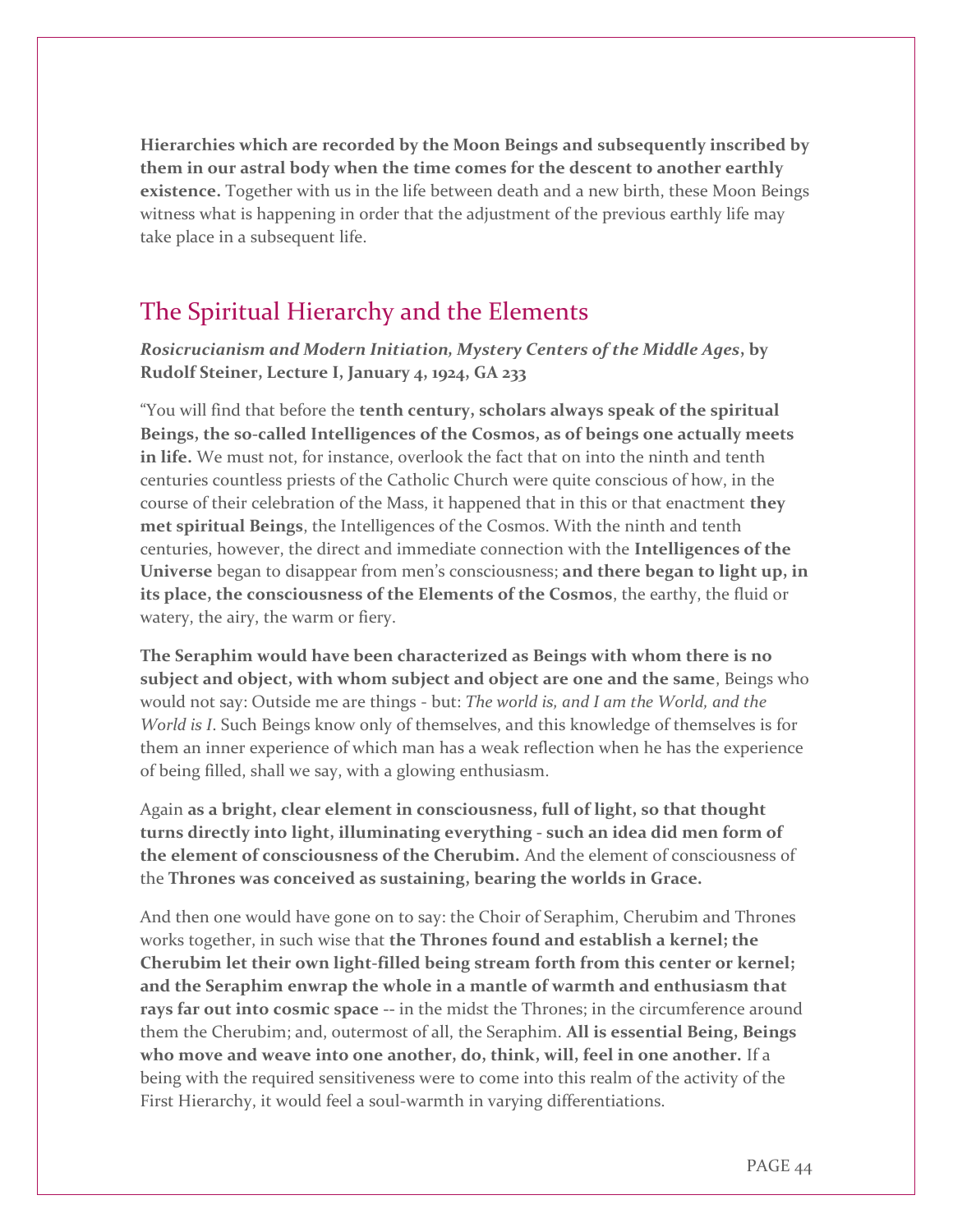Seraphim, Cherubim, Thrones - these alone have the power to bring forth something of the nature of Saturn, to place it into the Cosmos. **When this highest Hierarchy had once placed it there and a new world-becoming had taken its start, then the evolution could go on further. The Sun, as it were, that is formed of Seraphim, Cherubim and Thrones could carry evolution further**.

Beings of the Second Hierarchy, Kyriotetes, Dynamis, Exusiai, Beings that had been generated by the Seraphim, Cherubim and Thrones, press into the space that has been formed through the working of Seraphim, Cherubim and Thrones, that has been fashioned to Saturn warmth. Thither entered younger, cosmically younger Beings. **The Beings of the second Hierarchy form themselves in the Element of Light.** Saturn is dark; it gives warmth. And now within the dark world of the Saturn existence arises that which can arise through the working of the Sons of the First Hierarchy, through Exusiai, Dynamis and Kyriotetes.

**The Saturn Warmth is inwardly shone through with light and at the same time it becomes denser.** Instead of only the Warmth Element there is now also Air. And in the revelation of Light we have the entry of the Second Hierarchy. Through the Penetration by the Second Hierarchy in the form of Light, shadow also comes to pass. What is shadow? It is Air. Air comes forth from the Cosmos as the shadow of Light. And when we have this we have Sun. Such is the way one would have had to speak in the thirteenth and twelfth centuries.

The further evolution comes about through the working of the Sons of the Second Hierarchy - Archai, Archangels, Angels. **And now to this Element of Light the Third Hierarchy - Archai, Archangels, Angels - add through their own nature and being a new Element, an Element that is like our human desire, like our impulse to strive after something, to long for something.**

It follows from this that what previously has only shone in Light and drawn after it its shadow, the darkness of Air, begins now to shine in color, to glow in a play of color. Light begins to appear in darkness, darkness in light. **The Third Hierarchy create color out of light and darkness.**

**Even as the Angels and Archangels and Archai had power over the Moon existence, the second Hierarchy over the Sun existence and the first Hierarchy over the Saturn existence** they spoke of Man in his original **Earthly existence** and then they were right to speak of him as the Fourth Hierarchy. **And with this Fourth Hierarchy came Life.**

The forces that became active in the play of color began to build contours, began to fashion forms. Life, as it rounded off and molded the colors, called into being the hard, fast form of the crystal. **And we have come into Earth existence**.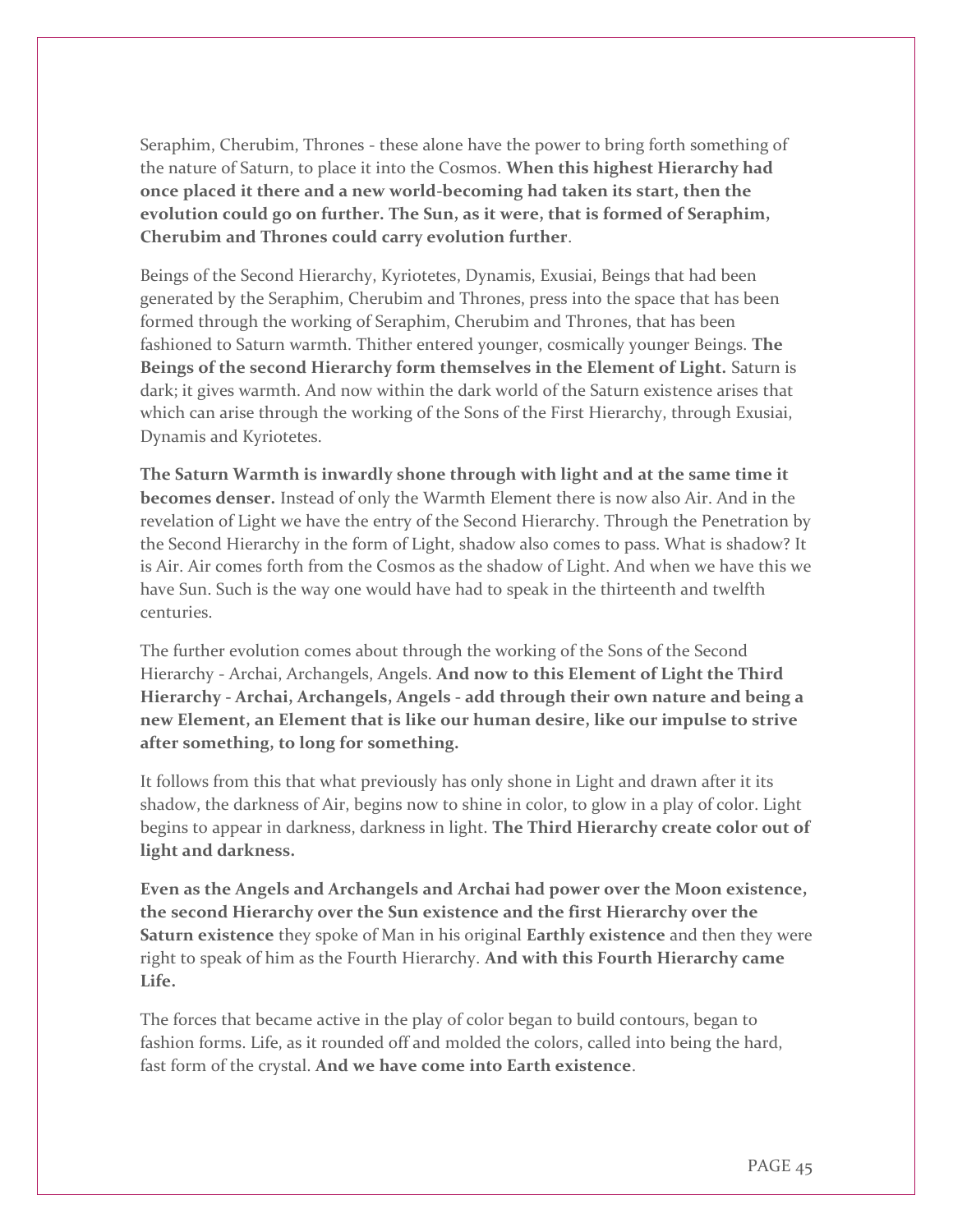Behind **Warmth [ether] or Fire is the First Hierarchy, behind Light [ether] and Air the Second Hierarchy, behind what we call Chemical Ether (Color Ether) and Water the Third Hierarchy, and behind the Life Element and Earth the Fourth Hierarchy, Man.**

# Rudolf Steiner on Aristotle's Ten Categories

*Easter Festival, Decline of the Mystery System and the Rise of Freedom, I-A-O is Man, Aristotle's Categories***, by Rudolf Steiner, Lecture IV, April 22, 1924, Dornach, GA 233a**

"When Aristotle and Alexander heard the celestial harmonies once again at Samothrace, they realized what the burning of the temple at Ephesus had meant. They perceived that the Ephesian Mysteries had been carried out by the flames into the vast cosmic ether. At that moment **they became inspired to found the cosmic script**, which is **composed** not of letters of the alphabet, but **of thoughts**. Thus the **letters of the cosmic script** were discovered, which in their own way are as abstract as the alphabet: [Substance/suffering], Quantity (amount), Quality (trait), Relation, Space, Time, Position, Action (activity), Passion (passivity, suffering), [Substance/suffering]. What we have here is a collection of concepts, first introduced by Aristotle to his pupil Alexander. One can learn to use them in much the same way that one learns to use the letters of the alphabet and read the cosmic script with them.

The concepts of quantity, quality, relation, and so on, are as simple as the letters of the alphabet, but knowledge of them is required in order to read in the cosmic script. **All past and future achievements of anthroposophy are experienced in terms of these concepts. For all the secrets of the physical and spiritual worlds are contained in them. These simple concepts, in other words, constitute the alphabet of the cosmos.**

And so you see how ten concepts, whose illuminating and effective power has yet to be rediscovered, came to embody an enormous wisdom known instinctively for thousands of years. And although this **light-filled wisdom lies**, as it were, in the grave, someday **it will rise again**. People will then be able to **read once again in the cosmic script**, and to experience the resurrection of what has been hidden in the time between the two spiritual epochs.

One can use the words 'concept' and 'category' interchangeably. Hegel himself, of course, says this very thing: if one establishes the network of concepts in the whole, one then has in it **the ideas of the divine being before the creation of the world**. Since we find the concepts in the world, they must have been originally established there. If we trace the concepts back, we discover the divine ideas, the categorical content of the world."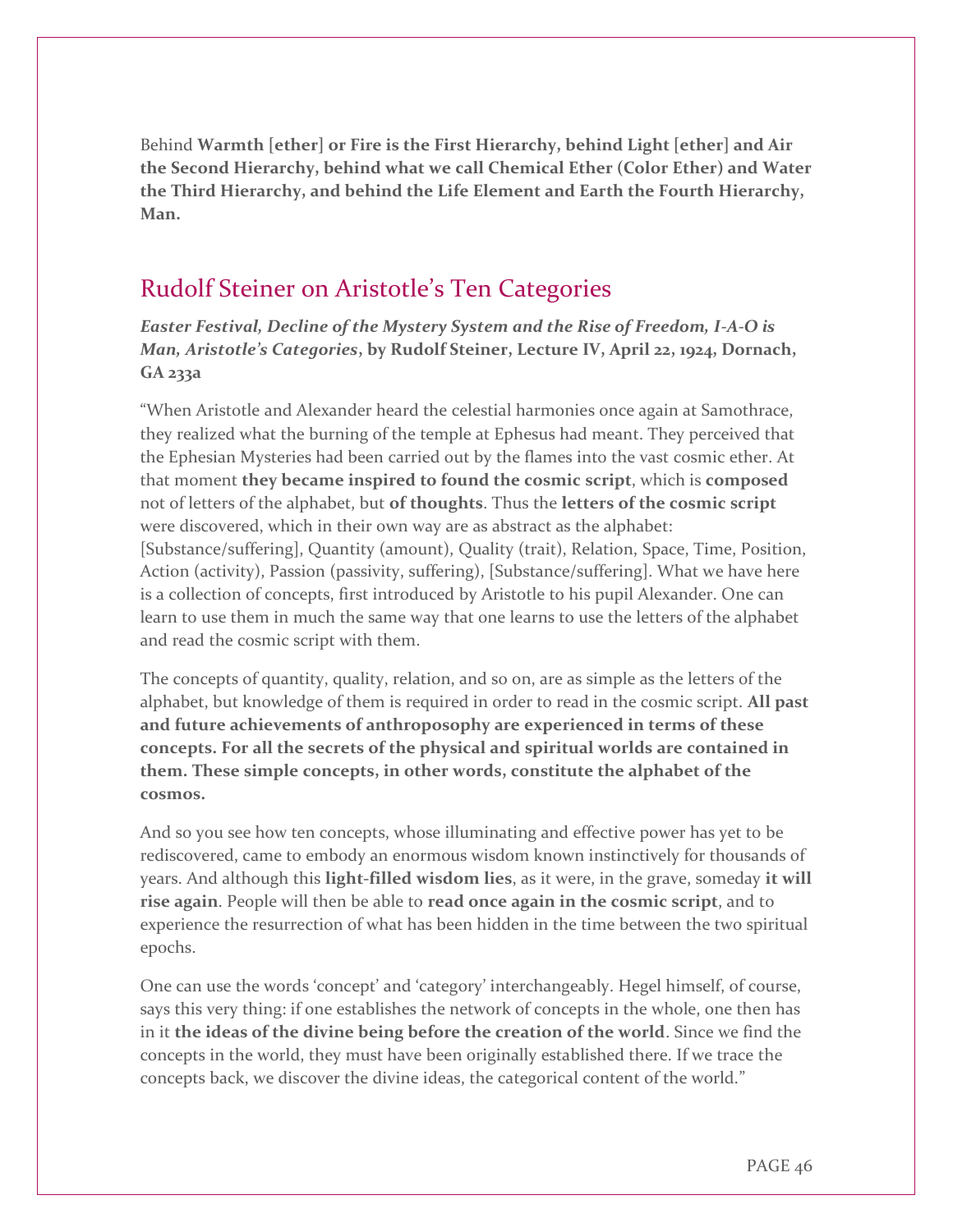| <b>Steiner</b>            | <b>Aristotle's Ten Categories</b> |
|---------------------------|-----------------------------------|
| 1. (Substance)            | 1. Substance/suffering            |
| 2. Quantity/amount        | 2. Quantity                       |
| 3. Quality/trait          | 3. Quality                        |
| 4. Relation               | 4. Relation                       |
| 5. Action/activity        | 5. Doing                          |
| 6. Passion/passive/suffer | 6. Having                         |
| 7. Time                   | 7. Time                           |
| 8. Place/position         | 8. Location                       |
| 9. Situation              | 9. Position/orientation           |
| 10. (Habit)               | 10. Substance/suffering           |

Or

- 1. Substance
- 2. Quantity/amount
- 3. Quality/trait
- 4. Relation
- 5. Space
- 6. Time
- 7. Position
- 8. Action/activity
- 9. Passion/passivity/suffering
- 10. Substance